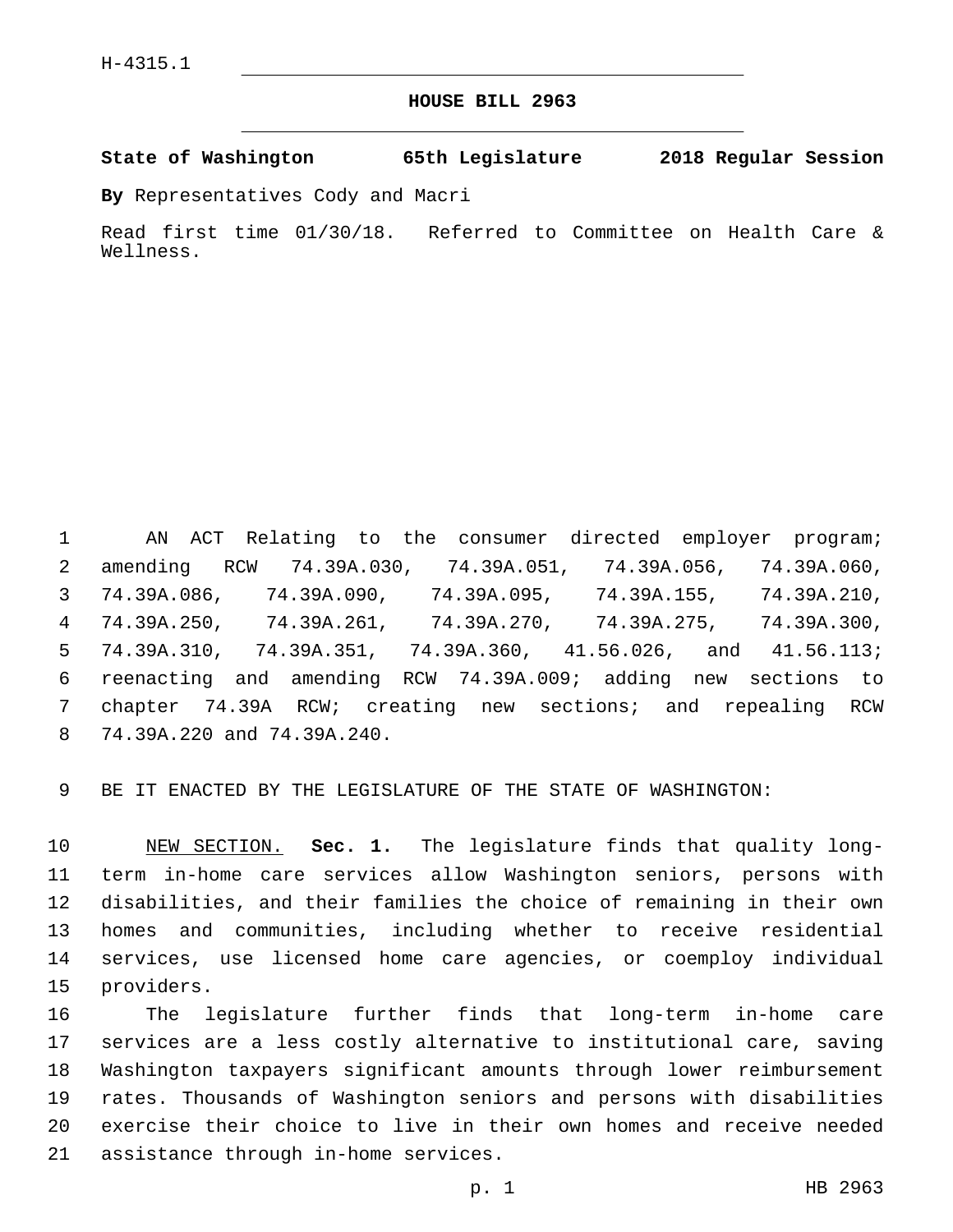The legislature finds that many Washington seniors and persons with disabilities currently receive long-term in-home care services from individual providers hired directly by them under programs authorized through the medicaid state plan or medicaid waiver authorities and similar state-funded in-home care programs.

 The legislature further finds that establishing an individual provider employment administrator program will: (1) Support the state's intent for consumers to direct their own services; (2) allow the state to focus on the provision of case management services to consumers; (3) enhance the efficient and effective delivery of home- based services by using an entity that provides the administrative functions of an employer and supports the consumer to manage the services provided in their own homes; (4) eliminate the possible classification of the state as the joint employer of individual providers; (5) prevent or reduce unnecessary and costly utilization of hospitals and institutions by taking a step toward integration of home care workers into a coordinated delivery system; and (6) support the development of new technology and interventions to enhance the skills of home care workers and services provided to consumers.

 The legislature does not intend for the individual provider employment administrator program to replace the consumers' option to select a qualified home care agency to provide authorized in-home 23 care.

 **Sec. 2.** RCW 74.39A.009 and 2012 c 164 s 202 and 2012 c 10 s 63 are each reenacted and amended to read as follows:

 The definitions in this section apply throughout this chapter 27 unless the context clearly requires otherwise.

 (1) "Adult family home" means a home licensed under chapter 29 70.128 RCW.

 (2) "Adult residential care" means services provided by an assisted living facility that is licensed under chapter 18.20 RCW and that has a contract with the department under RCW 74.39A.020 to 33 provide personal care services.

 (3) "Assisted living facility" means a facility licensed under 35 chapter 18.20 RCW.

 (4) "Assisted living services" means services provided by an assisted living facility that has a contract with the department under RCW 74.39A.010 to provide personal care services, intermittent 39 nursing services, and medication administration services( $(\tau)$ ); and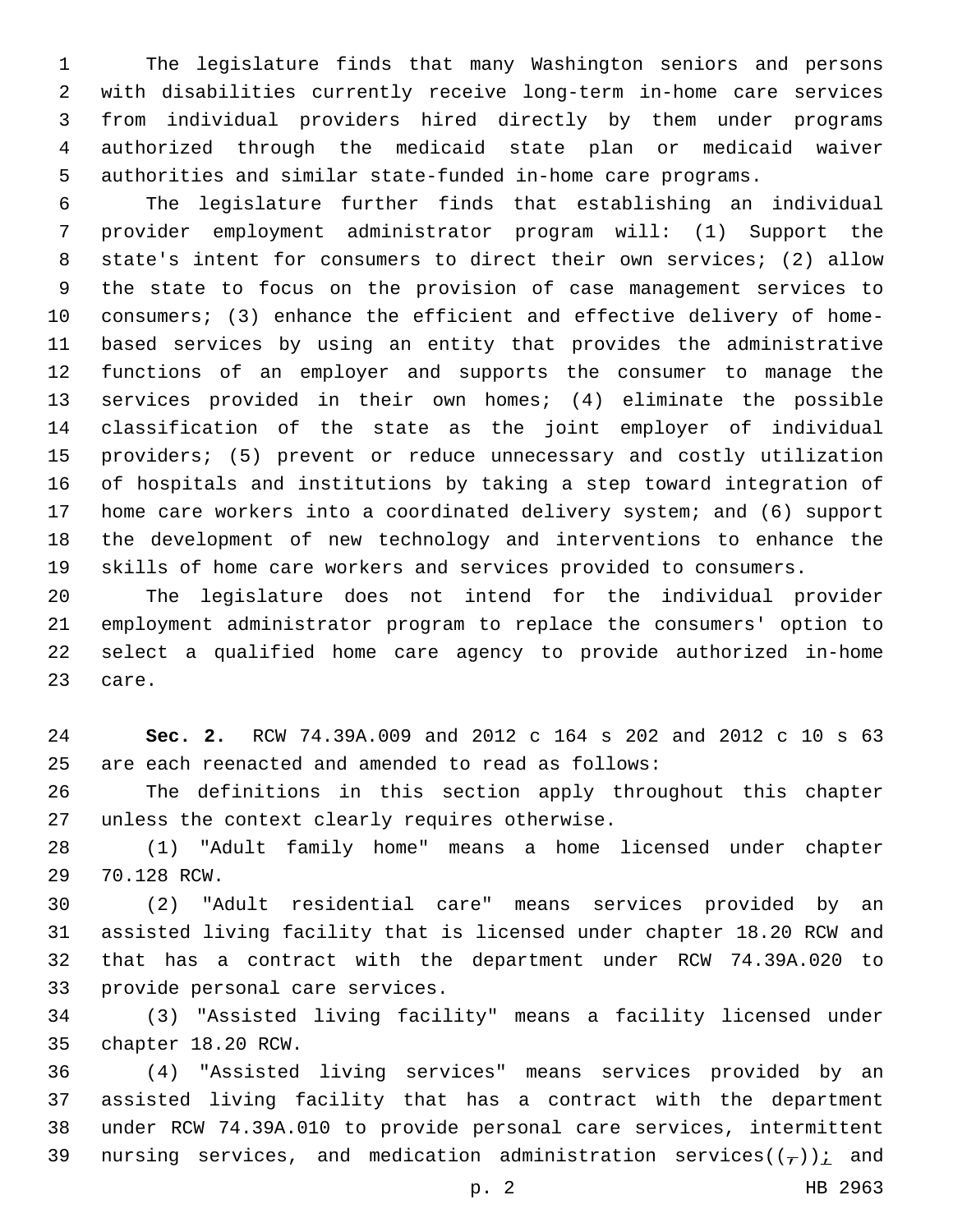1 the ((resident is housed)) facility provides these services to 2 residents who are living in  $((a))$  private apartment-like  $((unit))$ 3 units.

4 (5) "Community residential service business" means a business 5 that:

6 (a) Is certified by the department of social and health services 7 to provide to individuals who have a developmental disability as 8 defined in RCW 71A.10.020( $($  $(4)$ )) $(5)$ :

9 (i) Group home services;

10 (ii) Group training home services;

11 (iii) Supported living services; or

12 (iv) Voluntary placement services provided in a licensed staff 13 residential facility for children;

14 (b) Has a contract with the ((division of)) developmental 15 disabilities administration to provide the services identified in (a) 16 of this subsection; and

17 (c) All of the business's long-term care workers are subject to 18 statutory or regulatory training requirements that are required to 19 provide the services identified in (a) of this subsection.

20 (6) "Consumer" or "client" means a person who is receiving or has 21 applied for services under this chapter, including a person who is 22 receiving services from an individual provider.

 (7) "Core competencies" means basic training topics, including but not limited to, communication skills, worker self-care, problem solving, maintaining dignity, consumer directed care, cultural sensitivity, body mechanics, fall prevention, skin and body care, long-term care worker roles and boundaries, supporting activities of 28 daily living, and food preparation and handling.

 ( $(\overline{+7})$ ) (8) "Cost-effective care" means care provided in a setting of an individual's choice that is necessary to promote the most appropriate level of physical, mental, and psychosocial well- being consistent with client choice, in an environment that is appropriate to the care and safety needs of the individual, and such care cannot be provided at a lower cost in any other setting. But this in no way precludes an individual from choosing a different residential setting to achieve his or her desired quality of life.

37 (( $(48)$ )) (9) "Department" means the department of social and 38 health services.

39  $((+9))$   $(10)$  "Developmental disability" has the same meaning as 40 defined in RCW 71A.10.020.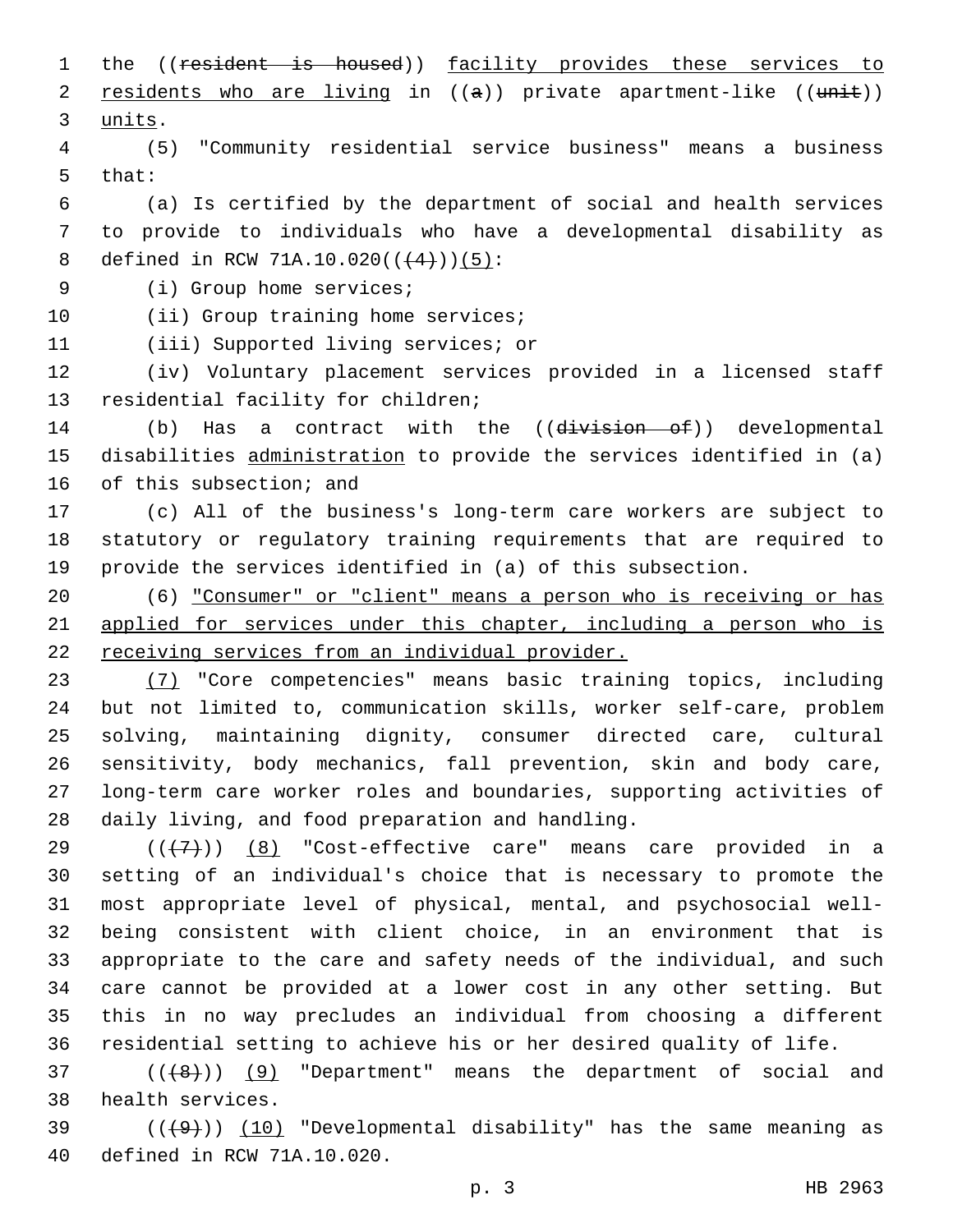1 (( $(10)$ ) (11) "Direct care worker" means a paid caregiver who provides direct, hands-on personal care services to persons with disabilities or the elderly requiring long-term care.

 (((11))) (12) "Enhanced adult residential care" means services provided by an assisted living facility that is licensed under chapter 18.20 RCW and that has a contract with the department under RCW 74.39A.010 to provide personal care services, intermittent nursing services, and medication administration services.

9 (( $\{12\}$  "Functionally disabled person" or "person who is functionally disabled" is synonymous with chronic functionally disabled and means a person who because of a recognized chronic 12 physical or mental condition or disease, or developmental disability, including chemical dependency, is impaired to the extent of being 14 dependent upon others for direct care, support, supervision, or monitoring to perform activities of daily living. "Activities of daily living", in this context, means self-care abilities related to personal care such as bathing, eating, using the toilet, dressing, and transfer. Instrumental activities of daily living may also be used to assess a person's functional abilities as they are related to the mental capacity to perform activities in the home and the community such as cooking, shopping, house cleaning, doing laundry, 22 working, and managing personal finances.))

 (13) "Facility" means an adult family home, an assisted living facility, a nursing home, an enhanced services facility licensed under chapter 70.97 RCW, or a facility certified to provide medicare or medicaid services in nursing facilities or intermediate care facilities for individuals with intellectual disabilities under 42 C.F.R. Part 483.

 (14) "Home and community-based services" means services provided 30 in adult family homes, in-home services, and other services administered or provided by contract by the department directly or through contract with area agencies on aging or similar services 33 provided by facilities and agencies licensed or certified by the 34 department.

 ( $(\overline{+14})$ )  $(15)$  "Home care aide" means a long-term care worker who ((has obtained certification)) is certified as a home care aide by the department of health under chapter 18.88B RCW.

38 (((+15))) (16) "Individual provider" ((is defined according to RCW 74.39A.240)) means an individual, including a personal aide, who is: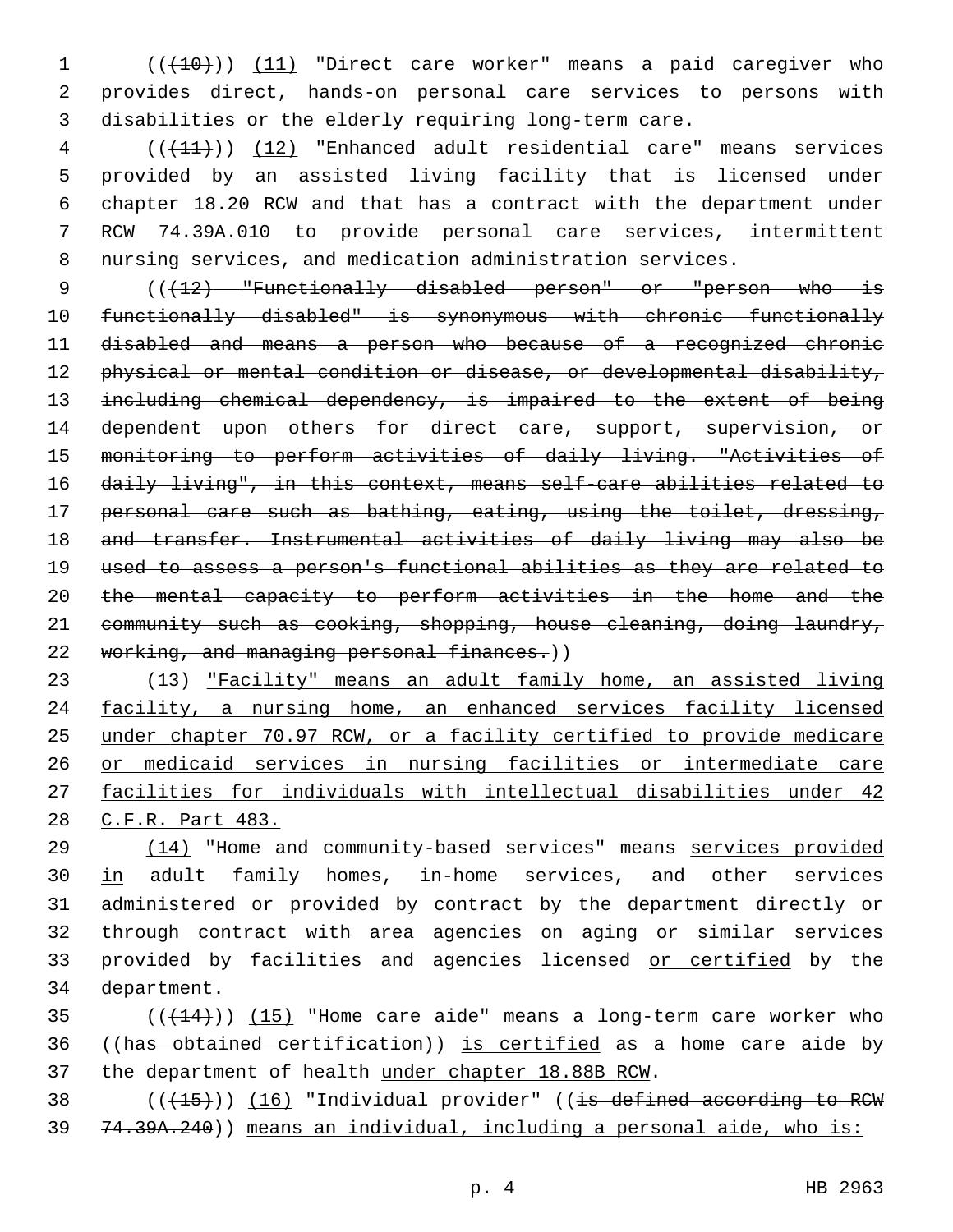(a) Paid to provide personal care or respite care services to a person who is functionally disabled through the medicaid state plan or waiver programs, chapter 71A.12 RCW, RCW 74.13.270, or similar state-funded in-home care programs; and

 (b) An employee of an individual provider employment administrator or provides services under an individual provider contract with the department.

 (17) "Individual provider employment administrator" is an entity that contracts with the department to be the legal employer of individual providers for purposes of performing administrative functions. The entity's responsibilities are described in section 13 of this act and throughout this chapter and include: (a) Coordination 13 with the consumer, who is the individual provider's managing 14 employer; (b) withholding, filing, and paying income and employment taxes for individual providers; (c) verifying an individual provider's qualifications; and (d) providing other administrative and 17 employment-related supports. The individual provider employment administrator is a social service agency and its employees are mandated reporters as defined in RCW 74.34.020.

 (18) "Legal employer" means the individual provider employment administrator, which along with the consumer, coemploys individual 22 providers.

23 (((+16))) (19) "Long-term care" ((is synonymous with chronic care 24 and)) means care and supports delivered indefinitely, intermittently, 25 or over a sustained time to persons of any age who are functionally 26 disabled ( $(byy)$ ) due to chronic mental or physical illness, disease, chemical dependency, or a medical condition that is permanent, not 28 ((reversible or)) curable, or is long-lasting and severely limits their mental or physical capacity for self-care. The use of this definition is not intended to expand the scope of services, care, or assistance provided by any individuals, groups, residential care 32 settings, or professions unless otherwise ((expressed)) required by law.33

 $(1,17)$  ( $(17)$ )) (20)(a) "Long-term care workers" include all persons who provide paid, hands-on personal care services for the elderly or persons with disabilities, including but not limited to individual providers of home care services, direct care workers employed by home care agencies, an individual provider employment administrator, providers of home care services to persons with developmental disabilities under Title 71A RCW, all direct care workers in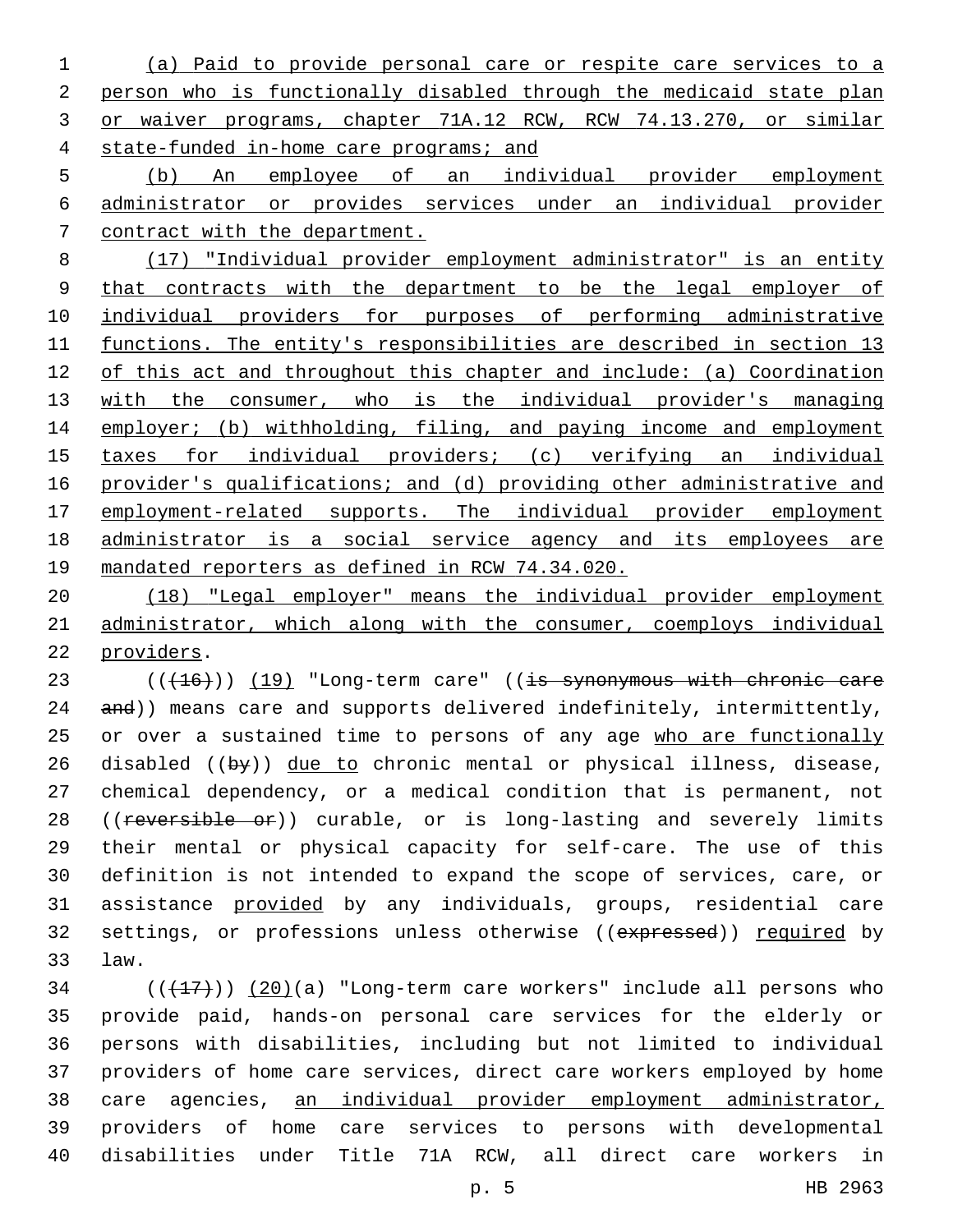state-licensed assisted living facilities, enhanced services 2 facilities, and adult family homes, respite care providers, direct care workers employed by community residential service businesses, and any other direct care worker providing home or community-based services to the elderly or persons with functional disabilities or developmental disabilities.6

 (b) "Long-term care workers" do not include: (i) Persons employed 8 by the following facilities or agencies: Nursing homes ((subject to)) 9 licensed under chapter 18.51 RCW, hospitals or other acute care settings, residential habilitation centers under chapter 71A.20 RCW, facilities certified under 42 C.F.R., Part 483, hospice agencies subject to chapter 70.127 RCW, adult day care centers, and adult day health care centers; or (ii) persons who are not paid by the state or 14 by a private agency or facility licensed or certified by the state to 15 provide personal care services.

16 (( $(18)$ )) (21) "Managing employer" means a consumer who coemploys one or more individual providers and whose responsibilities include (a) choosing potential individual providers and referring them to the 19 individual provider employment administrator; (b) overseeing the day- to-day management and scheduling of the individual provider's tasks consistent with the plan of care; and (c) dismissing the individual provider when desired.

23 (22) "Nursing home" or "nursing facility" means a facility licensed under chapter 18.51 RCW or certified as a medicaid nursing 25 facility under 42 C.F.R. Part 483, or both.

26 (( $(19)$ ) (23) "Person who is functionally disabled" means a person who because of a recognized chronic physical or mental condition or disease, or developmental disability, is dependent upon others for direct care, support, supervision, or monitoring to perform activities of daily living. "Activities of daily living," in this context, means self-care abilities related to personal care such as bathing, eating, using the toilet, dressing, and transfer. Instrumental activities of daily living may also be used to assess a person's functional abilities to perform activities in the home and the community such as cooking, shopping, house cleaning, doing laundry, working, and managing personal finances.

 (24) "Personal care services" means physical or verbal assistance with activities of daily living and instrumental activities of daily living provided because of a person's functional disability.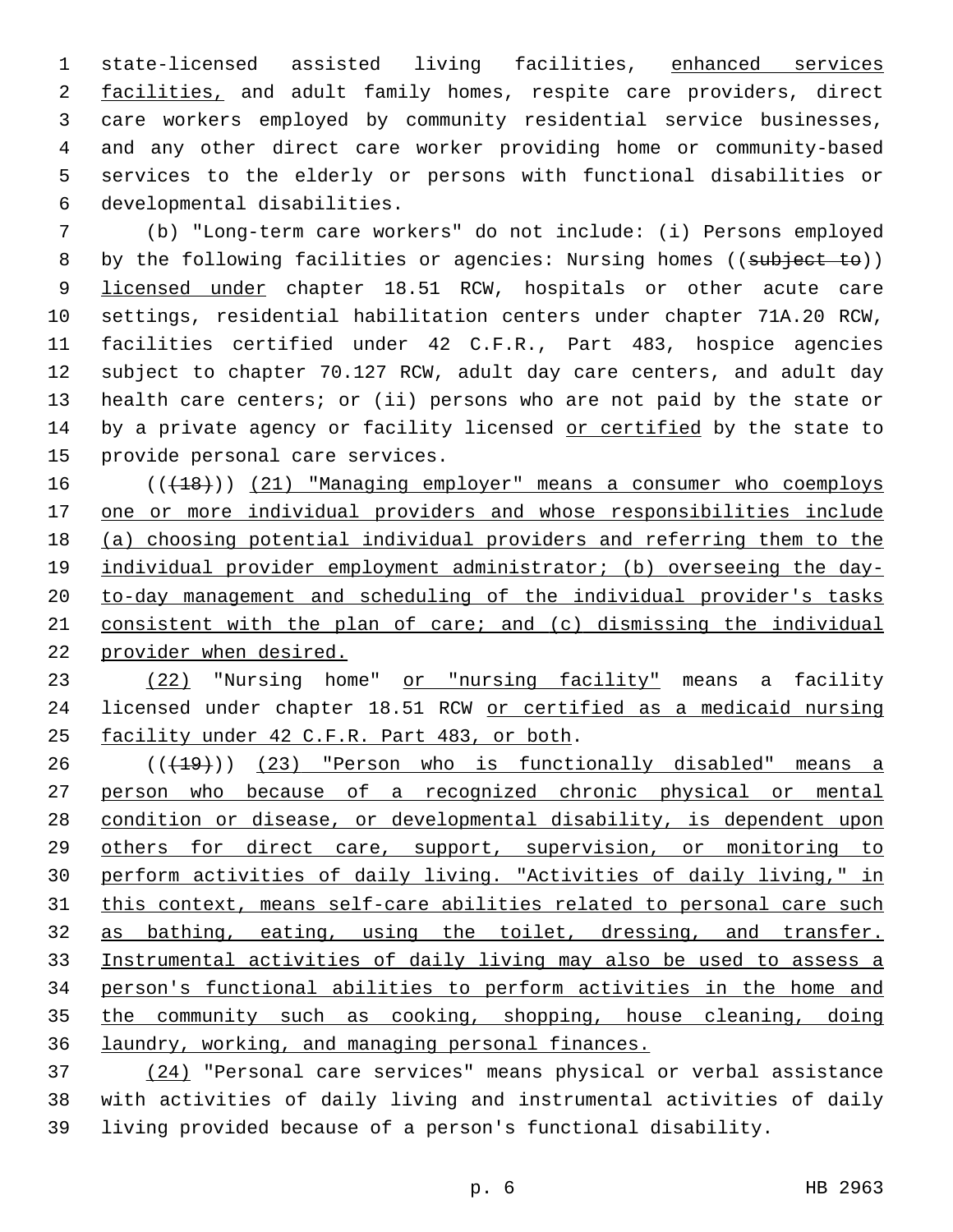(((20))) (25) "Population specific competencies" means basic training topics unique to the care needs of the population the long- term care worker is serving, including but not limited to, mental health, dementia, developmental disabilities, young adults with 5 physical disabilities, and older adults.

 $((+21+))$   $(26)$  "Qualified instructor" means a registered nurse or other person with specific knowledge, training, and work experience in the provision of direct, hands-on personal care and other assistance services to the elderly or persons with disabilities 10 requiring long-term care.

11 (( $(22)$ )) (27) "Secretary" means the secretary of social and 12 health services.

13 (( $(23)$  "Secretary of health" means the secretary of health or the secretary's designee.

 (24))) (28) "Training partnership" means a joint partnership or 16 trust ((that includes the office of the governor and the exclusive bargaining representative of individual providers under RCW 18 74.39A.270)) with the capacity to provide training, peer mentoring, and workforce development, or other services to individual providers.

20 (( $\left(\frac{25}{1}\right)$ ) (29) "Tribally licensed assisted living facility" means an assisted living facility licensed by a federally recognized Indian tribe in which a facility provides services similar to services provided by assisted living facilities licensed under chapter 18.20 24 RCW.

 NEW SECTION. **Sec. 3.** A new section is added to chapter 74.39A 26 RCW to read as follows:

 (1) The department may establish and implement an individual provider employment administrator program to provide personal care, respite care, and similar services to individuals with functional impairments under programs authorized through the medicaid state plan or medicaid waiver authorities and similar state-funded in-home care 32 programs.

 (a) The individual provider employment administrator program is a consumer-directed program and must be operated in a manner consistent with federal medicaid requirements. The individual provider employment administrator is the legal employer of individual 37 providers for administrative purposes.

 (b) Under the individual provider employment administrator, the consumer is the managing employer of individual providers and retains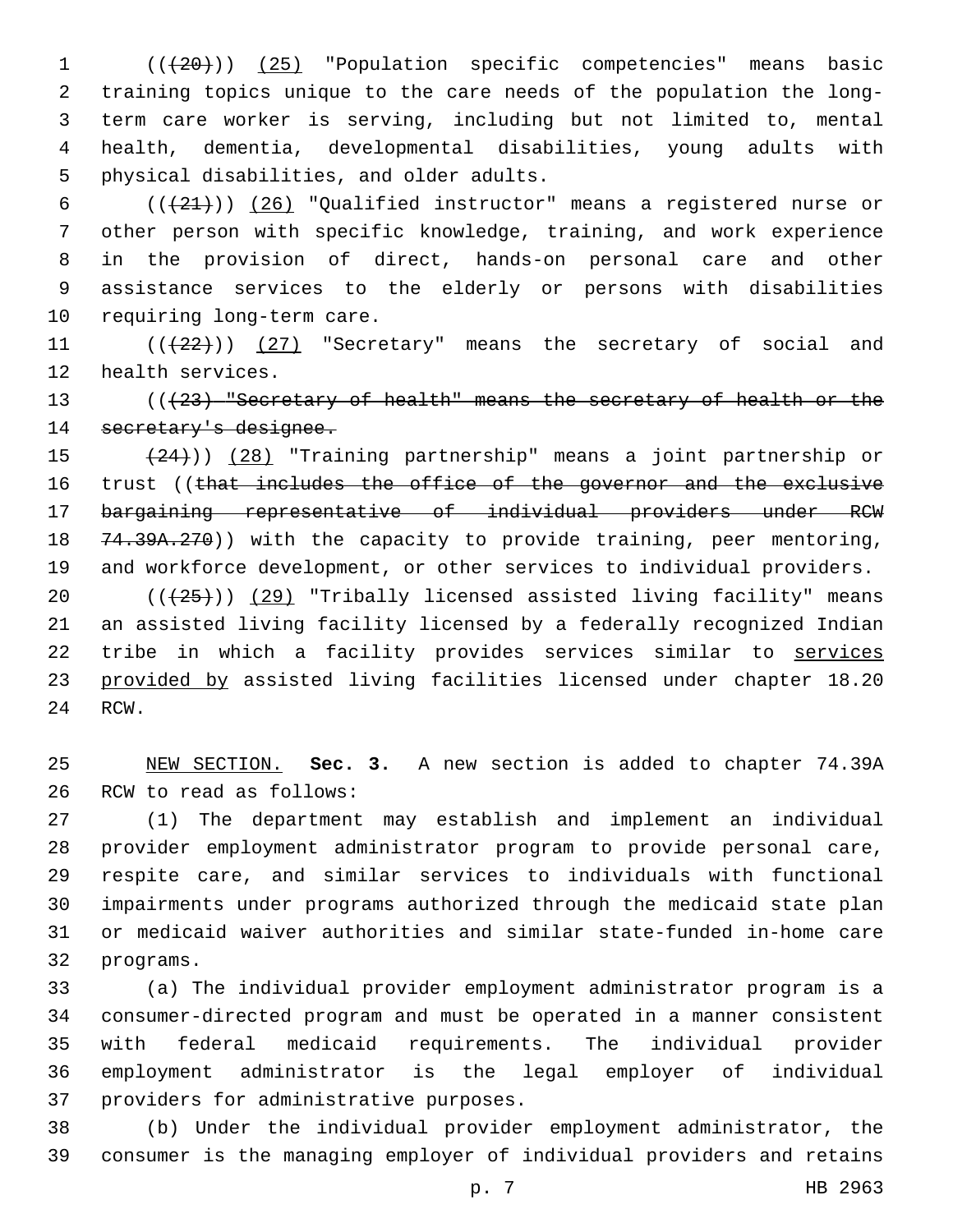the primary right to select, dismiss, assign hours, and supervise the work of one or more individual providers, as long as the consumer's actions are consistent with the consumer's plan of care, this chapter, and state and federal law.

 (2) The department shall endeavor to select and contract with one individual provider employment administrator to be a medicaid provider that will coemploy individual providers. The department shall make every effort to select a single qualified vendor. In the event it is not possible to contract with a single vendor, the department is authorized to contract with up to two vendors. The department's activities to identify, select, and contract with an individual provider employment administrator are exempt from the 13 requirements of chapter 39.26 RCW.

 (a) When contracting with an individual provider employment administrator, the department should seek to contract with a vendor 16 that demonstrates:

 (i) A strong commitment to consumer choice, self-direction, and maximizing consumer autonomy and control over daily decisions; and

 (ii) A commitment to recruiting and retaining a high quality and diverse workforce and working with a broad coalition of stakeholders in an effort to understand the changing needs of the workforce and 22 consumer needs and preferences.

 (b) Additional factors the department should consider in selecting a vendor include, but are not limited to, the vendor's:

 (i) Ability to provide maximum support to consumers to focus on directing their own services through a model that recognizes that the provision of employer responsibility and human resource administration support is integral to successful self-directed home 29 care programs;

 (ii) Commitment to engage and work closely with consumers in design, implementation, and on-going operations through an advisory board, focus group, or other methods as approved by the department;

 (iii) Focus on workforce retention and creating incentives for qualified and trained providers to meet the growing needs of state 35 long-term care consumers;

 (iv) Ability to meet the state's interest in preventing or 37 mitigating disruptions to consumer services;

 (v) Ability to deliver high quality training, health care, and retirement, which may include participation in existing trusts that 40 deliver those benefits;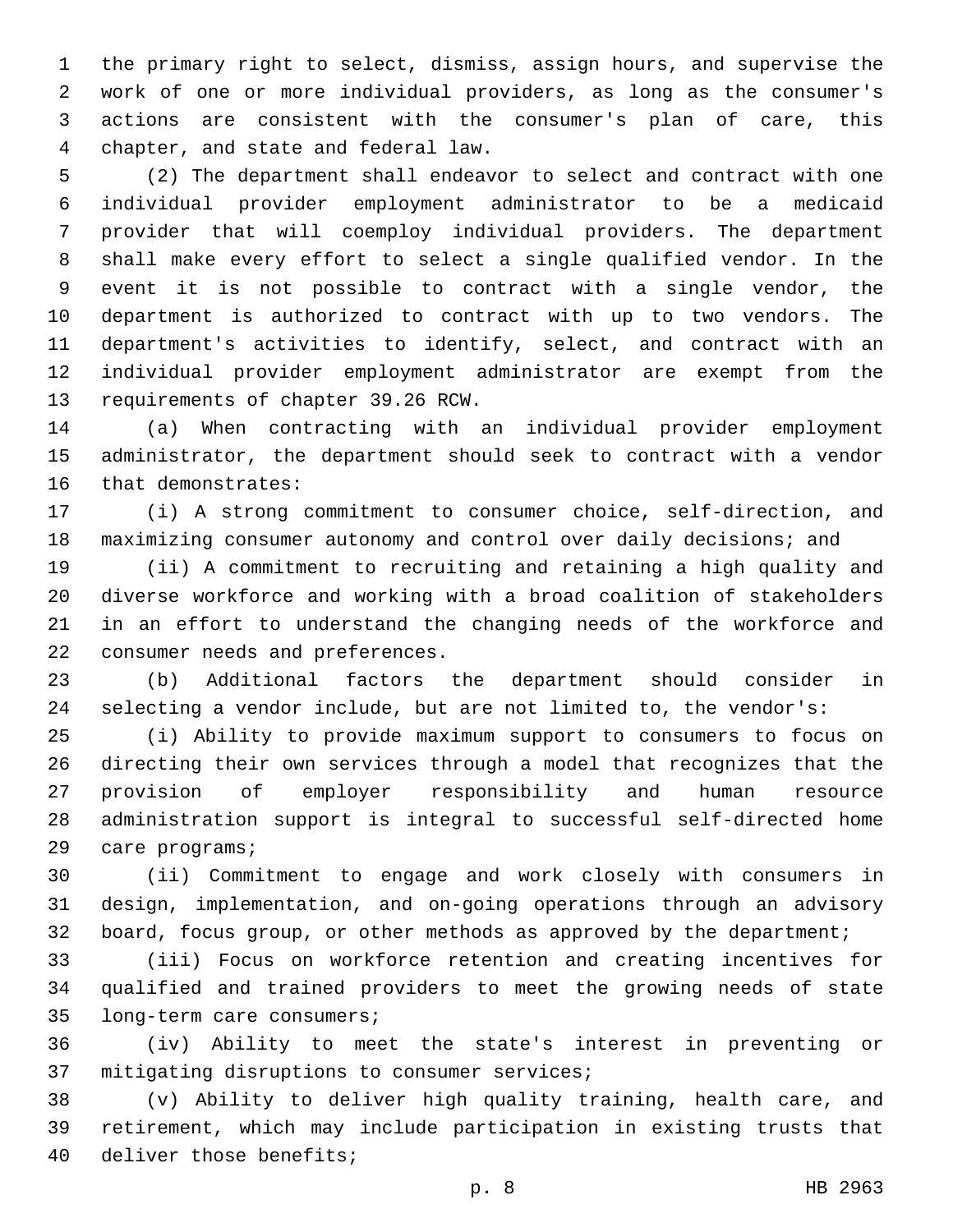(vi) Ability to comply with the terms and conditions of employment of individual providers at the time of the transition;

 (vii) Commitment to involving its home care workforce in decision making;4

 (viii) Vision for including and enhancing home care workers as a valued member of the consumer's care team, as desired and authorized by the consumer and reflected in the consumer's plan of care; and

 (ix) Ability to build and adapt technology tools that can enhance 9 efficiency and provide better quality of services.

 (c) In order to be qualified as an individual provider employment administrator, an entity must meet the requirements in: (i) Its contract with the department; (ii) the medicaid state plan; (iii) rules adopted under this chapter, if any; and (iv) this section.

 (d) Any qualified and willing individual may apply to become an employee of an individual provider employment administrator and may work as an individual provider when selected by a consumer.

 (e) An individual provider employment administrator that holds a contract with the department to provide medicaid services through the employment of individual providers is deemed to be a certified 20 medicaid provider.

 (f) An individual provider employment administrator is not a home 22 care agency under chapter 70.127 RCW.

 (g) An individual provider employment administrator that also provides home care services under chapter 70.127 RCW must demonstrate to the department's satisfaction that it operates the programs under separate business units, and that its business structures, policies, and procedures will prevent any conflicts of interest.

 (3) If the department selects and contracts with an individual provider employment administrator, the department shall determine when to terminate the department's contracts with individual 31 providers.

 (a) Until the department determines the transition to the individual provider employment administrator is complete, the state shall continue to administer the individual provider program for the remaining contracted individual providers and to act as the public employer solely for the purpose of collective bargaining under RCW 74.39A.270 for those directly contracted individual providers.

 (b) Once the department determines that the transition to the individual provider employment administrator is complete, the department may no longer contract with individual providers, unless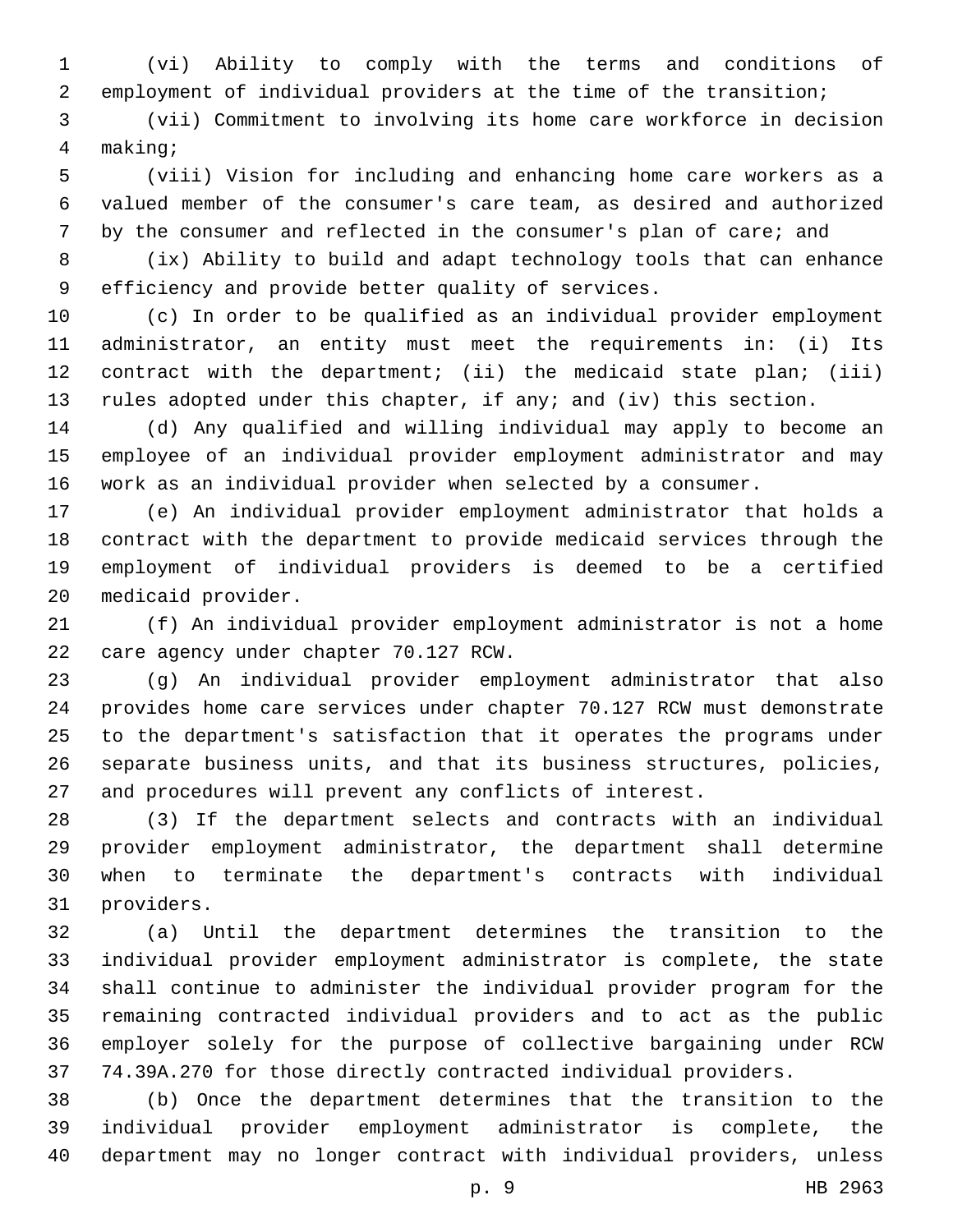there are not any contracted individual provider employment 2 administrators available.

 (4) The department shall convene a stakeholder group to make recommendations to the legislature on the establishment of a separate licensure or certification category for an individual provider employment administrator. The stakeholder group shall make their 7 recommendations by October 1, 2018.

 (5) The department of labor and industries shall initially place individual providers employed by an individual provider employment administrator in the classification for the home care services and home care referral registry. After the department determines that the transition to the individual provider employment administrator model is complete, the department of labor and industries may, if necessary, adjust the classification and rate in accordance with 15 chapter 51.16 RCW.

 (6) After the date on which the department enters into a contract with the individual provider employment administrator and determines the transition to the individual provider employment administrator model is complete, biennial funding in the next ensuing biennium for case management and social work shall be reduced by no more than: Two million nine hundred eight thousand dollars for area agencies on aging; one million three hundred sixty-one thousand dollars for home and community services; and one million two hundred eighty-nine 24 thousand dollars for developmental disabilities.

 NEW SECTION. **Sec. 4.** A new section is added to chapter 74.39A 26 RCW to read as follows:

 The department may adopt any rules as it deems necessary to 28 implement the provisions of this act.

 NEW SECTION. **Sec. 5.** A new section is added to chapter 74.39A 30 RCW to read as follows:

(1) Nothing in this act modifies the department's:

 (a) Authority to establish a plan of care for each consumer, including establishing the number of hours in a week a consumer may assign to any one provider consistent with section 25 of this act;

 (b) Core responsibility to manage long-term in-home care services under this chapter, including determination of the level of care that 37 each consumer is eligible to receive;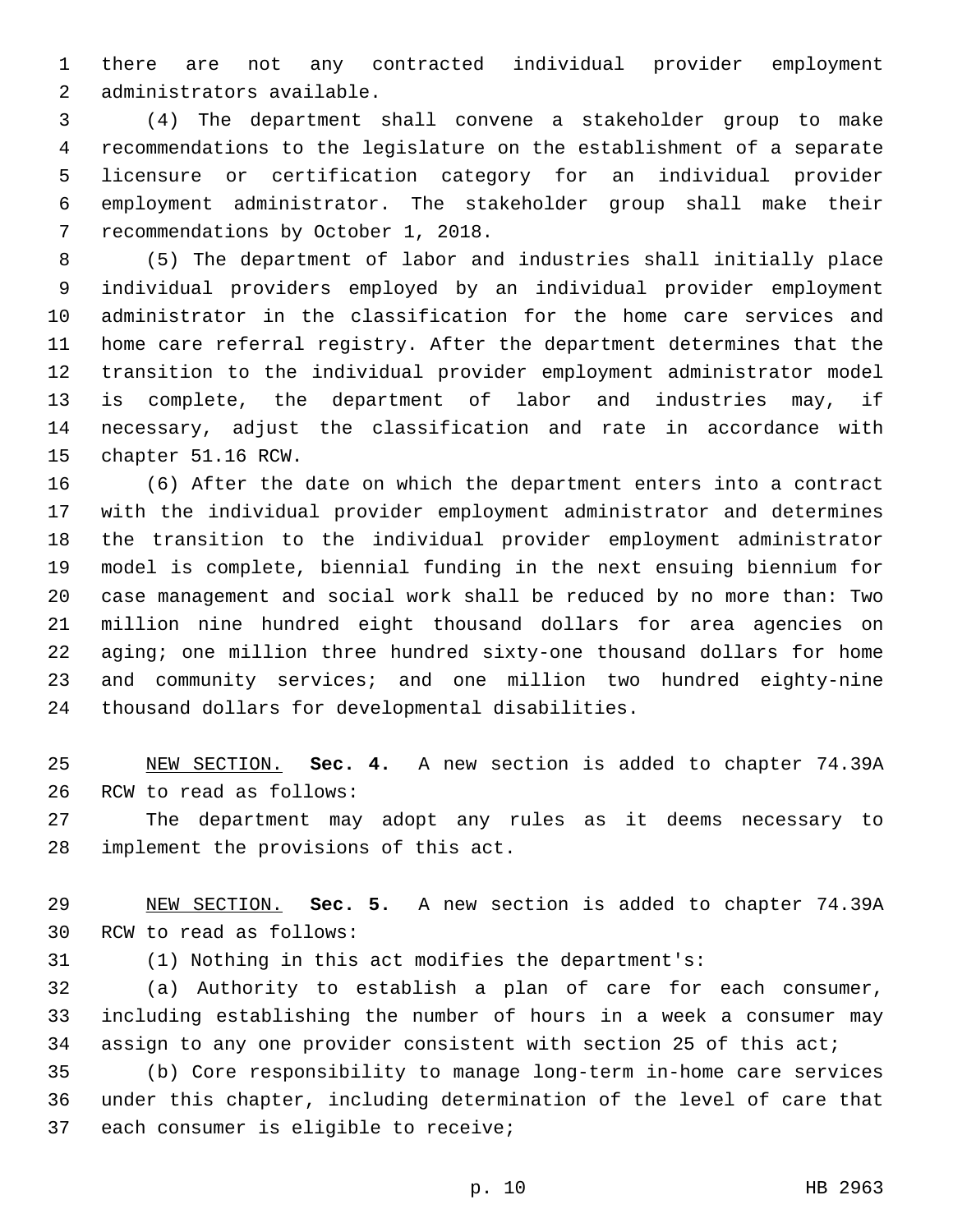(c) Obligation to comply with the federal medicaid laws and regulations, the state medicaid plan, or any waiver granted by the federal department of health and human services; and to ensure federal financial participation in the provision of services.

 (2) Nothing in this act modifies the legislature's right to make programmatic modifications to the delivery of state services under this title, including eligibility standards for consumers, standards for individual providers, and the nature of services provided.

 (3) Nothing in this chapter shall cause individuals who were hired as long-term care workers prior to January 7, 2012, to lose their exemption from certification requirements under RCW 18.88B.041 solely because they became employees of an individual provider 13 employment administrator.

 **Sec. 6.** RCW 74.39A.030 and 2012 c 10 s 66 are each amended to 15 read as follows:

 (1) To the extent of available funding, the department shall expand cost-effective options for home and community services for consumers for whom the state participates in the cost of their care.

 (2) In expanding home and community services, the department 20 shall( $\left(\div(a)\right)$ ) take full advantage of federal funding available under Title XVIII and Title XIX of the federal social security act, including home health, adult day care, waiver options, and state plan 23 services( $(\div)$ ) and ( $(\div)$  be authorized to use funds available under 24 its community options program entry system waiver granted under 25 section 1915(c) of the federal social security act to)) expand the 26 availability of in-home( $(-$ adult)) services and residential ((eare)) 27 services, including services in adult family homes, ((enhanced adult 28 residential care, and)) assisted living facilities, and enhanced 29 services facilities. ((By June 30, 1997, the department shall undertake to reduce the nursing home medicaid census by at least one thousand six hundred by assisting individuals who would otherwise require nursing facility services to obtain services of their choice, including assisted living services, enhanced adult residential care, and other home and community services. If a resident, or his or her legal representative, objects to a discharge decision initiated by the department, the resident shall not be discharged if the resident has been assessed and determined to require nursing facility services. In contracting with nursing homes and assisted living facilities for enhanced adult residential care placements, the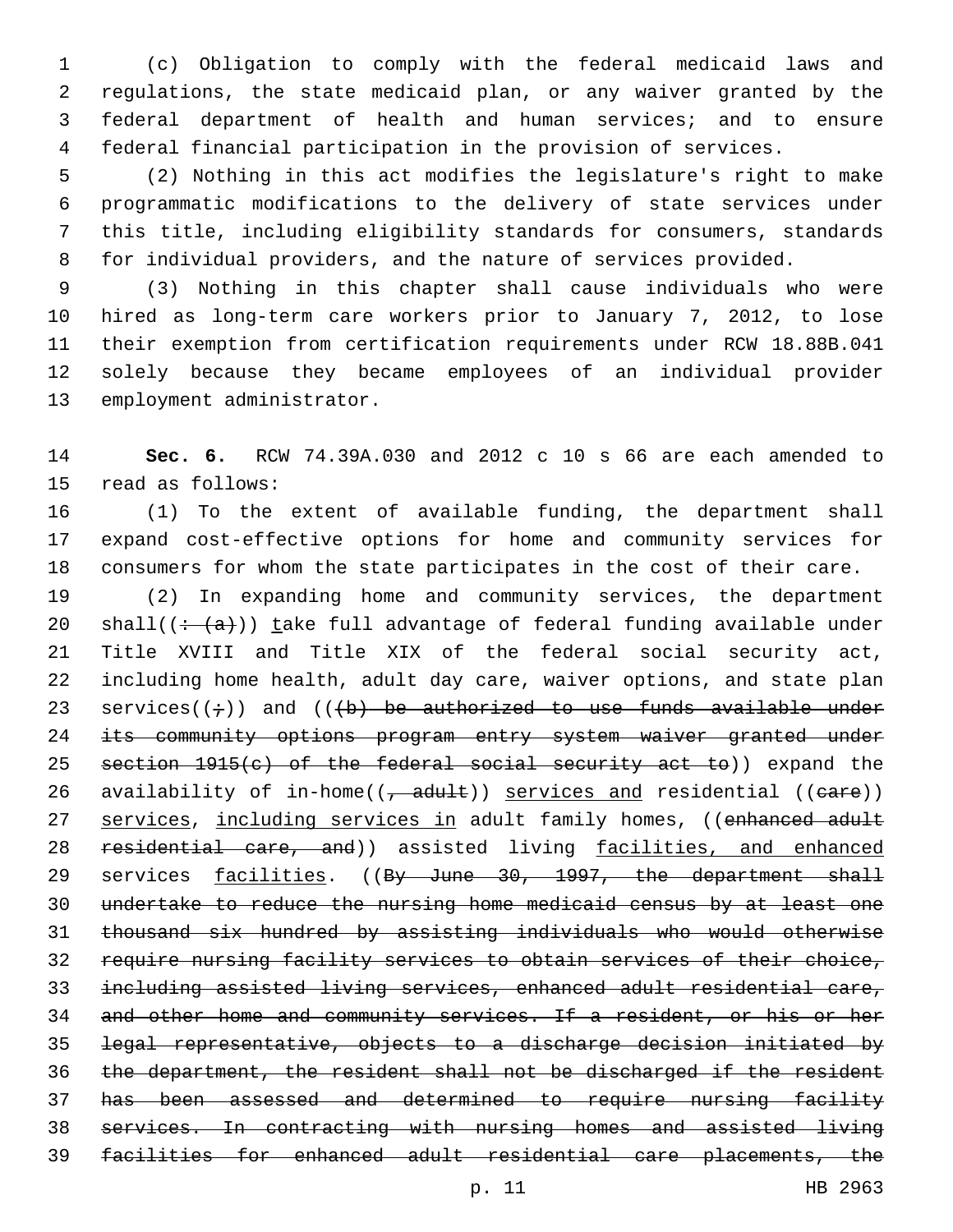1 department shall not require, by contract or through other means,

structural modifications to existing building construction.))

 (3)(a) The department shall by rule establish payment rates for home and community services that support the provision of cost-5 effective care. ((In the event of any conflict between any such rule and a collective bargaining agreement entered into under RCW 74.39A.270 and 74.39A.300, the collective bargaining agreement prevails.))

 (b) The department may authorize an enhanced adult residential care rate for nursing homes that temporarily or permanently convert their bed use for the purpose of providing enhanced adult residential care under chapter 70.38 RCW, when the department determines that payment of an enhanced rate is cost-effective and necessary to foster expansion of contracted enhanced adult residential care services. As an incentive for nursing homes to permanently convert a portion of its nursing home bed capacity for the purpose of providing enhanced adult residential care, the department may authorize a supplemental add-on to the enhanced adult residential care rate.

 (c) The department may authorize a supplemental assisted living services rate for up to four years for facilities that convert from nursing home use and do not retain rights to the converted nursing home beds under chapter 70.38 RCW, if the department determines that payment of a supplemental rate is cost-effective and necessary to foster expansion of contracted assisted living services.

 **Sec. 7.** RCW 74.39A.051 and 2012 c 164 s 701 are each amended to 26 read as follows:

 The department's system of quality improvement for long-term care services shall use the following principles, consistent with 29 applicable federal laws and regulations:

 (1) The system shall be client-centered and promote privacy, independence, dignity, choice, and a home or home-like environment for consumers consistent with chapter 392, Laws of 1997.

 (2) The goal of the system is continuous quality improvement with the focus on consumer satisfaction and outcomes for consumers. This includes that when conducting licensing or contract inspections, the department shall interview an appropriate percentage of residents, family members, resident case managers, and advocates in addition to 38 interviewing providers and staff.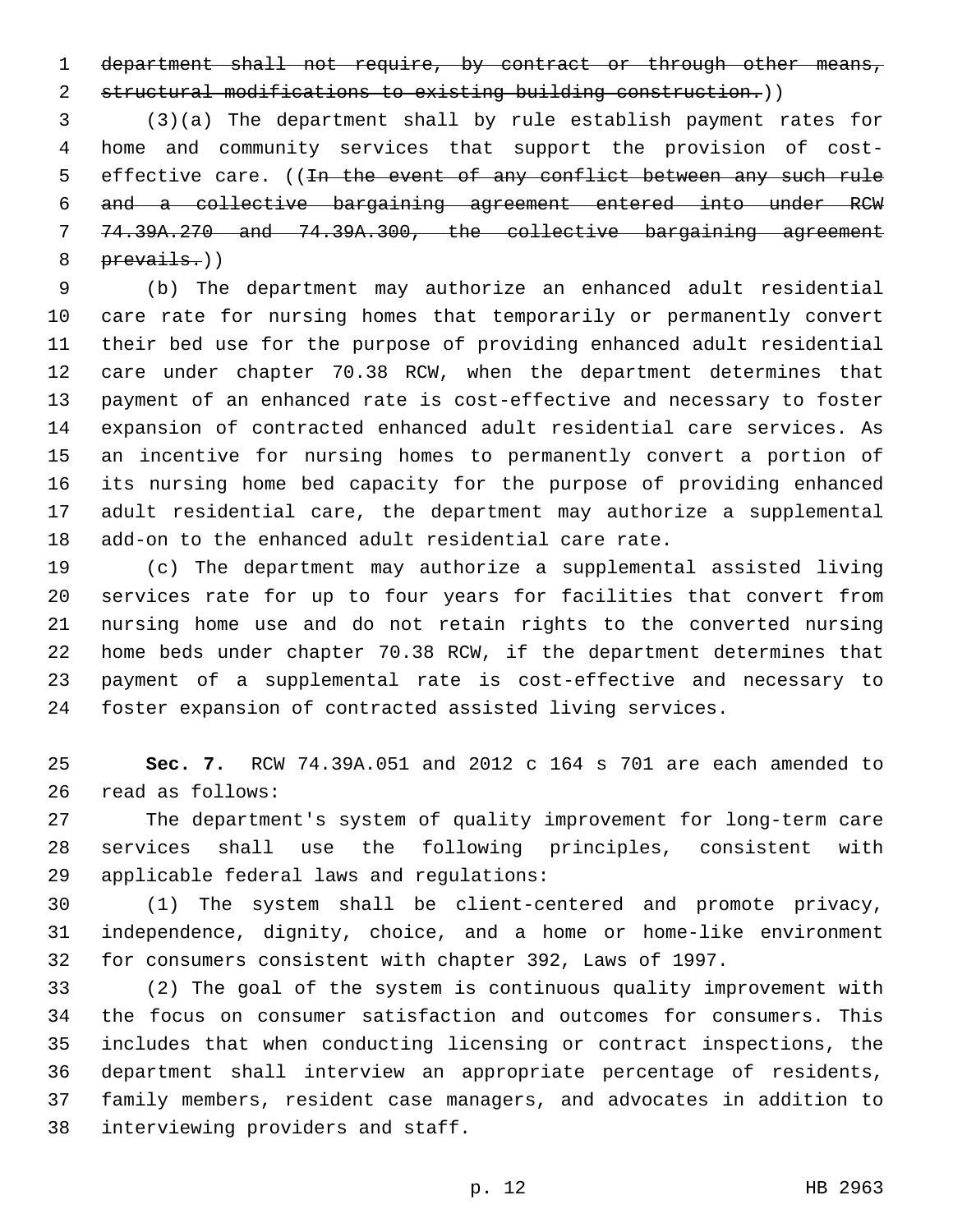(3) Providers should be supported in their efforts to improve quality and address identified problems initially through training, consultation, technical assistance, and case management.

 (4) The emphasis should be on problem prevention both in monitoring and in screening potential providers of service.

 (5) Monitoring should be outcome based and responsive to consumer complaints and based on a clear set of health, quality of care, and safety standards that are easily understandable and have been made available to providers, residents, and other interested parties.

 (6) Prompt and specific enforcement remedies shall also be implemented without delay, pursuant to RCW 70.97.110, 71A.12.300, 74.39A.080, or 70.128.160, or chapter 18.51 or 74.42 RCW, for providers found to have delivered care or failed to deliver care resulting in problems that are serious, recurring, or uncorrected, or that create a hazard that is causing or likely to cause death or serious harm to one or more residents. These enforcement remedies may also include, when appropriate, reasonable conditions on a contract or license. In the selection of remedies, the safety, health, and well-being of residents shall be of paramount importance.

 (7) Background checks of long-term care workers must be conducted 21 as provided in RCW 74.39A.056.

 (8) Except as provided in RCW 74.39A.074 and 74.39A.076, individual providers and home care agency providers must satisfactorily complete department-approved orientation, basic training, and continuing education within the time period specified 26 by the department in rule. The department shall adopt rules ((for the 27 implementation of)) to implement this section. The department shall deny payment to an individual provider employment administrator or a 29 home care ((provider)) agency for services provided by employees who 30 ((does)) have not ((complete)) completed the training requirements 31 within the time limit specified by  $((the + b)$  department  $((by - rule))$  rules. The department shall deny payment to any individual providers who provide services under a contract with the department if they have been notified that they are no longer permitted to work because they have not completed the training requirements within the time 36 period required by department rules.

 (9) Under existing funds the department shall establish internally a quality improvement standards committee to monitor the development of standards and to suggest modifications.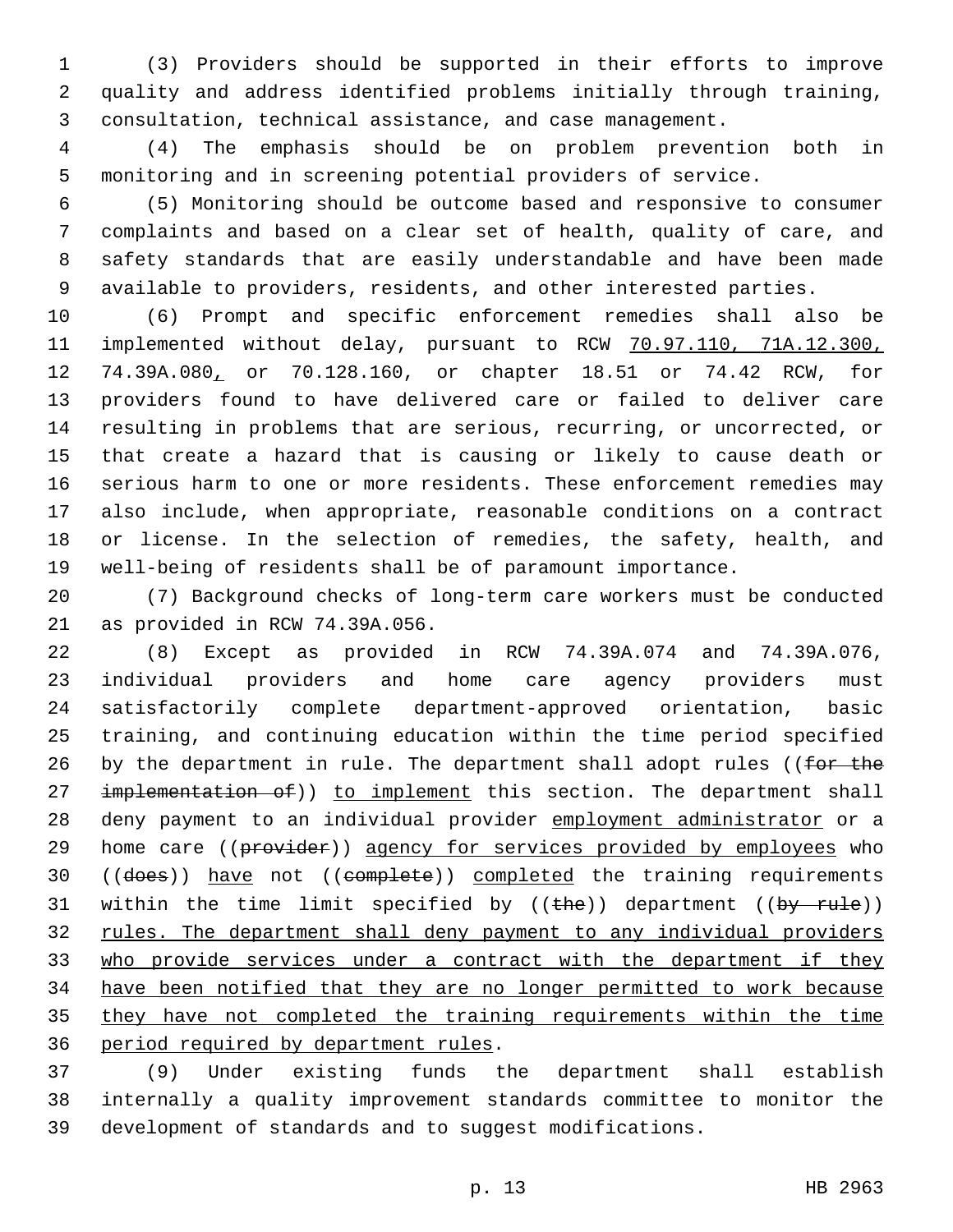**Sec. 8.** RCW 74.39A.056 and 2012 c 164 s 503 are each amended to 2 read as follows:

 (1)(a) All long-term care workers shall be screened through state and federal background checks in a uniform and timely manner to 5 verify that they do not have a ((eriminal)) history that would disqualify them from working with vulnerable persons. The department 7 must ((perform criminal)) process background checks for ((individual providers and prospective individual providers)) long-term care 9 workers and make the information available to employers, prospective 10 employers, and others as ((provided)) authorized by law.

 (b)(i) Except as provided in (b)(ii) of this subsection, for 12 long-term care workers hired on or after January 7, 2012, the background checks required under this section shall include checking against the federal bureau of investigation fingerprint identification records system and against the national sex offenders registry or their successor programs. The department shall require these long-term care workers to submit fingerprints for the purpose of investigating conviction records through both the Washington state patrol and the federal bureau of investigation. The department shall not pass on the cost of these criminal background checks to the 21 workers or their employers.

 (ii) This subsection does not apply to long-term care workers employed by community residential service businesses until January 1, 2016.

 (c) The department shall share state and federal background check results with the department of health in accordance with RCW 27 18.88B.080.

 (d) Background check screening required under this section and department rules is not required for an individual provider employment administrator employee if all of the following circumstances apply:

 (i) The individual has an individual provider contract with the department;

 (ii) The last background check on the contracted individual provider is still valid under department rules and did not disqualify 36 the individual from providing personal care services;

 (iii) Employment by the individual provider employment 38 administrator is the only reason a new background check would be required; and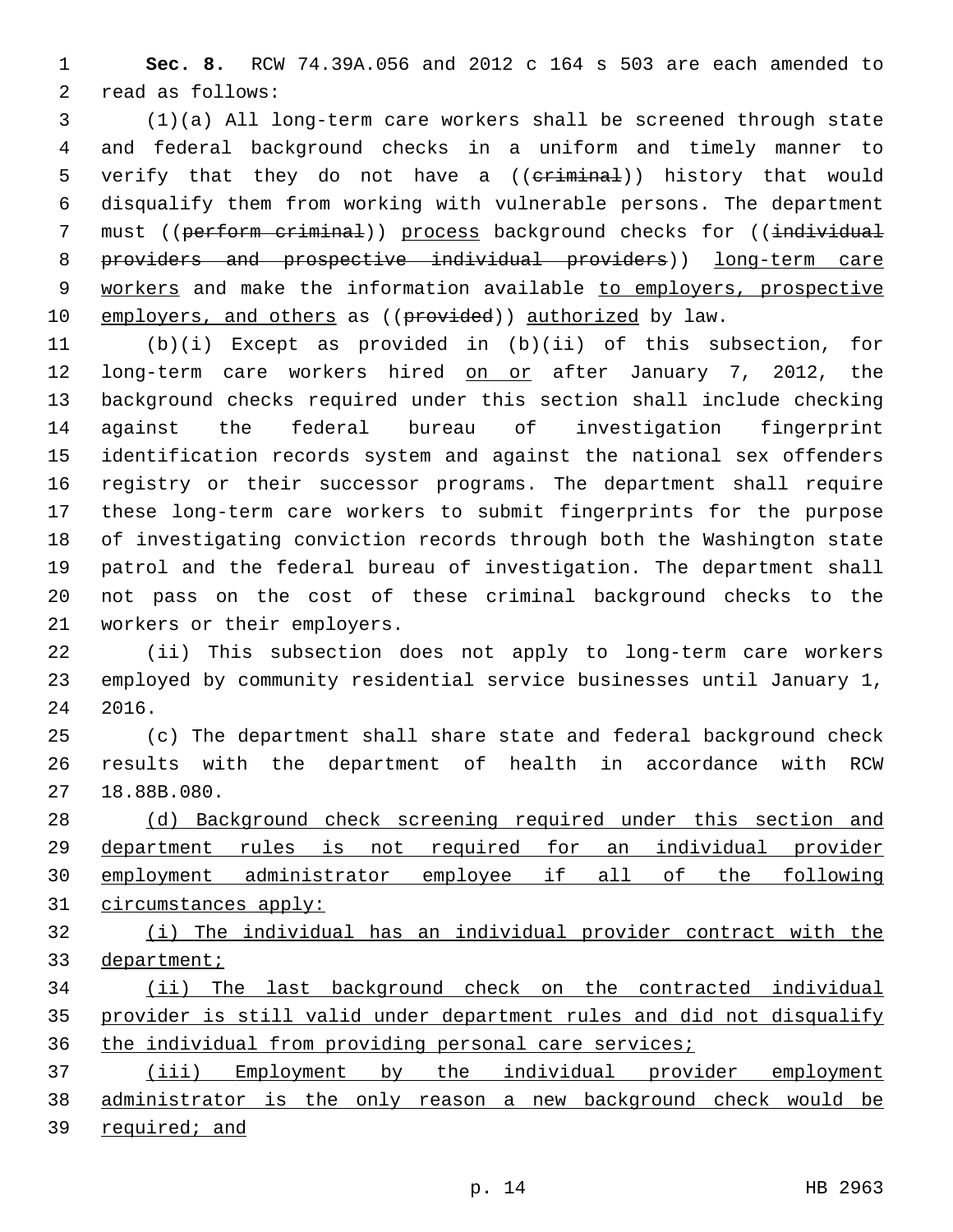(iv) The department's background check results have been shared with the individual provider employment administrator.

 (2) No provider, or its staff, or long-term care worker, or prospective provider or long-term care worker, with a stipulated finding of fact, conclusion of law, an agreed order, or finding of fact, conclusion of law, or final order issued by a disciplining authority or a court of law or entered into a state registry with a final substantiated finding of abuse, neglect, exploitation, or abandonment of a minor or a vulnerable adult as defined in chapter 74.34 RCW shall be employed in the care of and have unsupervised 11 access to vulnerable adults.

 (3) The department shall establish, by rule, a state registry which contains identifying information about long-term care workers identified under this chapter who have final substantiated findings of abuse, neglect, financial exploitation, or abandonment of a vulnerable adult as defined in RCW 74.34.020. The rule must include disclosure, disposition of findings, notification, findings of fact, appeal rights, and fair hearing requirements. The department shall disclose, upon request, final substantiated findings of abuse, neglect, financial exploitation, or abandonment to any person so requesting this information. This information must also be shared with the department of health to advance the purposes of chapter 23 18.88B RCW.

(4) The department shall adopt rules to implement this section.

 **Sec. 9.** RCW 74.39A.060 and 2013 c 23 s 227 are each amended to read as follows:26

27 (1) The aging and ((adult services)) long-term support administration of the department shall establish and maintain a toll-29 free telephone number for receiving complaints regarding ((a facility that the administration licenses or with which it contracts for long- term care services)) facilities and community residential services 32 businesses as defined in this chapter.

 (2) ((All facilities that are licensed by, or that contract with the aging and adult services administration to provide chronic long-35 term care services)) Each facility shall post in a place and manner clearly visible to residents and visitors the department's toll-free complaint telephone number and the toll-free number and program 38 description of the long-term care ombuds as ((provided)) required by 39 RCW 43.190.050.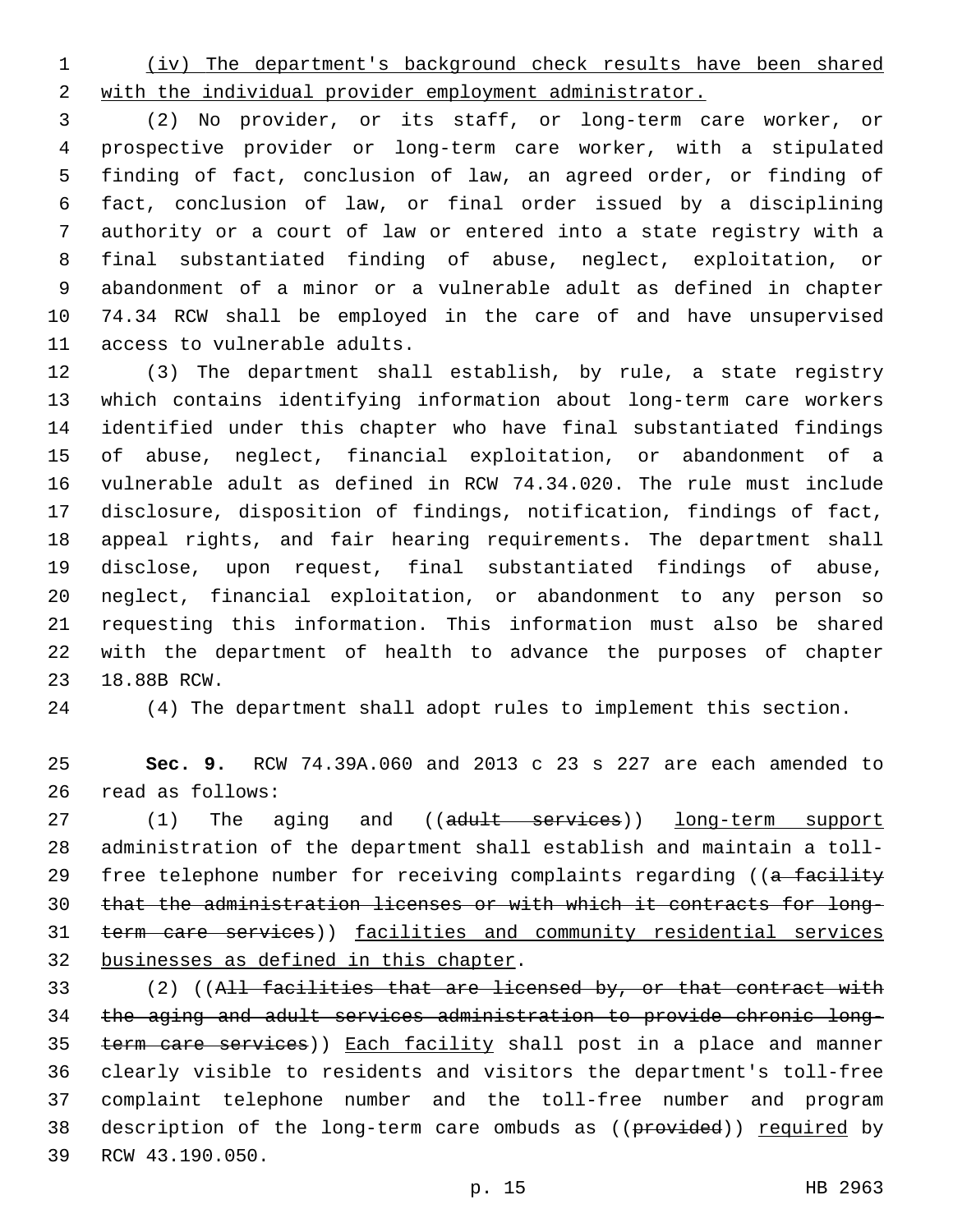(3) The aging and ((adult services)) long-term support 2 administration shall investigate complaints ((if the subject of the complaint is within its authority)) it receives about facilities and community residential services businesses unless the department determines that: (a) The complaint is intended to willfully harass ((a licensee or employee of the licensee)) the provider or the provider's employee; or (b) there is no reasonable basis for investigation; or (c) corrective action has been taken as determined 9 by the ombuds or the department.

10 (4) The aging and ((adult services)) long-term support administration shall refer complaints to appropriate state agencies, law enforcement agencies, the attorney general, the long-term care ombuds, or other entities if the department lacks authority to investigate or if its investigation reveals that a follow-up referral 15 to one or more of these entities is appropriate.

 (5) The department shall adopt rules that include the following 17 complaint investigation protocols:

 (a) Upon receipt of a complaint, the department shall make a preliminary review of the complaint, assess the severity of the complaint, and assign an appropriate response time. Complaints involving imminent danger to the health, safety, or well-being of a resident must be responded to within two days. When appropriate, the department shall make an on-site investigation within a reasonable time after receipt of the complaint or otherwise ensure that 25 complaints are responded to.

 (b) The complainant must be: Promptly contacted by the department, unless anonymous or unavailable despite several attempts by the department, and informed of the right to discuss the alleged violations with the inspector and to provide other information the complainant believes will assist the inspector; informed of the department's course of action; and informed of the right to receive a 32 written copy of the investigation report.

 (c) In conducting the investigation, the department shall interview the complainant, unless anonymous, and shall use its best efforts to interview the vulnerable adult or adults allegedly harmed, and, consistent with the protection of the vulnerable adult shall interview facility staff, any available independent sources of relevant information, including if appropriate the family members of 39 the vulnerable adult.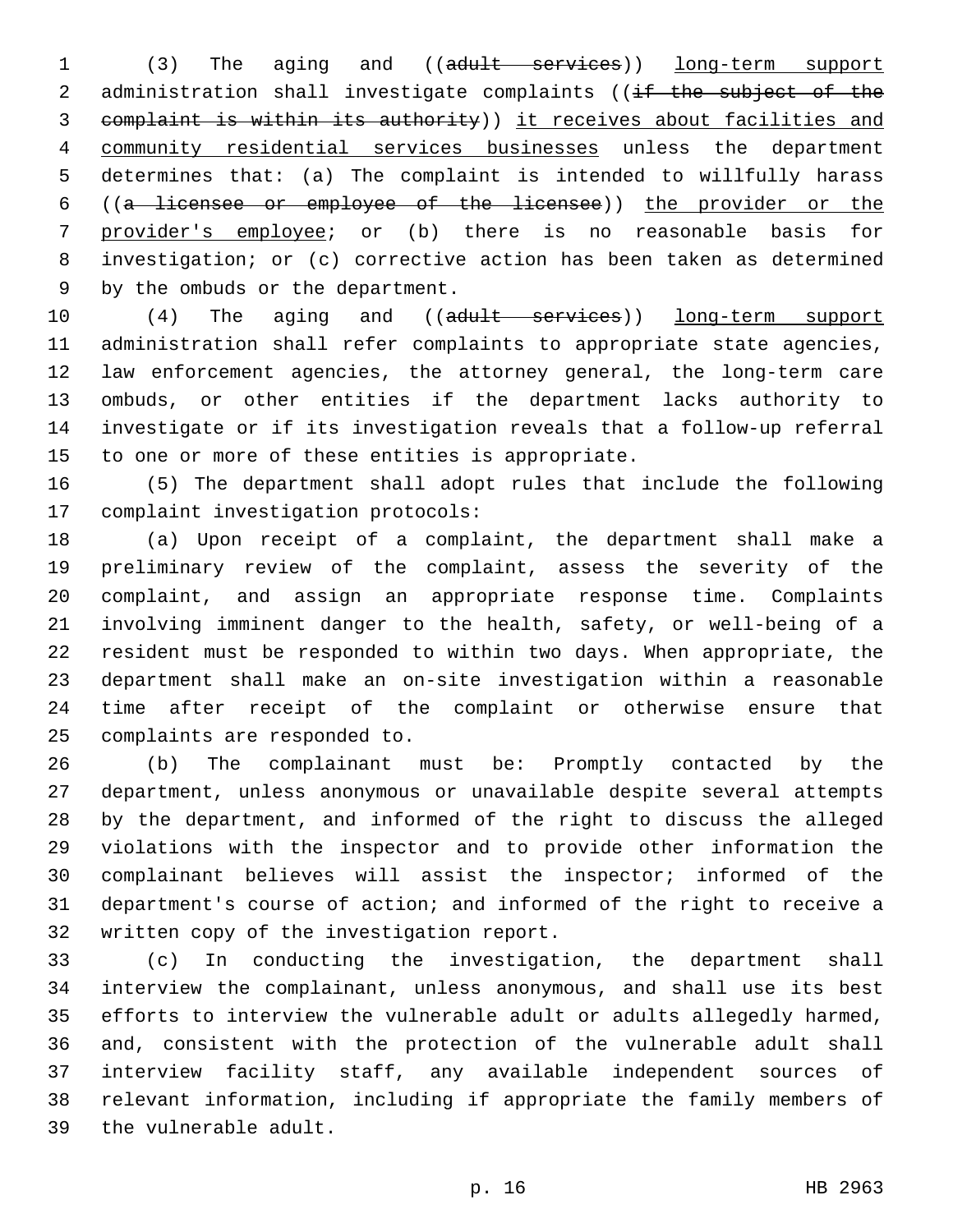(d) Substantiated complaints involving harm to a resident, if an applicable law or rule has been violated, shall be subject to one or more of the actions provided in RCW 74.39A.080 or 70.128.160. Whenever appropriate, the department shall also give consultation and 5 technical assistance to the provider.

 (e) After a department finding of a violation for which a stop placement has been imposed, the department shall make an on-site revisit of the provider within fifteen working days from the request for revisit, to ensure correction of the violation. For violations that are serious or recurring or uncorrected following a previous citation, and create actual or threatened harm to one or more residents' well-being, including violations of residents' rights, the department shall make an on-site revisit as soon as appropriate to ensure correction of the violation. Verification of correction of all other violations may be made by either a department on-site revisit or by written or photographic documentation found by the department to be credible. This subsection does not prevent the department from enforcing license or contract suspensions or revocations. Nothing in this subsection shall interfere with or diminish the department's authority and duty to ensure that the provider adequately cares for residents, including to make departmental on-site revisits as needed to ensure that the provider protects residents and to enforce 23 compliance with this chapter.

 (f) Substantiated complaints of neglect, abuse, exploitation, or abandonment of residents, or suspected criminal violations, shall also be referred by the department to the appropriate law enforcement agencies, the attorney general, and appropriate professional 28 disciplining authority.

 (6) The department may provide the substance of the complaint to the licensee or contractor before the completion of the investigation by the department unless such disclosure would reveal the identity of a complainant, witness, or resident who chooses to remain anonymous. Neither the substance of the complaint provided to the licensee or contractor nor any copy of the complaint or related report published, released, or made otherwise available shall disclose, or reasonably lead to the disclosure of, the name, title, or identity of any complainant, or other person mentioned in the complaint, except that the name of the provider and the name or names of any officer, employee, or agent of the department conducting the investigation shall be disclosed after the investigation has been closed and the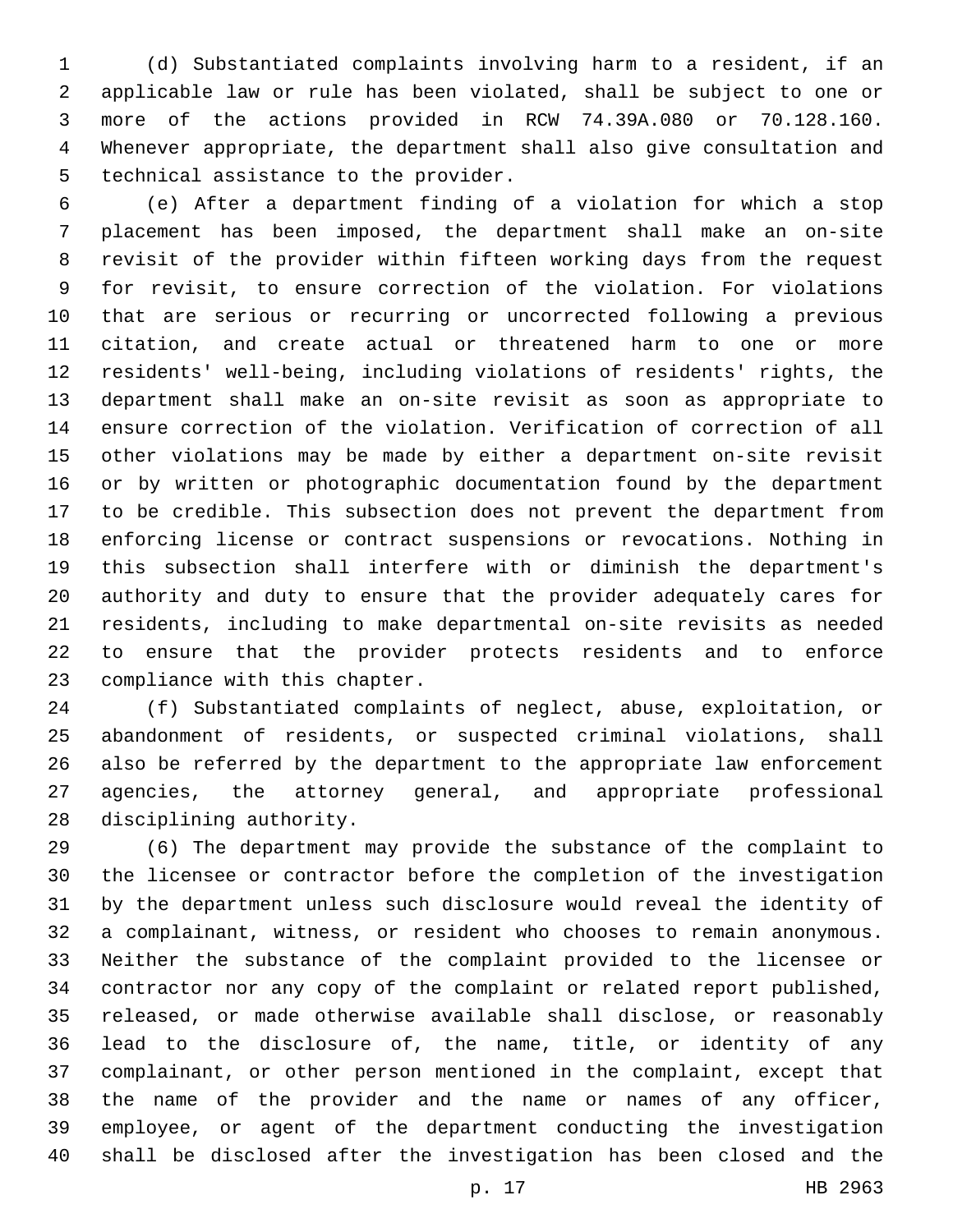complaint has been substantiated. The department may disclose the identity of the complainant if such disclosure is requested in writing by the complainant. Nothing in this subsection shall be construed to interfere with the obligation of the long-term care ombuds program or department staff to monitor the department's licensing, contract, and complaint investigation files for long-term 7 care facilities.

 (7) The resident has the right to be free of interference, coercion, discrimination, and reprisal from a facility in exercising his or her rights, including the right to voice grievances about treatment furnished or not furnished. A facility that provides long- term care services shall not discriminate or retaliate in any manner against a resident, employee, or any other person on the basis or for the reason that such resident or any other person made a complaint to the department, the attorney general, law enforcement agencies, or the long-term care ombuds, provided information, or otherwise cooperated with the investigation of such a complaint. Any attempt to discharge a resident against the resident's wishes, or any type of retaliatory treatment of a resident by whom or upon whose behalf a complaint substantiated by the department has been made to the department, the attorney general, law enforcement agencies, or the long-term care ombuds, within one year of the filing of the complaint, raises a rebuttable presumption that such action was in retaliation for the filing of the complaint. "Retaliatory treatment" means, but is not limited to, monitoring a resident's phone, mail, or visits; involuntary seclusion or isolation; transferring a resident to a different room unless requested or based upon legitimate management reasons; withholding or threatening to withhold food or treatment unless authorized by a terminally ill resident or his or her representative pursuant to law; or persistently delaying responses to a resident's request for service or assistance. A facility that provides long-term care services shall not willfully interfere with the performance of official duties by a long-term care ombuds. The department shall sanction and may impose a civil penalty of not more than three thousand dollars for a violation of this 36 subsection.

 **Sec. 10.** RCW 74.39A.086 and 2012 c 164 s 602 are each amended to 38 read as follows:

39 (1) ((The department: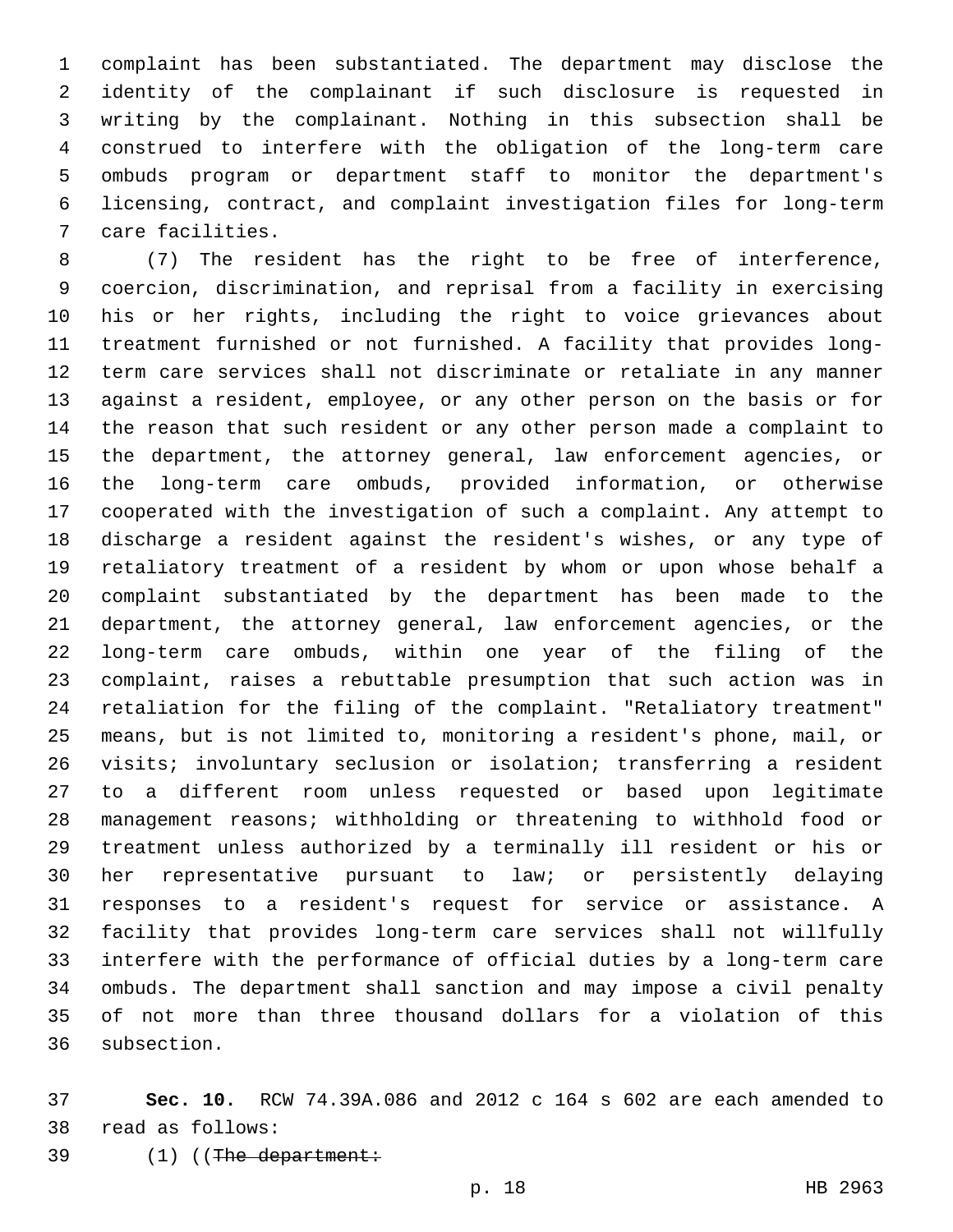(a) Shall deny payment to any individual provider of home care services who has not been certified as a home care aide as required under chapter 18.88B RCW or whose certification is revoked or, if exempted from certification under RCW 18.88B.041, who has not completed his or her required training pursuant to RCW 74.39A.074.

 (b) May terminate the contract of any individual provider of home care services, or take any other enforcement measure deemed appropriate by the department if the individual provider has not been certified or the individual provider's certification is revoked under 10 chapter 18.88B RCW or, if exempted from certification by RCW 18.88B.041, the individual provider has not completed his or her 12 required training pursuant to RCW 74.39A.074.

13  $(2)$ )) The department shall take appropriate enforcement action 14 related to the contract of  $((a))$  an individual provider employment 15 administrator or a licensed or certified private agency or facility 16 ((licensed by the state to provide personal care)) that provides 17 long-term care services((, other than an individual provider, who)) 18 and knowingly employs a long-term care worker who is not a certified 19 home care aide as required under chapter 18.88B RCW ((or whose 20 eertification is revoked)) or, if exempted from certification under 21 RCW 18.88B.041, who has not completed his or her required training 22 ((pursuant to)) under RCW 74.39A.074.

 (2) The department shall deny payment to individual providers who provided services under a contract with the department if they have 25 been notified that they are no longer permitted to work because they: (a) Were not certified as home care aides as required under

27 chapter 18.88B RCW; or

28 (b) Had not completed the training required under RCW 74.39A.074.

29 (3) The department may terminate the contract of any individual 30 provider under contract with the department who:

31 (a) Is not certified as a home care aide as required under 32 chapter 18.88B RCW; or

33 (b) Has not completed the training required under RCW 74.39A.074.

34 (4) Chapter 34.05 RCW shall govern actions by the department under this section.35

 $36$  ( $(44)$ )) (5) The department shall adopt rules to implement this 37 section.

38 **Sec. 11.** RCW 74.39A.090 and 2013 c 320 s 10 are each amended to read as follows:39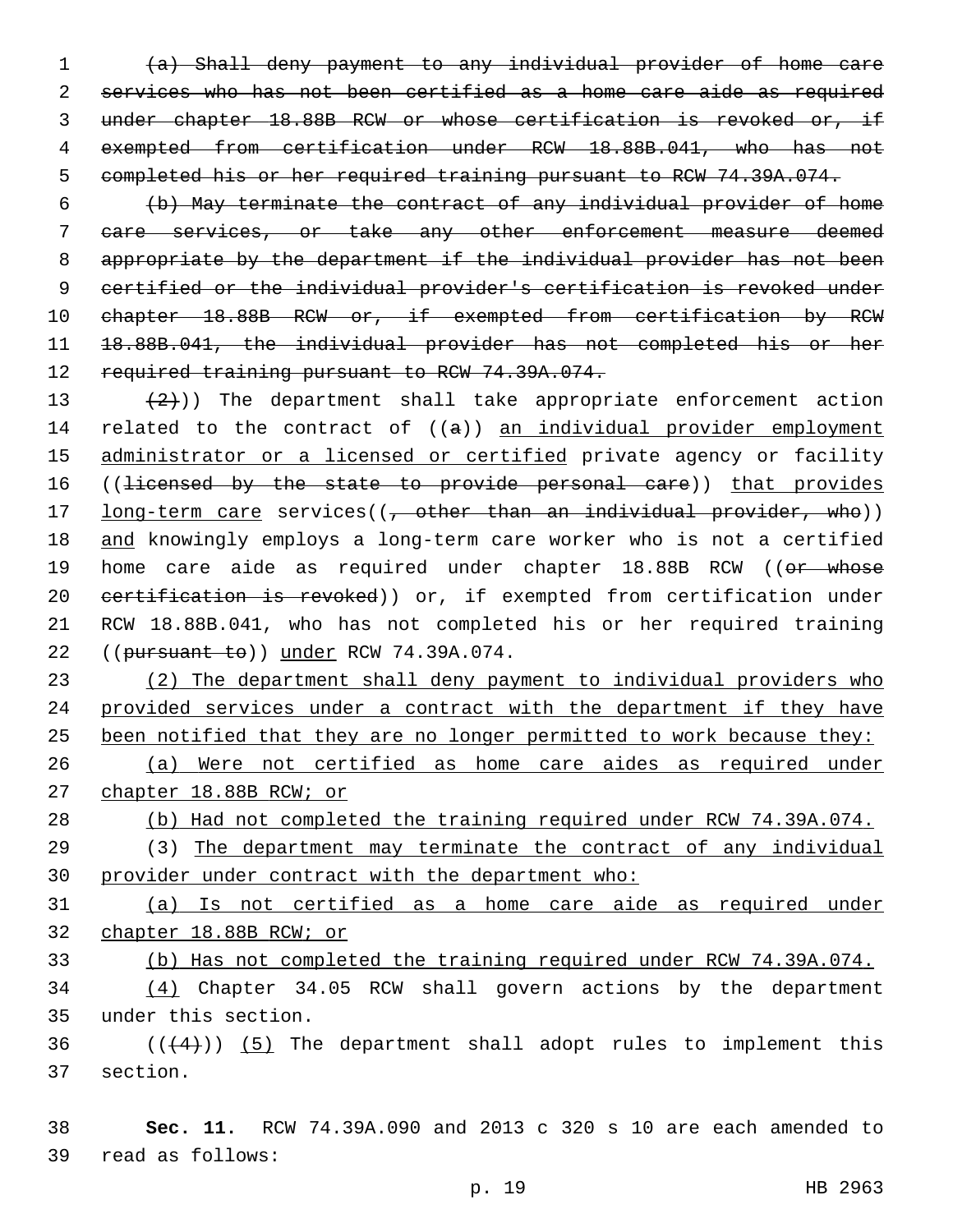(1) ((The legislature intends that any staff reassigned by the department as a result of shifting of the reauthorization responsibilities by contract outlined in this section shall be dedicated for discharge planning and assisting with discharge planning and information on existing discharge planning cases.)) Discharge planning, as directed in this section, is intended for 7 residents and patients identified for discharge to long-term ((eare 8 pursuant to)) services under RCW 70.41.320, 74.39A.040, ((and)) or 74.42.058. The purpose of discharge planning is to protect residents and patients from the financial incentives inherent in keeping residents or patients in a more expensive higher level of care and shall focus on care options that are in the best interest of the 13 patient or resident.

14 (2) The department shall, consistent with the intent of this 15 section, contract with area agencies on aging:

 (a) To provide case management services to consumers receiving 17 home and community services in their own home; and

 (b) To reassess and reauthorize home and community services in 19 home or in other settings for consumers ((consistent with the intent 20 of this section)):

 (i) Who have been initially authorized by the department to 22 receive home and community services; and

 (ii) Who, at the time of reassessment and reauthorization, are receiving home and community services in their own home.

 (3) In the event that an area agency on aging is unwilling to enter into or satisfactorily fulfill a contract or an individual consumer's need for case management services will be met through an alternative delivery system, the department is authorized to:

(a) Obtain the services through competitive bid; and

 (b) Provide the services directly until a qualified contractor 31 can be found.

 (4)(a) The department shall include, in its oversight and monitoring of area agency on aging performance, assessment of case management roles undertaken by area agencies on aging in this section. The scope of oversight and monitoring includes, but is not limited to, assessing the degree and quality of the case management performed by area agency on aging staff for elderly and persons with 38 disabilities in the community.

 (b) The department shall incorporate the expected outcomes and criteria to measure the performance of service coordination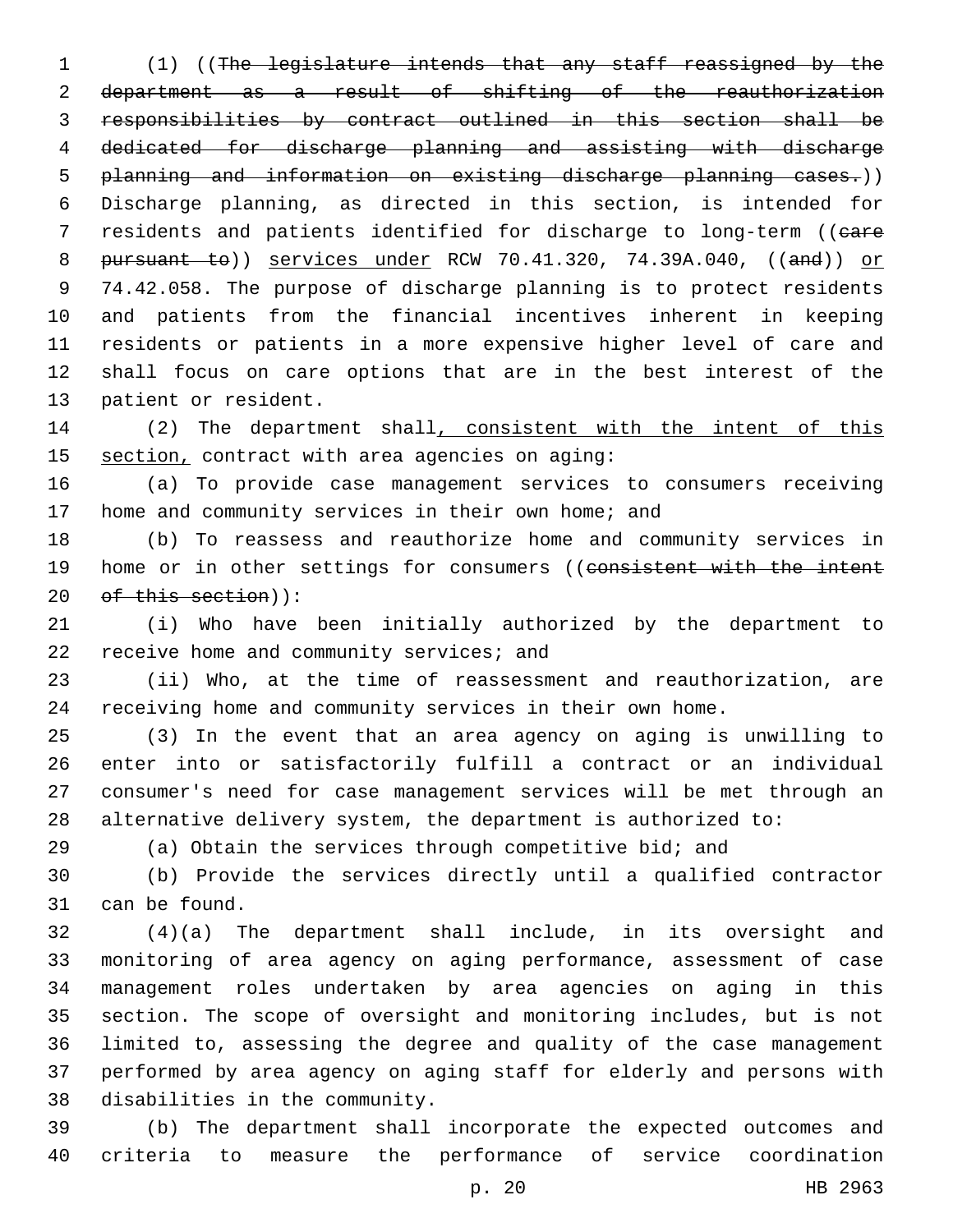organizations into contracts with area agencies on aging as provided 2 in chapter 70.320 RCW.

 (5) Area agencies on aging shall assess the quality of the in- home care services provided to consumers who are receiving services 5 under ((the medicaid personal care, community options programs entry system or chore services program)) programs authorized through the medicaid state plan, medicaid waiver authorities, or similar state- funded in-home care programs through an individual provider or home care agency. Quality indicators may include, but are not limited to, home care consumers satisfaction surveys, how quickly home care consumers are linked with home care workers, and whether the plan of care under RCW 74.39A.095 has been honored by the agency or the 13 individual provider.

 (6) The department shall develop model language for the plan of care established in RCW 74.39A.095. The plan of care shall be in clear language, and written at a reading level that will ensure the ability of consumers to understand the rights and responsibilities 18 expressed in the plan of care.

 **Sec. 12.** RCW 74.39A.095 and 2014 c 40 s 1 are each amended to read as follows:20

 (1) In carrying out case management responsibilities established under RCW 74.39A.090 for consumers who are receiving services under 23 ((the medicaid personal care, community options programs entry system or chore services program through an individual provider, each area agency on aging shall provide oversight of the care being provided to consumers receiving services under this section)) programs authorized through the medicaid state plan, medicaid waiver authorities, or 28 similar state-funded in-home care programs, to the extent of 29 available funding((<del>. Case management responsibilities incorporate</del> this oversight, and include, but are not limited to:

 (a) Verification that any individual provider has met any 32 training requirements established by the department;

 (b) Verification of a sample of worker time sheets until the state electronic payment system is available for individual providers to record their hours at which time a verification of worker time 36 sheets may be done electronically;

 (c) Monitoring the consumer's plan of care to verify that it 38 adequately meets the needs of the consumer, through activities such as home visits, telephone contacts, and responses to information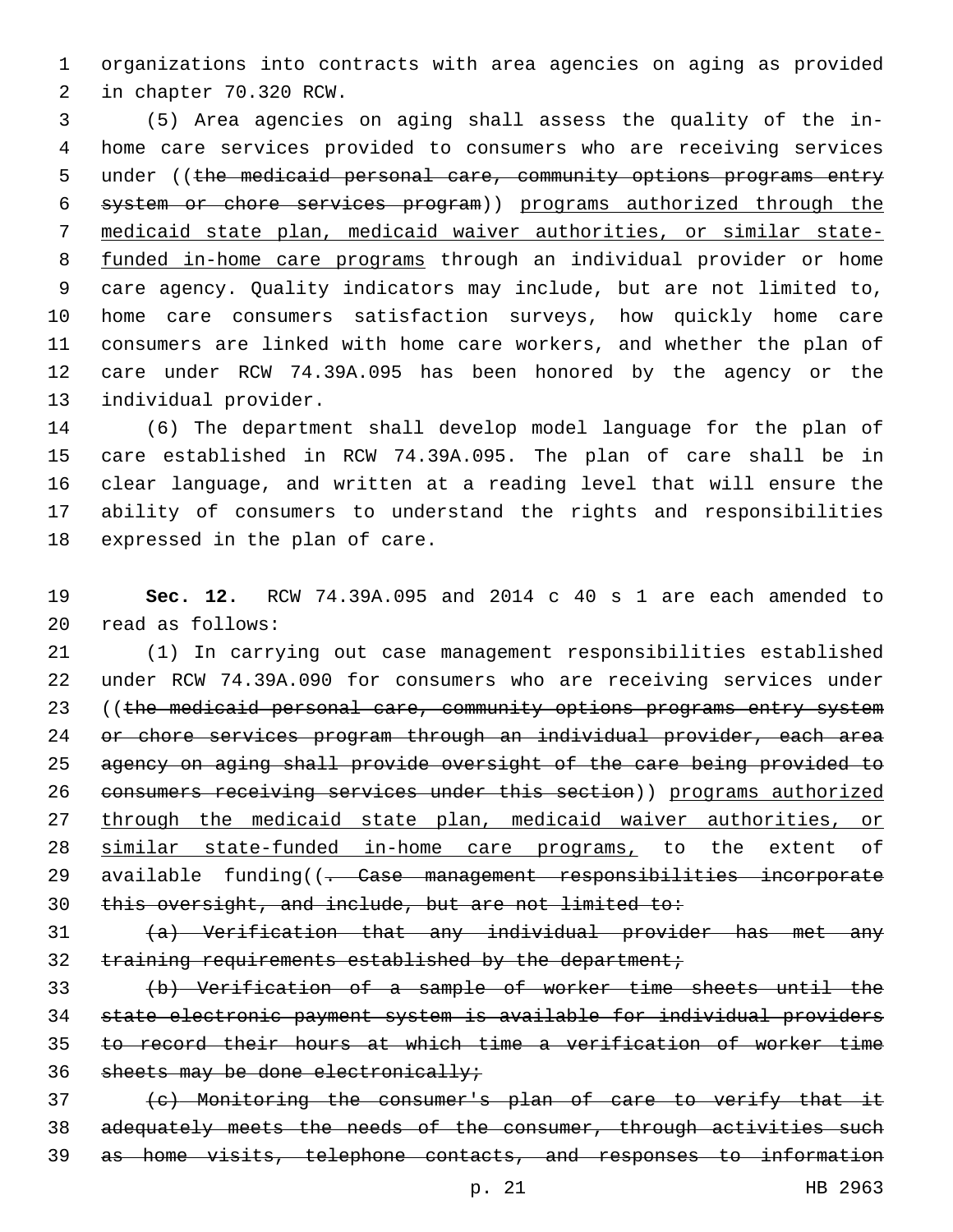received by the area agency on aging indicating that a consumer may

be experiencing problems relating to his or her home care;

3 (d) Reassessing and reauthorizing services;

(e) Monitoring of individual provider performance; and

 (f) Conducting criminal background checks or verifying that criminal background checks have been conducted for any individual provider. Individual providers who are hired after January 7, 2012, 8 are subject to background checks under RCW 74.39A.056)), each area agency on aging shall:

 (a) Work with each client to develop a plan of care under this section that identifies and ensures coordination of health and long-12 term care services and supports. In developing the plan, the area 13 agency on aging shall use and modify as needed any comprehensive plan 14 of care developed by the department as provided in RCW 74.39A.040;

15 (b) Monitor the implementation of the consumer's plan of care to 16 verify that it adequately meets the needs of the consumer through activities such as home visits, telephone contacts, and responses to information received by the area agency on aging indicating that a consumer may be experiencing problems relating to his or her home care;

21 (c) Reassess and reauthorize services;

 (d) Explain to the consumer that consumers have the right to waive case management services offered by the area agency on aging, except consumers may not waive the area agency on aging's reassessment or reauthorization of services, or verification that services are being provided in accordance with the plan of care; and

 (e) Document the waiver of any case management services by the 28 consumer.

29 (2) ((The area agency on aging case manager shall work with each consumer to develop a plan of care under this section that identifies and ensures coordination of health and long-term care services that meet the consumer's needs. In developing the plan, they shall utilize, and modify as needed, any comprehensive community service plan developed by the department as provided in RCW 74.39A.040. The plan of care shall include, at a minimum:

 (a) The name and telephone number of the consumer's area agency on aging case manager, and a statement as to how the case manager can be contacted about any concerns related to the consumer's well-being 39 or the adequacy of care provided;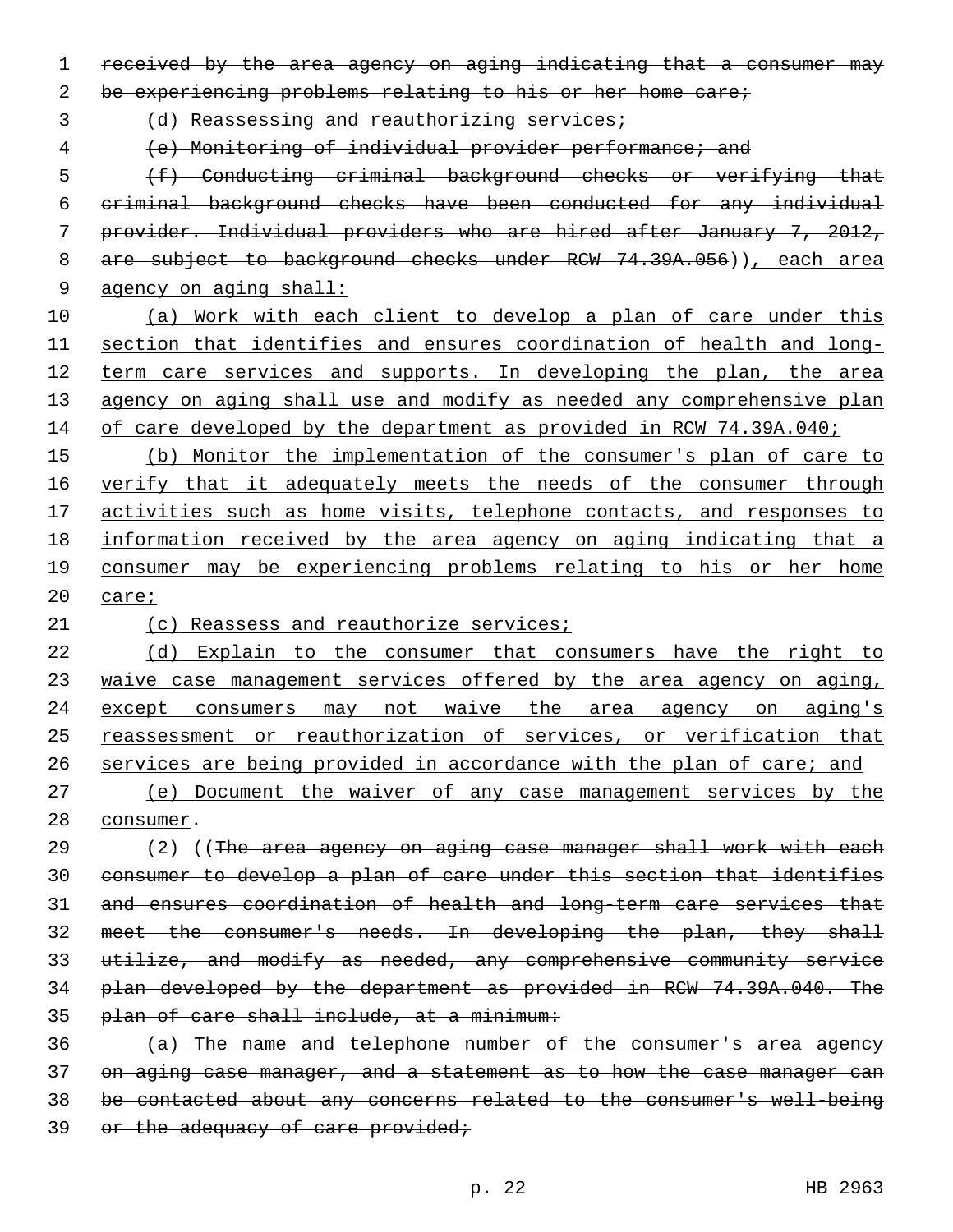- 1 (b) The name and telephone numbers of the consumer's primary 2 health care provider, and other health or long-term care providers 3 with whom the consumer has frequent contacts;
- 4 (c) A clear description of the roles and responsibilities of the 5 area agency on aging case manager and the consumer receiving services 6 under this section;
- 7 (d) The duties and tasks to be performed by the area agency on 8 aging case manager and the consumer receiving services under this 9 section;
- 10 (e) The type of in-home services authorized, and the number of 11 hours of services to be provided;
- 

12 (f) The terms of compensation of the individual provider;

13 (g) A statement by the individual provider that he or she has the 14 ability and willingness to carry out his or her responsibilities 15 relative to the plan of care; and

 (h)(i) Except as provided in (h)(ii) of this subsection, a clear statement indicating that a consumer receiving services under this section has the right to waive any of the case management services 19 offered by the area agency on aging under this section, and a clear 20 indication of whether the consumer has, in fact, waived any of these services.

22 (ii) The consumer's right to waive case management services does 23 not include the right to waive reassessment or reauthorization of 24 services, or verification that services are being provided in 25 accordance with the plan of care.

26 (3) Each area agency on aging shall retain a record of each 27 waiver of services included in a plan of care under this section.

28  $(4)$ )) Each consumer has the right to direct and participate in 29 the development of their plan of care to the maximum extent 30 practicable ((extent of their abilities and desires)), and to be 31 provided with the time and support necessary to facilitate that 32 participation.

 $(1+5+1)$  (3) As authorized by the consumer, a copy of the plan of 34 care (( $must$ ))  $may$  be distributed to: (a) The consumer's (( $primery$ 35 eare provider,)) individual provider( $(\tau)$ ) contracted with the 36 department; (b) the entity contracted with the department to provide 37 personal care services; and (c) other relevant providers with whom 38 the consumer has frequent contact( $(\tau$  as authorized by the consumer)).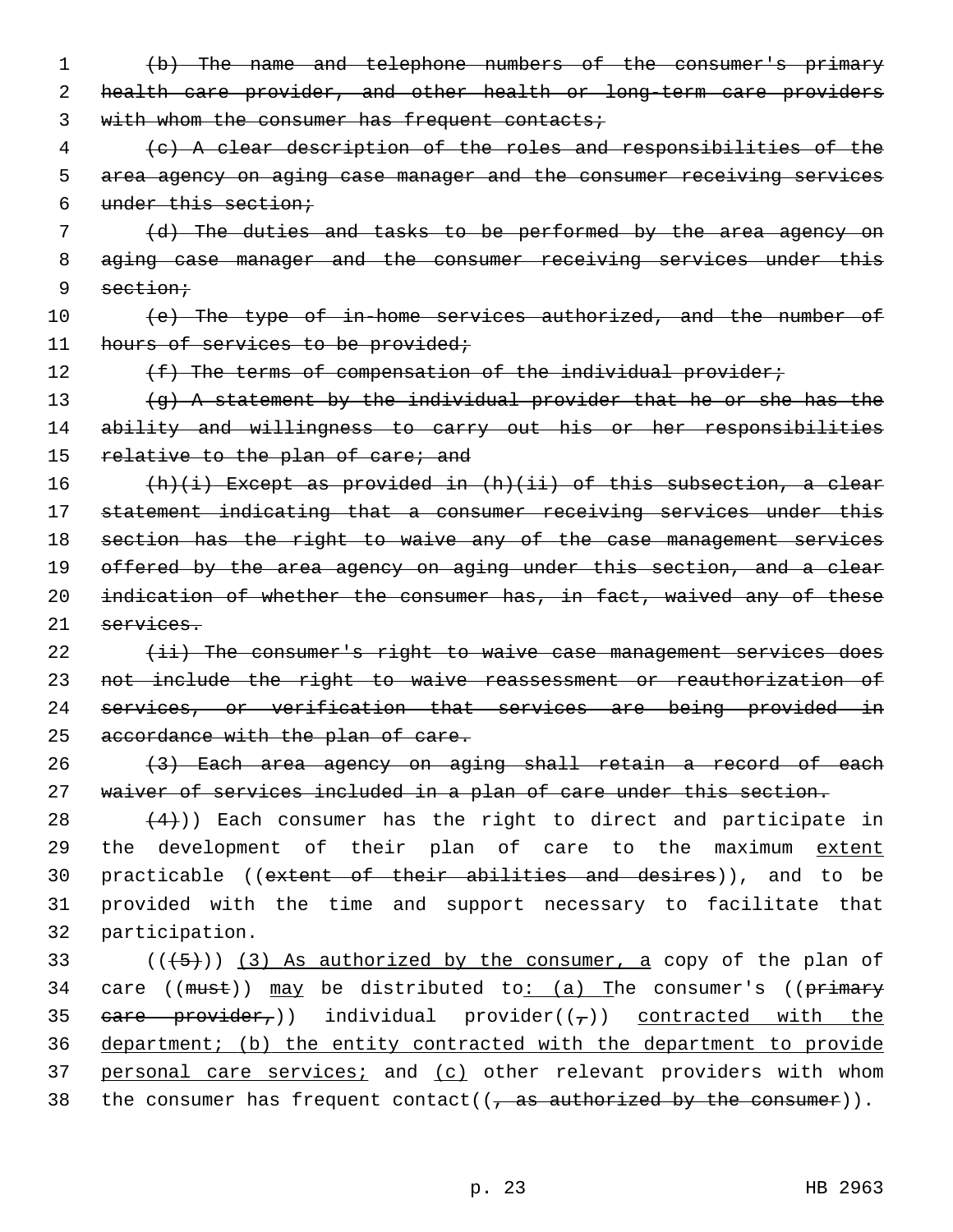(((6) The consumer's plan of care shall be an attachment to the 2 contract between the department, or their designee, and the individual provider.

 (7) If the department or area agency on aging case manager finds that an individual provider's inadequate performance or inability to deliver quality care is jeopardizing the health, safety, or well- being of a consumer receiving service under this section, the department or the area agency on aging may take action to terminate 9 the contract between the department and the individual provider. If 10 the department or the area agency on aging has a reasonable, good faith belief that the health, safety, or well-being of a consumer is 12 in imminent jeopardy, the department or area agency on aging may 13 summarily suspend the contract pending a fair hearing. The consumer 14 may request a fair hearing to contest the planned action of the case 15 manager, as provided in chapter 34.05 RCW. The department may by rule 16 adopt guidelines for implementing this subsection.

 (8) The department or area agency on aging may reject a request 18 by a consumer receiving services under this section to have a family member or other person serve as his or her individual provider if the case manager has a reasonable, good faith belief that the family member or other person will be unable to appropriately meet the care 22 needs of the consumer. The consumer may request a fair hearing to 23 contest the decision of the case manager, as provided in chapter 24 34.05 RCW. The department may by rule adopt guidelines for 25 implementing this subsection.))

 (4) If an individual provider is employed by an individual provider employment administrator, the department or area agency on aging must notify the individual provider employment administrator if:

 (a) There is reason to believe that an individual provider or prospective individual provider is not delivering or will not be able to deliver the services identified in the consumer's plan of care; or (b) The individual provider's performance is jeopardizing the health, safety, or well-being of a consumer receiving services under this section.

 NEW SECTION. **Sec. 13.** A new section is added to chapter 74.39A 37 RCW to read as follows: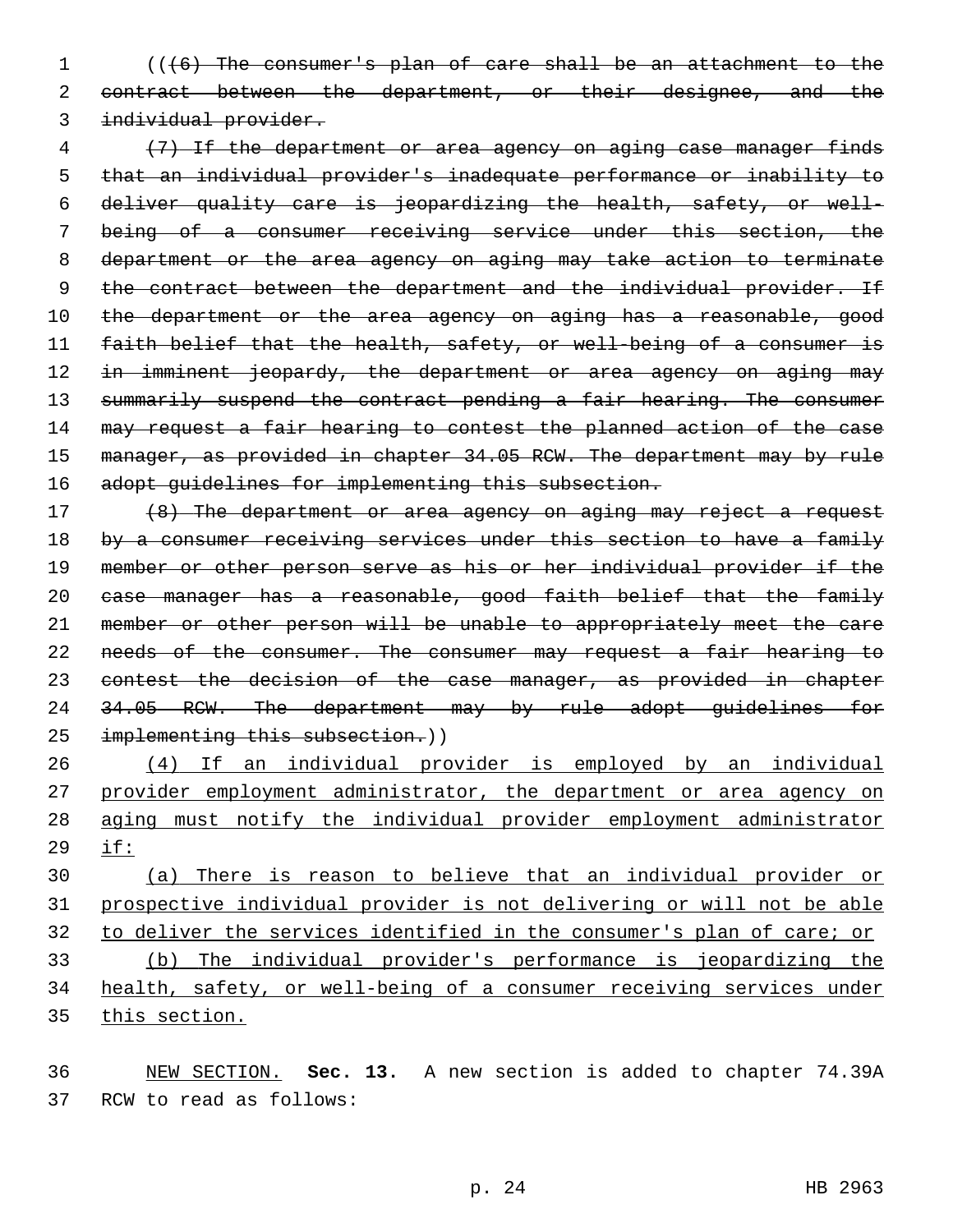(1) If an individual provider employment administrator employs individual providers, then the individual provider employment 3 administrator shall:

 (a) Verify that each individual provider has met any training requirements established under this chapter and rules adopted under 6 this chapter;

 (b) Conduct background checks on individual providers as required under this chapter, RCW 43.43.830 through 43.43.842, 43.20A.710, and the rules adopted by the department; or verify that a background check has been conducted for each individual provider and that the 11 background check is still valid in accordance with department rules;

 (c) Implement an electronic visit verification system that complies with federal requirements, or in the absence of an electronic visit verification system, monitor a statistically valid sample of individual provider's claims to the receipt of services by 16 the consumer;

 (d) Monitor individual provider compliance with employment 18 requirements;

 (e) As authorized and determined by the consumer, provide a copy of the consumer's plan of care to the individual provider who has 21 been selected by the consumer;

 (f) Verify the individual provider is able and willing to carry out his or her responsibilities under the plan of care;

 (g) Take into account information provided by the consumer or the consumer's case manager about the consumer's specific needs;

 (h) Discontinue the individual provider's assignment to a consumer when the individual provider employment administrator has reason to believe, or the department or area agency on aging has reported, that the health, safety, or well-being of a consumer is in imminent jeopardy due to the performance of the individual provider;

 (i) Reject a request by a consumer to assign a specific person as his or her individual provider, if the individual provider employment administrator has reason to believe that the individual will be unable to appropriately meet the care needs of the consumer; and

 (j) Establish a dispute resolution process for consumers who wish to dispute decisions made under (h) and (i) of this subsection.

 (2) If any individual providers are contracted with the department to provide services under this chapter, the area agency on aging case management responsibilities shall include: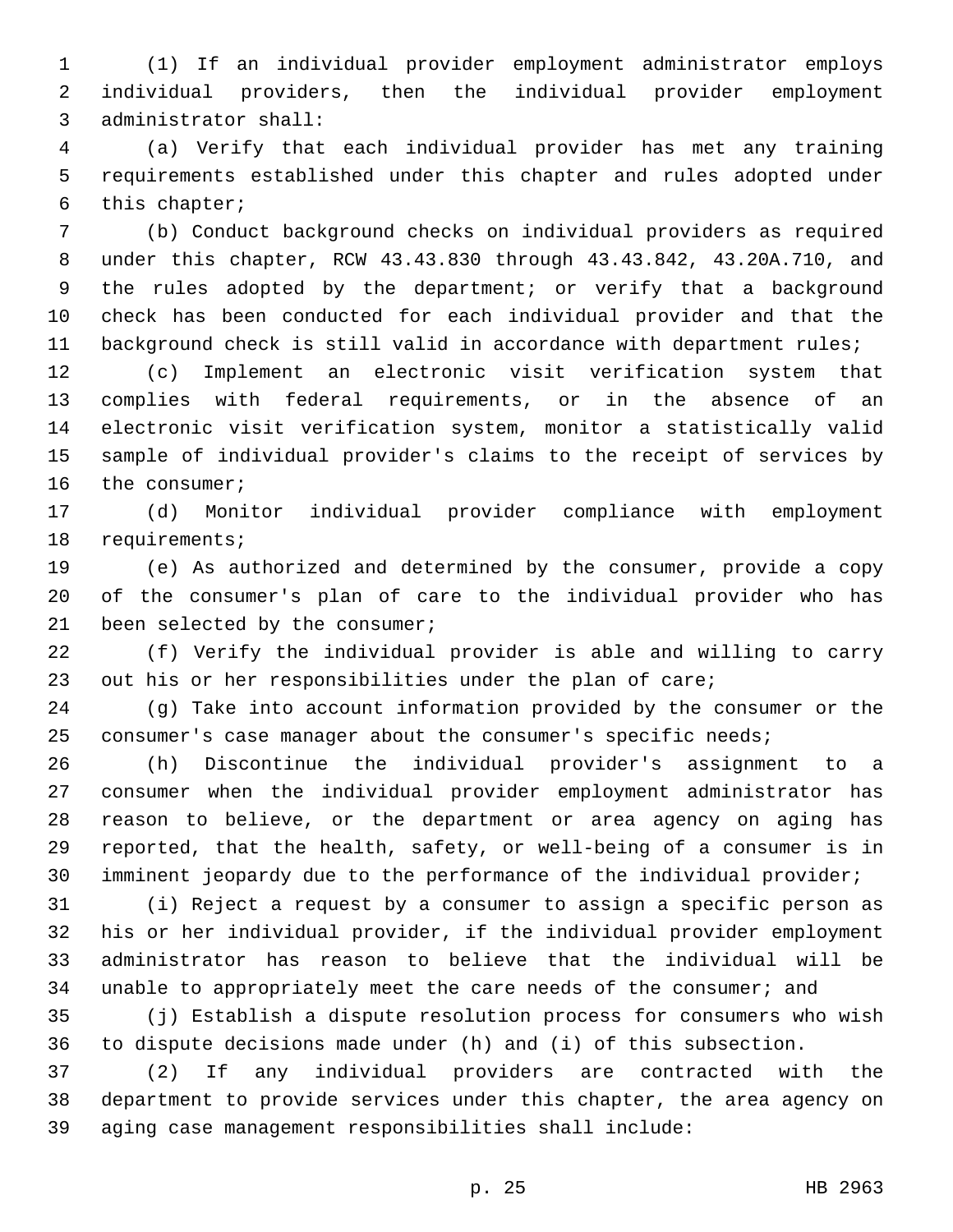(a) Verifying that each individual provider has met all training requirements under this chapter and department rules;

 (b) Conducting background checks on individual providers as required under this chapter, RCW 43.43.830 through 43.43.842, 43.20A.710, and department rules; or verifying that background checks have been conducted for each individual provider and that the background check is still valid in accordance with department rules;

 (c) Monitoring that the individual provider is providing services 9 as outlined in the consumer's plan of care;

 (d) Attaching the consumer's plan of care to the contract with 11 the individual provider;

 (e) Verifying with the individual provider that he or she is able and willing to carry out his or her responsibilities under the plan 14 of care;

 (f) Terminating the contract between the department and the individual provider if the department or area agency on aging finds that an individual provider's inadequate performance or inability to deliver quality care is jeopardizing the health, safety, or well-being of a consumer receiving service under this section;

 (g) Summarily suspending the contract pending a fair hearing, if there is reason to believe the health, safety, or well-being of a 22 consumer is in imminent jeopardy; and

 (h) Rejecting a request by a consumer receiving services under this section to have a family member or other person serve as his or her individual provider if the case manager has reason to believe that the family member or other person will be unable to appropriately meet the care needs of the consumer.

 (3) The consumer may request a fair hearing under chapter 34.05 RCW to contest a planned action of the case manager under subsection  $(2)(g)$  and  $(h)$  of this section.

(4) The department may adopt rules to implement this section.

 **Sec. 14.** RCW 74.39A.155 and 2008 c 146 s 8 are each amended to 33 read as follows:

 Within funds appropriated for this purpose, the department shall provide additional support for residents in community settings who exhibit challenging behaviors that put them at risk for institutional 37 placement. The residents must be receiving services under (( $t$ he community options program entry system waiver or the medically needy residential facility waiver under section 1905(c) of the federal

p. 26 HB 2963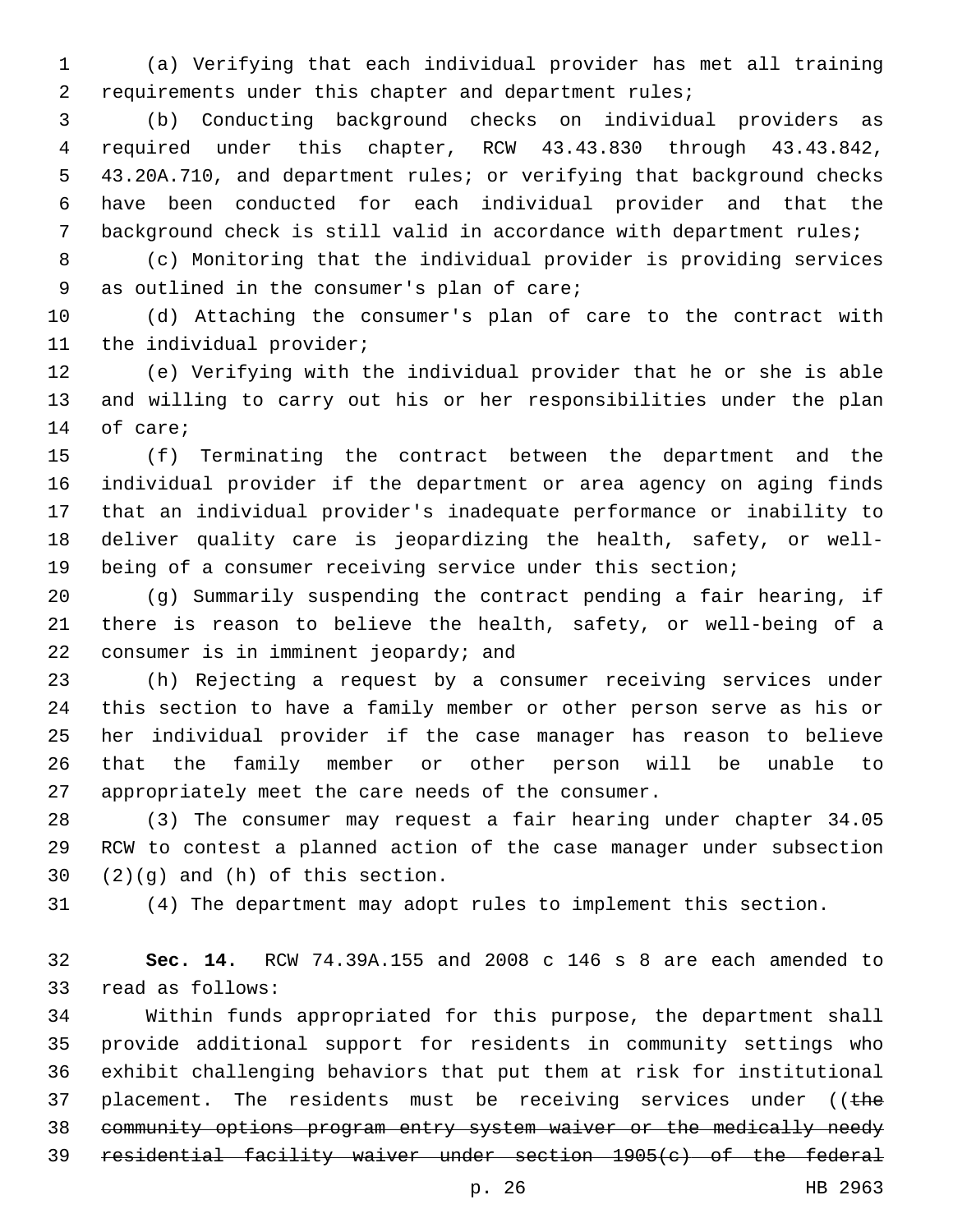1 social security act)) programs authorized through the medicaid state plan, medicaid waiver authorities, or similar state-funded in-home 3 care programs, and must have been evaluated under the individual comprehensive assessment reporting and evaluation process.

 **Sec. 15.** RCW 74.39A.210 and 2001 c 319 s 13 are each amended to read as follows:6

 An employer providing home and community services, including facilities licensed under chapters 18.51, 18.20, 70.97, and 70.128 9 RCW, an employer of a program ((authorized)) operating under RCW 71A.12.040(10), an individual provider employment administrator, or an in-home services agency employer licensed under chapter 70.127 RCW, who discloses information about a former or current employee to a prospective home and community services employer, nursing home 14 employer, individual provider employment administrator, or ((are an)) in-home services agency employer, is presumed to be acting in good faith and is immune from civil and criminal liability for such disclosure or its consequences if the disclosed information relates to: (1) The employee's ability to perform his or her job; (2) the diligence, skill, or reliability with which the employee carried out the duties of his or her job; or (3) any illegal or wrongful act committed by the employee when related to his or her ability to care for a vulnerable adult. For purposes of this section, the presumption of good faith may only be rebutted upon a showing by clear and convincing evidence that the information disclosed by the employer was knowingly false or made with reckless disregard for the truth of 26 the information disclosed. ((Should)) If the employee successfully 27 ((rebut)) rebuts the presumption of good faith standard in a court of 28 competent jurisdiction, ((and therefore be)) as the prevailing party, 29 the ((prevailing party)) employee shall be entitled to recover reasonable attorneys' fees against the employer. Nothing in this section shall affect or limit any other state, federal, or 32 constitutional right otherwise available.

 **Sec. 16.** RCW 74.39A.250 and 2012 c 164 s 708 are each amended to 34 read as follows:

 (1) ((The department)) If an individual provider employment administrator employs individual providers, the individual provider employment administrator shall: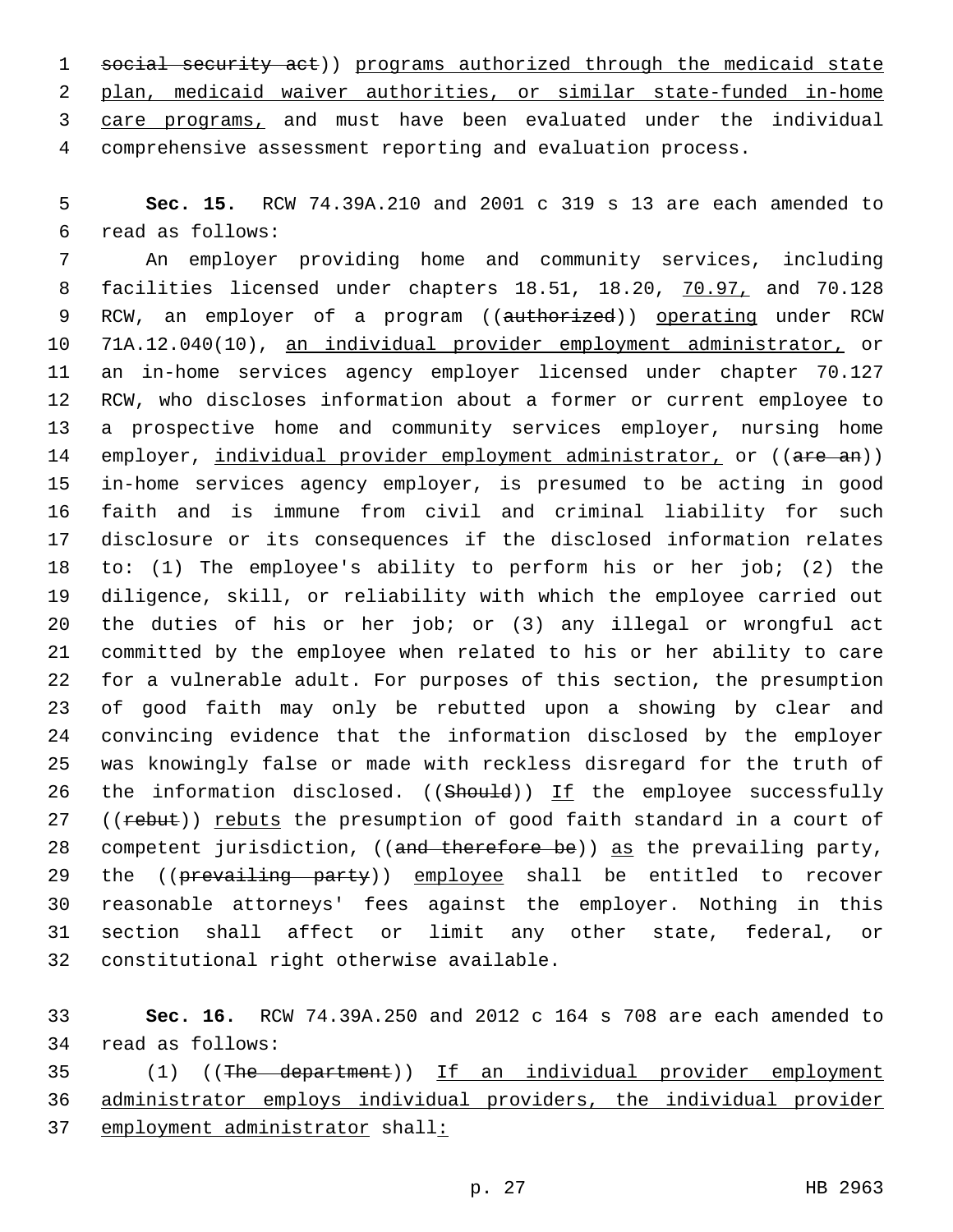(a) Provide assistance to consumers and prospective consumers in finding individual providers and prospective individual providers through the ((establishment)) operation of a referral registry of individual providers and prospective individual providers.

5 (b) Before placing an individual provider or prospective 6 individual provider on the referral registry, ((the department 7  $shall)$ ) determine that((:

 $8$   $\left( \frac{a}{a} \right)$ )) the individual provider or prospective individual provider:

9 (i) Has met the minimum requirements for training ((set forth 10  $\pm$ n)) under RCW 74.39A.051 and 74.39A.074;

11 (((b) The individual provider or prospective individual 12 provider)) (ii) Has satisfactorily ((undergone)) completed a 13 ((criminal)) background check ((conducted)) within the prior twelve 14 months; and

15 (((e) The individual provider or prospective individual 16 provider)) (iii) Is not listed on any ((long-term care abuse and 17 neglect)) state or federal registry ((used)) described in RCW 18 74.39A.056 or on other registries maintained by the department.

19 (((2) The department shall)) (c) Remove from the referral 20 registry any individual provider or prospective individual provider 21 ( $(\text{that})$ ) who does not meet the qualifications set forth in this 22 subsection (1) ((of this section or to have committed misfeasance or 23 malfeasance in the performance of his or her duties)) or whose 24 employment as an individual provider has been terminated based on 25 good cause. ((The individual provider or prospective individual 26 provider, or the consumer to which the individual provider is 27 providing services, may request a fair hearing to contest the removal 28 from the referral registry, as provided in chapter 34.05 RCW.

 $(3)$  The department shall)) (d) Provide routine, emergency, and respite referrals of individual providers and prospective individual providers to consumers and prospective consumers who are authorized to receive long-term in-home care services through an individual 33 provider.

## $34$  ( $(44)$ )) <u>(e) Not allow an individual provider to provide</u> services 35 to a consumer without the consumer's consent.

 (2) The department shall ((give preference in the recruiting, training, referral, and employment of individual providers and prospective individual providers to recipients of public assistance or other low-income persons who would qualify for public assistance 40 in the absence of such employment)) perform the activities under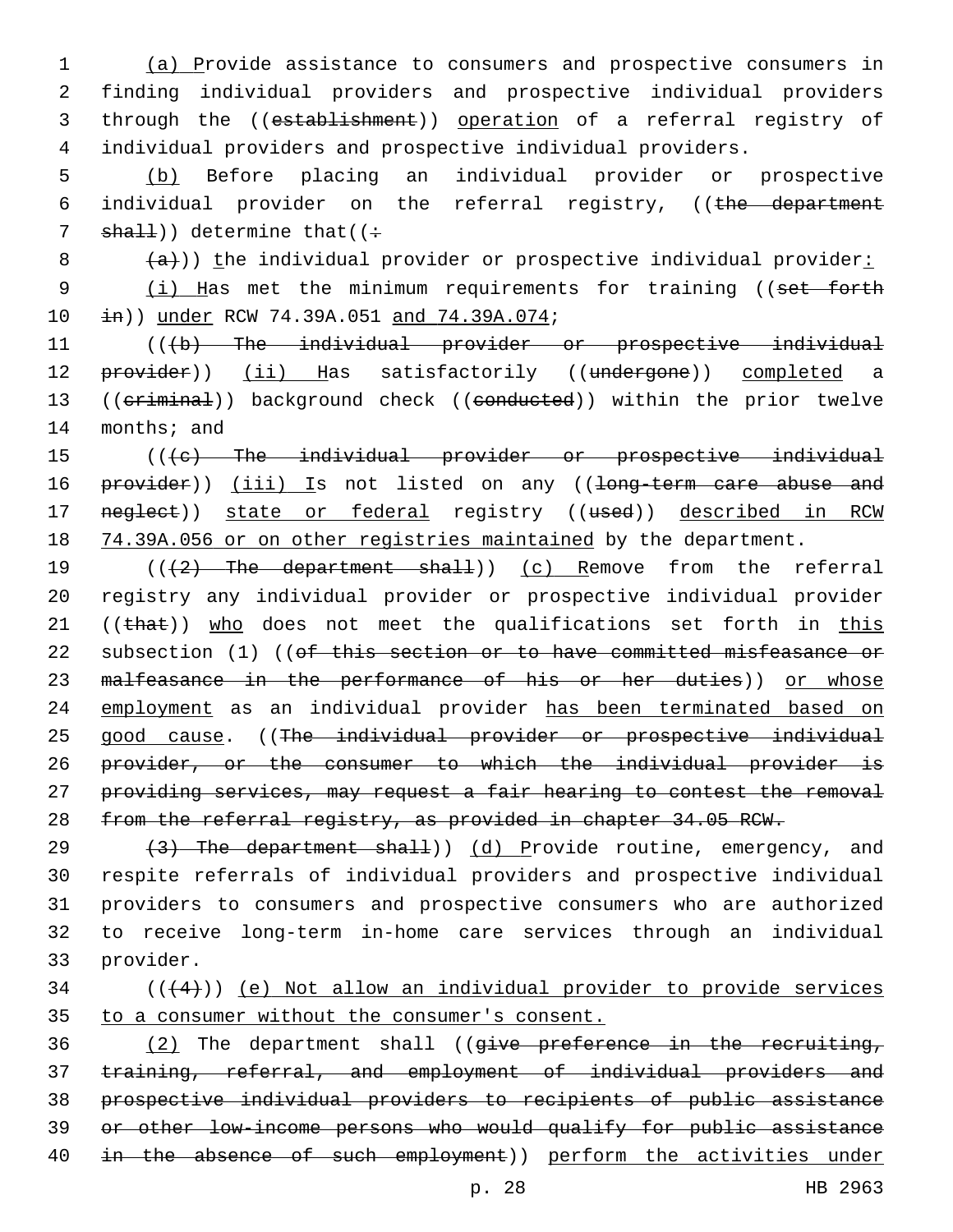subsection (1) of this section if the department has not transitioned 2 the responsibilities under this section to an individual provider

3 employment administrator.

 **Sec. 17.** RCW 74.39A.261 and 2012 c 164 s 502 are each amended to 5 read as follows:

 If the department contracts with individual providers, the 7 department must perform ((criminal)) background checks for individual providers and prospective individual providers under RCW 74.39A.056.

## **Sec. 18.** RCW 74.39A.270 and 2017 3rd sp.s. c 24 s 1 are each 10 amended to read as follows:

 The following provisions apply only to individual providers who 12 are contracted with the department to provide personal care or respite care services:

 (1) Solely for the purposes of collective bargaining and as expressly limited under subsections (2) and (3) of this section, the governor is the public employer, as defined in chapter 41.56 RCW, of individual providers, who, solely for the purposes of collective bargaining, are public employees as defined in chapter 41.56 RCW. To accommodate the role of the state as payor for the community-based services provided under this chapter and to ensure coordination with state employee collective bargaining under chapter 41.80 RCW and the coordination necessary to implement RCW 74.39A.300, the public employer shall be represented for bargaining purposes by the governor 24 or the governor's designee appointed under chapter 41.80 RCW. ((The governor or governor's designee shall periodically consult with the authority during the collective bargaining process to allow the authority to communicate issues relating to the long-term in-home 28 eare services received by consumers.)) The department shall solicit input from the developmental disabilities council, the governor's committee on disability issues and employment, the state council on aging, and other consumer advocacy organizations to obtain informed input from consumers on their interests, including impacts on consumer choice, for all issues proposed for collective bargaining 34 under subsections (5) and  $((+6+))$  (7) of this section.

 (2) Chapter 41.56 RCW governs the collective bargaining relationship between the governor and individual providers, except as otherwise expressly provided in this chapter and except as follows: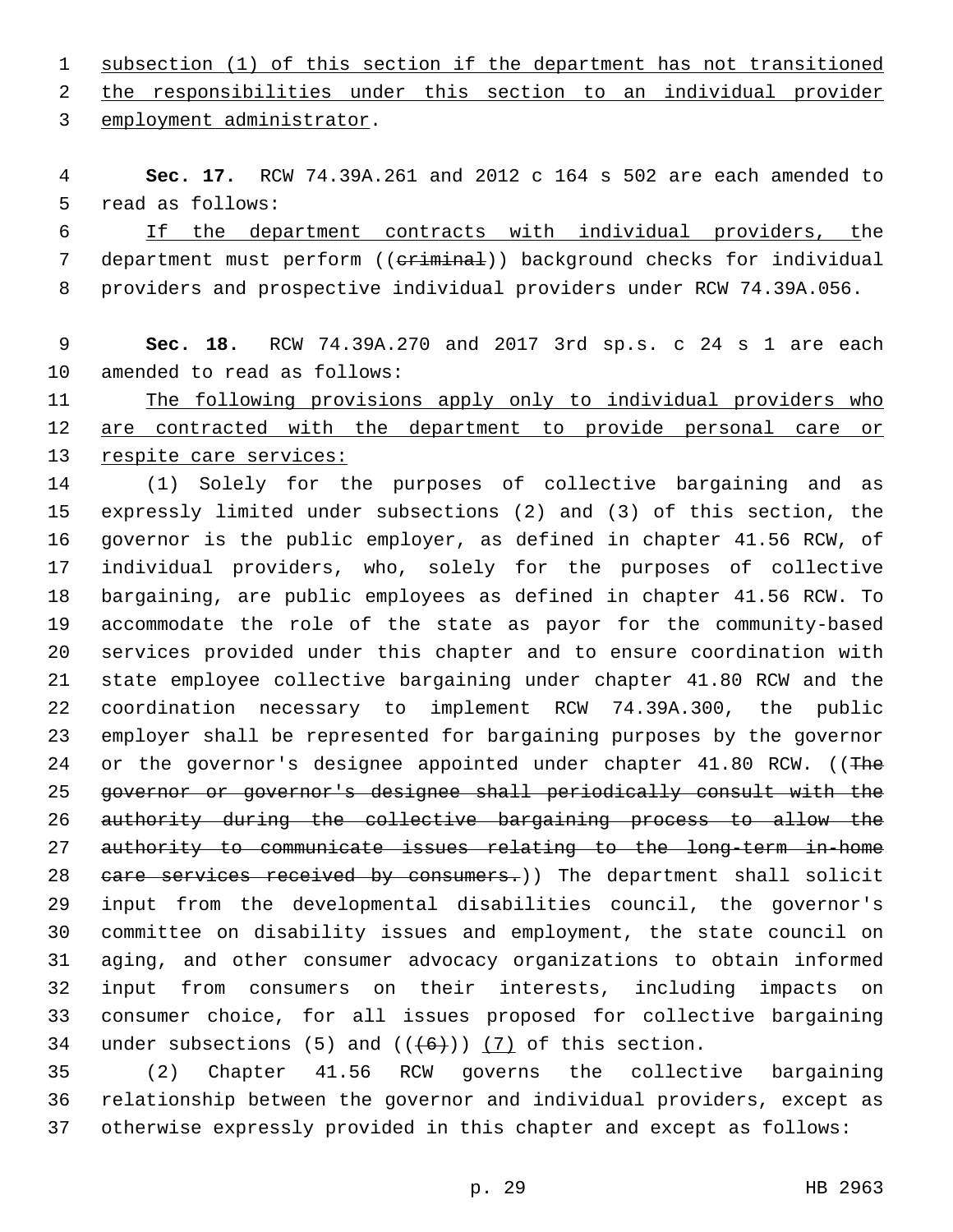(a) The only unit appropriate for the purpose of collective bargaining under RCW 41.56.060 is a statewide unit of all individual 3 providers;

 (b) The showing of interest required to request an election under RCW 41.56.060 is ten percent of the unit, and any intervener seeking to appear on the ballot must make the same showing of interest;

 (c) The mediation and interest arbitration provisions of RCW 41.56.430 through 41.56.470 and 41.56.480 apply, except that:

 (i) With respect to commencement of negotiations between the governor and the bargaining representative of individual providers, negotiations shall be commenced by May 1st of any year prior to the year in which an existing collective bargaining agreement expires; 13 and

14 (ii) The decision of the ((arbitration panel)) arbitrator is not binding on the legislature and, if the legislature does not approve the request for funds necessary to implement the compensation and fringe benefit provisions of the arbitrated collective bargaining 18 agreement, is not binding on the authority or the state;

(d) Individual providers do not have the right to strike; and

 (e) Individual providers who are related to, or family members of, consumers or prospective consumers are not, for that reason, 22 exempt from this chapter or chapter 41.56 RCW.

 (3) Individual providers who are public employees solely for the purposes of collective bargaining under subsection (1) of this section are not, for that reason, employees of the state, its political subdivisions, or an area agency on aging for any purpose. Chapter 41.56 RCW applies only to the governance of the collective bargaining relationship between the employer and individual providers as provided in subsections (1) and (2) of this section.

 (4) Consumers and prospective consumers retain the right to select, hire, supervise the work of, and terminate any individual provider providing services to them. Consumers may elect to receive long-term in-home care services from individual providers who are not 34 referred to them by the ((authority)) department or a department 35 contractor.

 (5) Except as expressly limited in this section and RCW 74.39A.300, the wages, hours, and working conditions of individual providers are determined solely through collective bargaining as 39 provided in this chapter. Except as described in ((subsection (9) of 40 this)) section 25 of this act, no agency or department of the state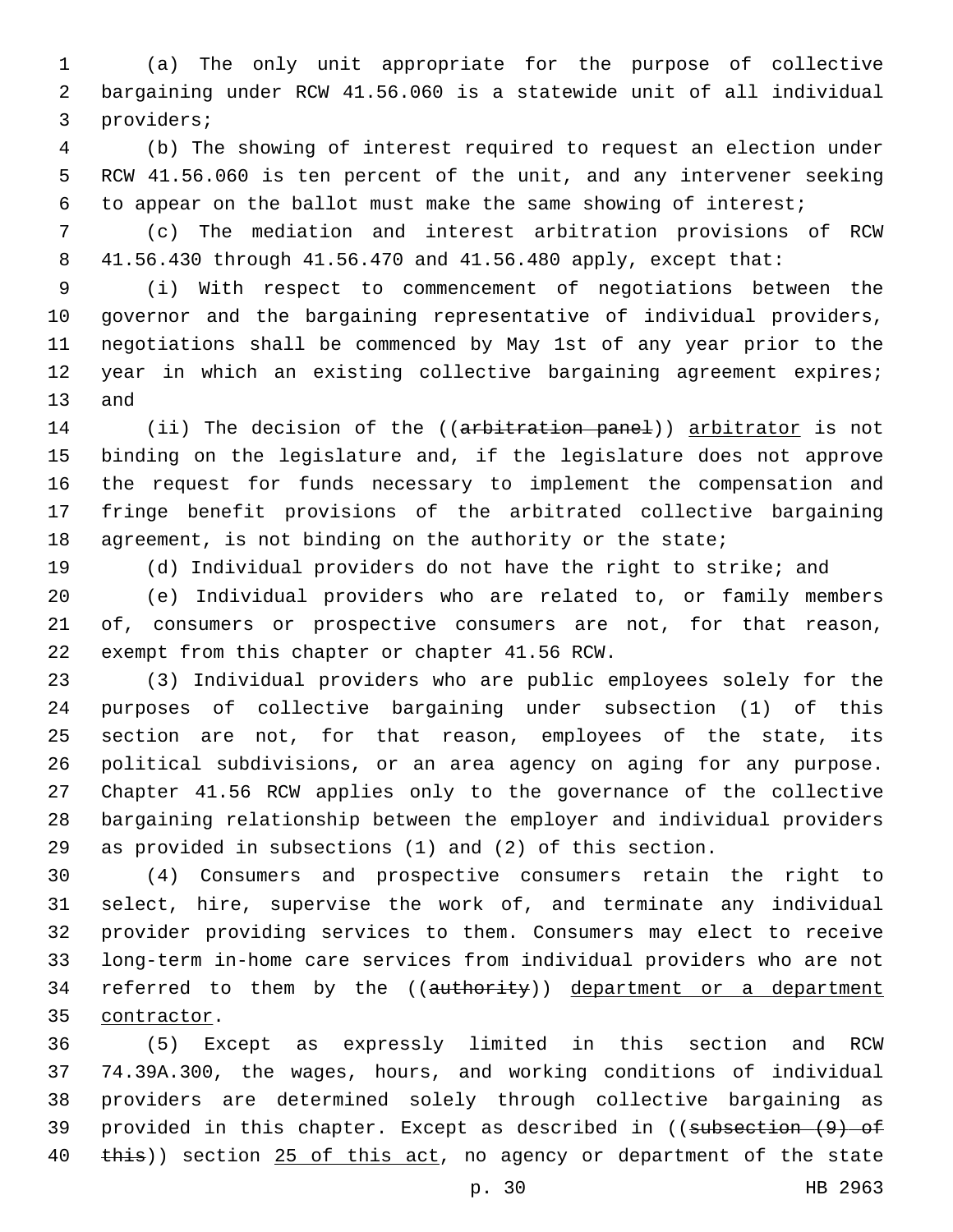1 may establish policies or rules governing the wages or hours of 2 individual providers. ((This subsection does not modify:

 (a) The department's authority to establish a plan of care for each consumer or its core responsibility to manage long-term in-home care services under this chapter, including determination of the level of care that each consumer is eligible to receive. However, at the request of the exclusive bargaining representative, the governor 8 or the governor's designee appointed under chapter 41.80 RCW shall engage in collective bargaining, as defined in RCW 41.56.030(4), with 10 the exclusive bargaining representative over how the department's 11 core responsibility affects hours of work for individual providers. This subsection shall not be interpreted to require collective 13 bargaining over an individual consumer's plan of care;

14 (b)(i) The requirement that the number of hours the department 15 may pay any single individual provider is limited to:

16 (A) Sixty hours each workweek if the individual provider was 17 working an average number of hours in excess of forty hours for the 18 workweeks during January 2016, except for fiscal years 2016, 2017, 19 and 2018, the limit is sixty-five hours each workweek; or

 (B) Forty hours each workweek if the individual provider was not working an average number of hours in excess of forty hours for the workweeks during January 2016, or had no reported hours for the month 23 of January 2016.

24 (ii) Additional hours may be authorized under criteria 25 established by rules adopted by the department under subsection (9) 26 of this section.

27 (iii) Additional hours may be authorized for required training 28 under RCW 74.39A.074, 74.39A.076, and 74.39A.341.

29 (iv) An individual provider may appeal to the department for 30 qualification for the hour limitation in  $(b)$   $(i)$   $(A)$  of this subsection 31 if the average weekly hours the individual provider was working in 32 January 2016 materially underrepresent the average weekly hours 33 worked by the individual provider during the first three months of 34 2016.

 (v) No individual provider is subject to the hour limitations in  $(b)(i)(A)$  of this subsection until the department has conducted a review of the plan of care for the consumers served by the individual 38 provider. The department shall review plans of care expeditiously, starting with consumers connected with the most individual provider overtime;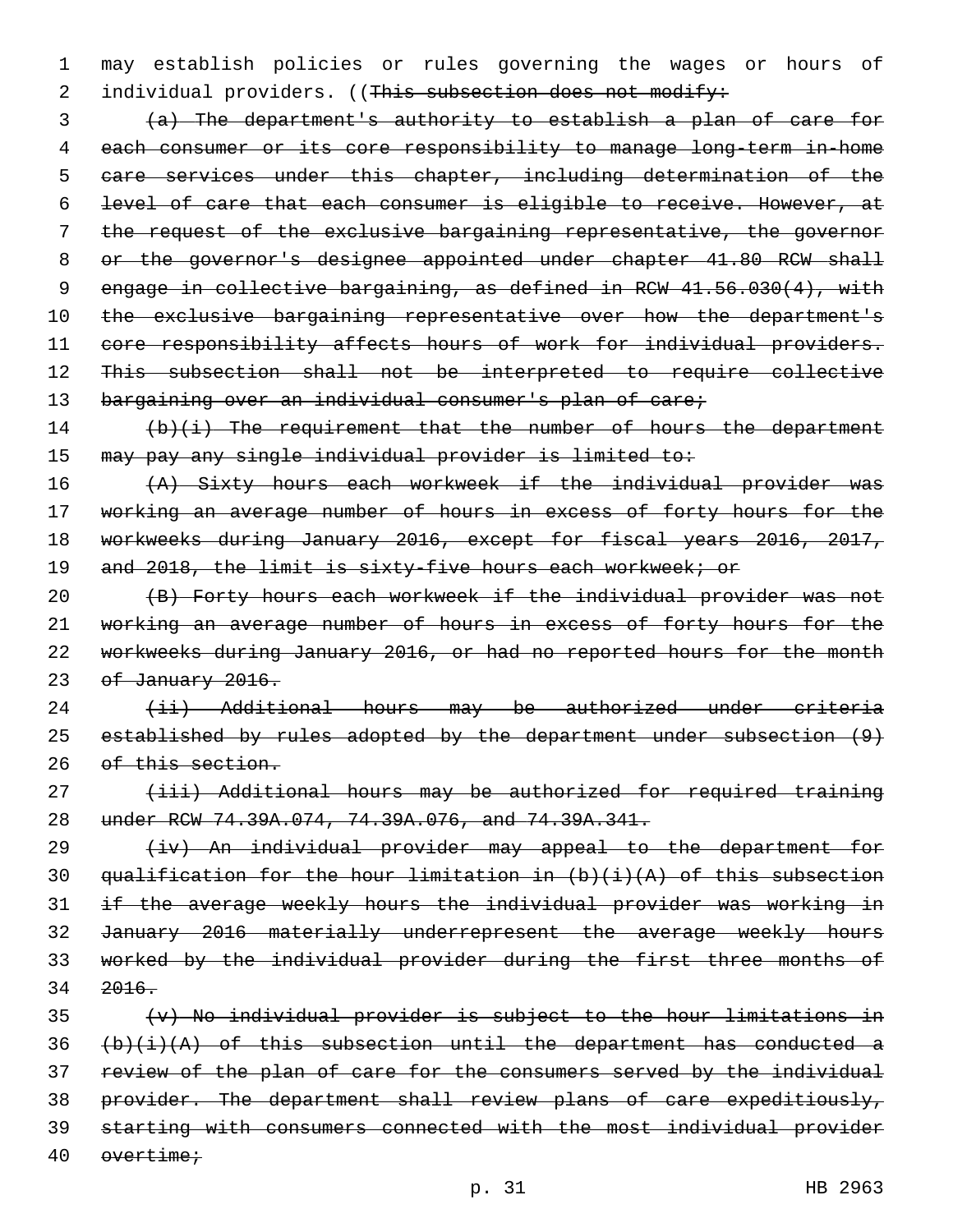(c) The requirement that the total number of additional hours in 2 excess of forty hours authorized under (b) of this subsection and subsection (9) of this section are limited by the total hours as provided in subsection (10) of this section;

 (d) The department's authority to terminate its contracts with individual providers who are not adequately meeting the needs of a 7 particular consumer, or to deny a contract under RCW 74.39A.095(8);

 (e) The consumer's right to assign hours to one or more 9 individual providers consistent with the rules adopted under this 10 chapter and his or her plan of care;

11 (f) The consumer's right to select, hire, terminate, supervise 12 the work of, and determine the conditions of employment for each individual provider providing services to the consumer under this 14 chapter;

 (g) The department's obligation to comply with the federal medicaid statute and regulations and the terms of any community-based 17 waiver granted by the federal department of health and human services and to ensure federal financial participation in the provision of the services; and

 (h) The legislature's right to make programmatic modifications to 21 the delivery of state services under this title, including standards of eligibility of consumers and individual providers participating in 23 the programs under this title, and the nature of services provided. 24 The governor shall not enter into, extend, or renew any agreement under this chapter that does not expressly reserve the legislative 26 rights described in this subsection  $(5)(h)$ .)

(6) Nothing in this section modifies:

 (a) The department's authority to deny individual provider 29 contracts to individuals who will not be able to meet the needs of a consumer or to terminate contracts of individual providers who are not adequately meeting the needs of a particular consumer; or

 (b) The consumer's right to: (i) Assign hours to one or more individual providers consistent with the rules adopted under this chapter and his or her plan of care; and (ii) select, hire, terminate, supervise the work of, and determine the conditions of employment for each individual provider providing services to the consumer under this chapter.

 (7) At the request of the exclusive bargaining representative, the governor or the governor's designee appointed under chapter 41.80 RCW shall engage in collective bargaining, as defined in RCW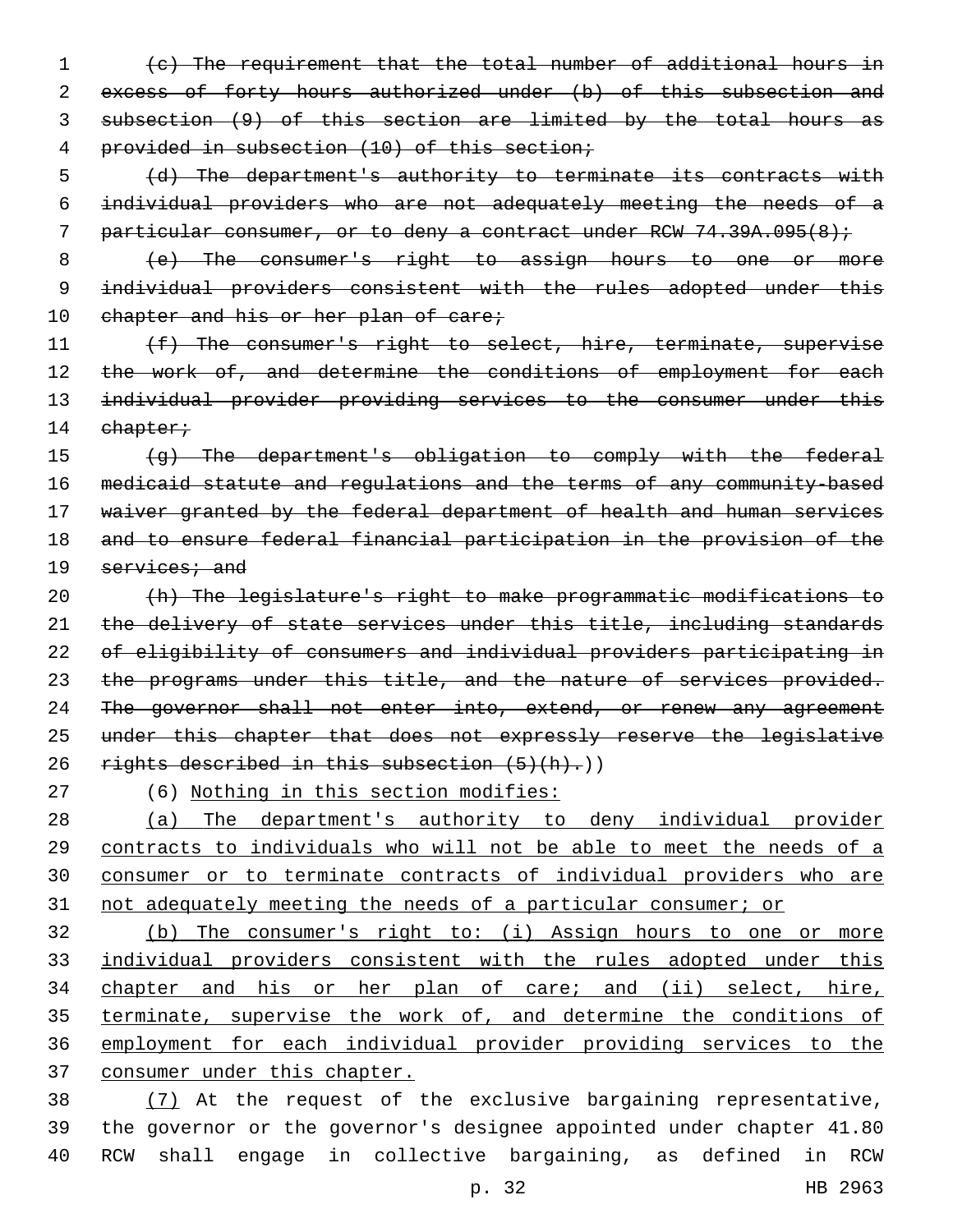41.56.030(4), with the exclusive bargaining representative over ((employer contributions to the training partnership for the costs of: (a) Meeting all training and peer mentoring required under this chapter; and (b) other training intended to promote the career development of individual providers)) the following issues:

 (a) Employer contributions to the training partnership for the costs of: (i) Meeting all training and peer mentoring requirements under this chapter; and (ii) other training intended to promote the career development of individual providers; and

 (b) How the department's core responsibility affects hours of work for individual providers; this subsection shall not be interpreted to require collective bargaining over an individual 13 consumer's plan of care.

 $((+7+))$   $(8)$  The state, the department, the area agencies on aging, or their contractors under this chapter may not be held vicariously or jointly liable for the action or inaction of any individual provider or prospective individual provider, whether or not that individual provider or prospective individual provider was included on the referral registry or referred to a consumer or prospective consumer. The existence of a collective bargaining agreement, the placement of an individual provider on the referral registry, or the development or approval of a plan of care for a consumer who chooses to use the services of an individual provider and the provision of case management services to that consumer, by the department or an area agency on aging, does not constitute a 26 special relationship with the consumer.

 ( $(\overline{+8})$ ) (9) Nothing in this section affects the state's responsibility with respect to unemployment insurance for individual providers. However, individual providers are not to be considered, as a result of the state assuming this responsibility, employees of the 31 state.

 (((9) The department may not pay any single individual provider more than the hours listed in subsection (5)(b) of this section unless the department authorizes additional hours under criteria established by rule. The criteria must be limited in scope to reduce the state's exposure to payment of overtime, address travel time from worksite to worksite, and address the following needs of consumers:

 (a) Ensuring that consumers are not at increased risk for institutionalization;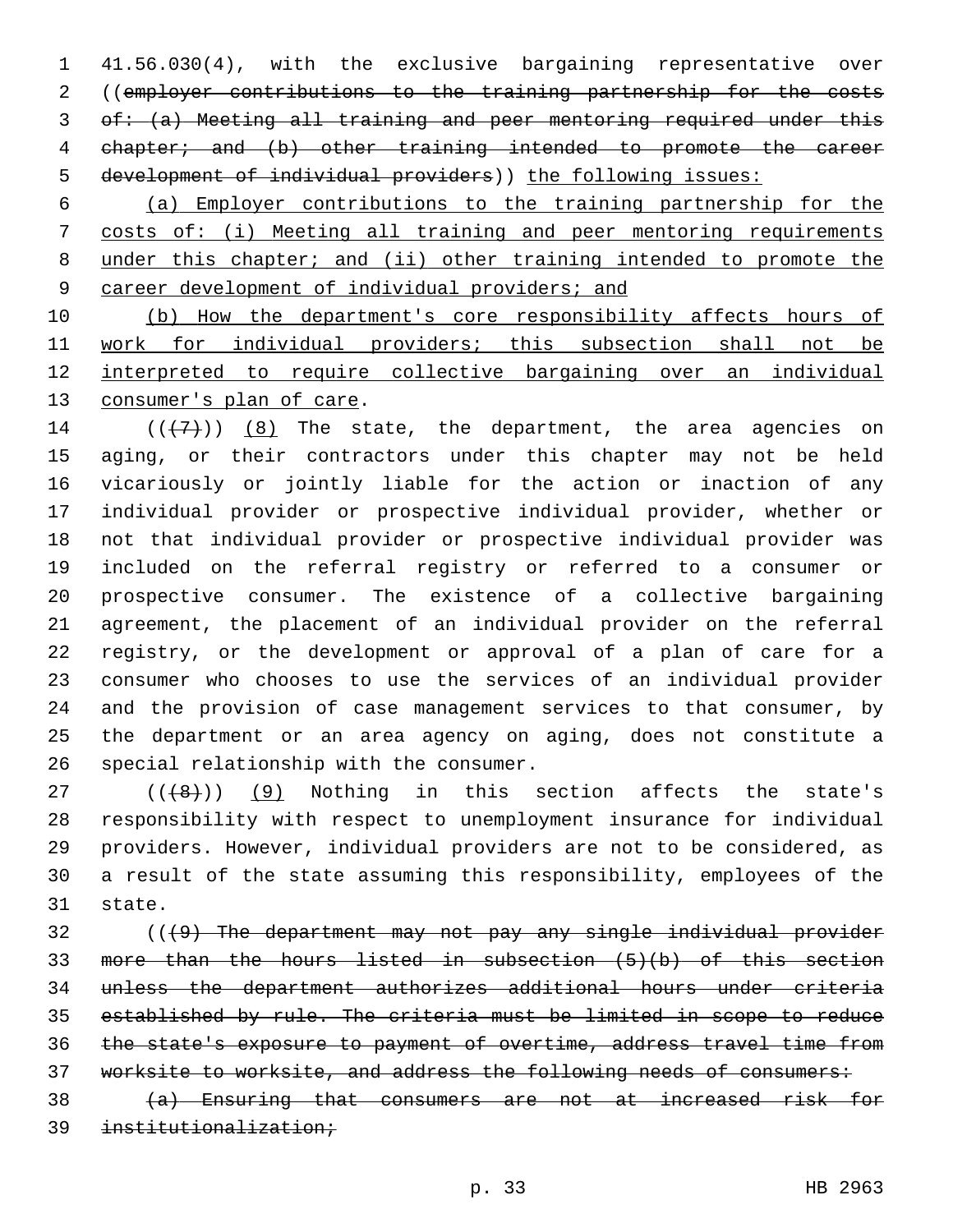- (b) When there is a limited number of individual providers within 2 the geographic region of the consumer;
- (c) When there is a limited number of individual providers available to support a consumer with complex medical and behavioral 5 needs or specific language needs;
- (d) Emergencies that could pose a health and safety risk for 7 consumers; and

8 (e) Instances where the cost of the allowed hour is less than other alternatives to provide care to a consumer, distinct from any increased risk of institutionalization.

 (10)(a) Each fiscal year, the department shall establish a 12 spending plan and a system to monitor the authorization and cost of 13 hours in excess of forty hours each workweek from subsections (5)(b) 14 and (9) of this section beginning July 1, 2016, and each fiscal year 15 thereafter. Expenditures for hours in excess of forty hours each workweek under subsections (5)(b) and (9) of this section shall not exceed 8.75 percent of the total average authorized personal care 18 hours for the fiscal year as projected by the caseload forecast 19 council. The caseload forecast council may adopt a temporary adjustment to the 8.75 percent of the total average hours projection for that fiscal year, up to a maximum of 10.0 percent, if it finds a higher percentage of overtime hours is necessitated by a shortage of individual providers to provide adequate client care, taking into consideration factors including the criteria in subsection (9) of 25 this section. If the council elects to temporarily increase the limit, it may do so only upon a majority vote of the council.

- (b) The department also shall provide expenditure reports 28 beginning September 1, 2016, and on a quarterly basis thereafter. If the department determines, based upon quarterly expenditure reports, that the annual expenditures will exceed the limitation established in  $(a)$  of this subsection, the department shall take those actions necessary to ensure compliance with the limitation.
- (c) The spending plan and expenditure reports must be submitted to the legislative fiscal committees and the joint legislative- executive overtime oversight task force. The joint legislative-36 executive overtime oversight task force members are as follows:
- 37 (i) Two members from each of the two largest caucuses of the senate, appointed by the respective caucus leaders.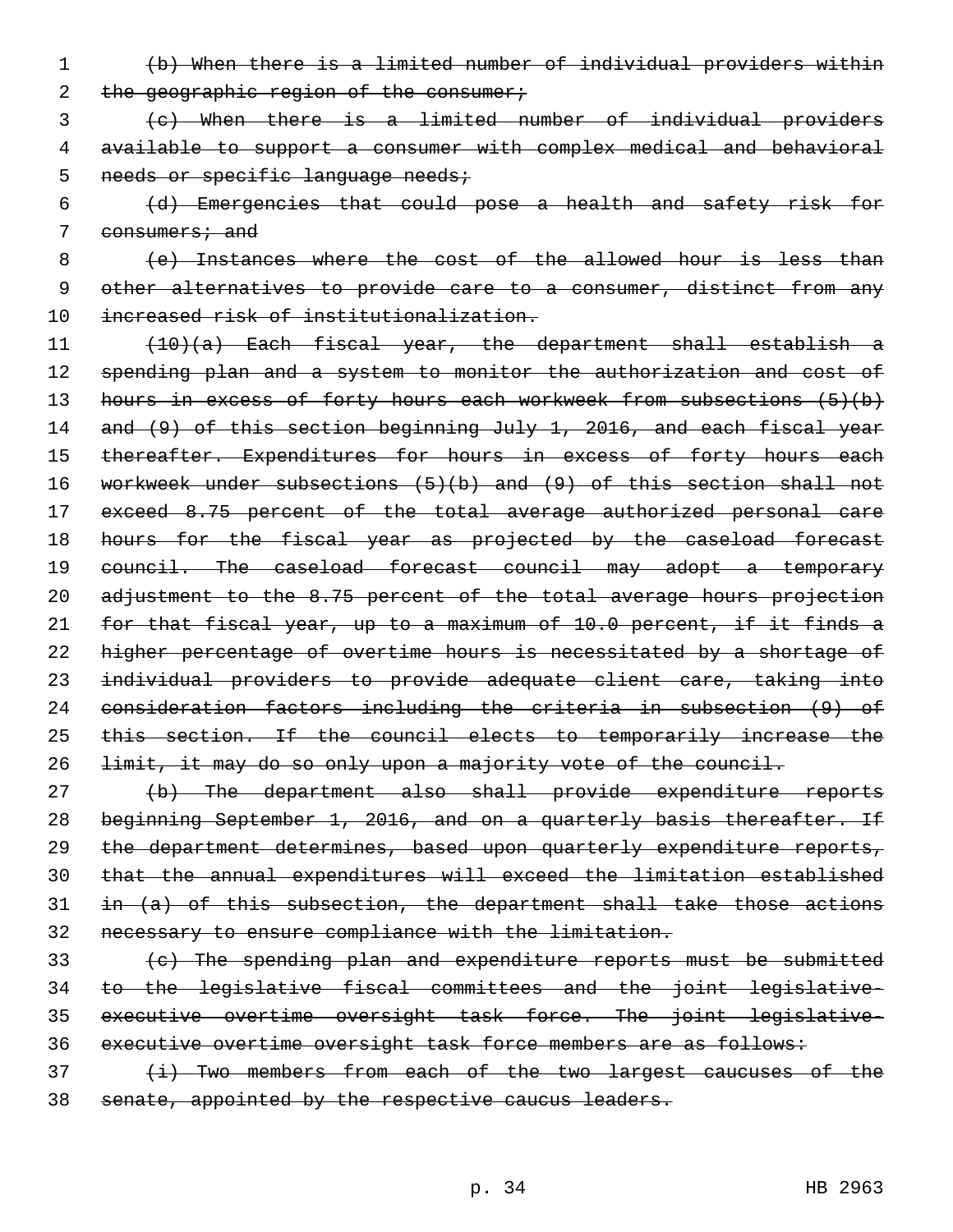(ii) The speaker of the house of representatives shall appoint 2 two members from each of the two largest caucuses of the house of representatives.

 (iii) The governor shall appoint members representing the department of social and health services and the office of financial management.

 (iv) The governor shall appoint two members representing individual providers and two members representing consumers receiving personal care or respite care services from an individual provider.

10 (d) The task force shall meet at least annually, but may meet 11 more frequently as desired by the task force. The task force shall choose cochairs, one from among the legislative members and one from 13 among the executive branch members.

14 (e) The department is authorized to adopt rules, including 15 emergency rules under RCW 34.05.350, to implement this subsection.))

 NEW SECTION. **Sec. 19.** A new section is added to chapter 74.39A 17 RCW to read as follows:

 The following provisions apply only if individual providers are employed by an individual provider employment administrator:

 (1) Consumers and prospective consumers have the right to select, schedule, supervise the work of, and dismiss any individual provider providing services to them consistent with the consumer's plan of 23 care.

24 (2) Nothing in this section modifies:

 (a) The individual provider employment administrator's authority to:

 (i) Refuse to employ an individual provider who may not be able 28 to meet the needs of a particular consumer;

 (ii) Assign an individual provider who has been dismissed by a consumer to a different consumer who has selected the individual 31 provider;

 (iii) Provide information to a consumer about an individual provider's work history as an employee of the individual provider 34 employment administrator; or

 (iv) Terminate the provider's employment when the individual is 36 not meeting the needs of the consumer.

37 (b) The consumer's right to: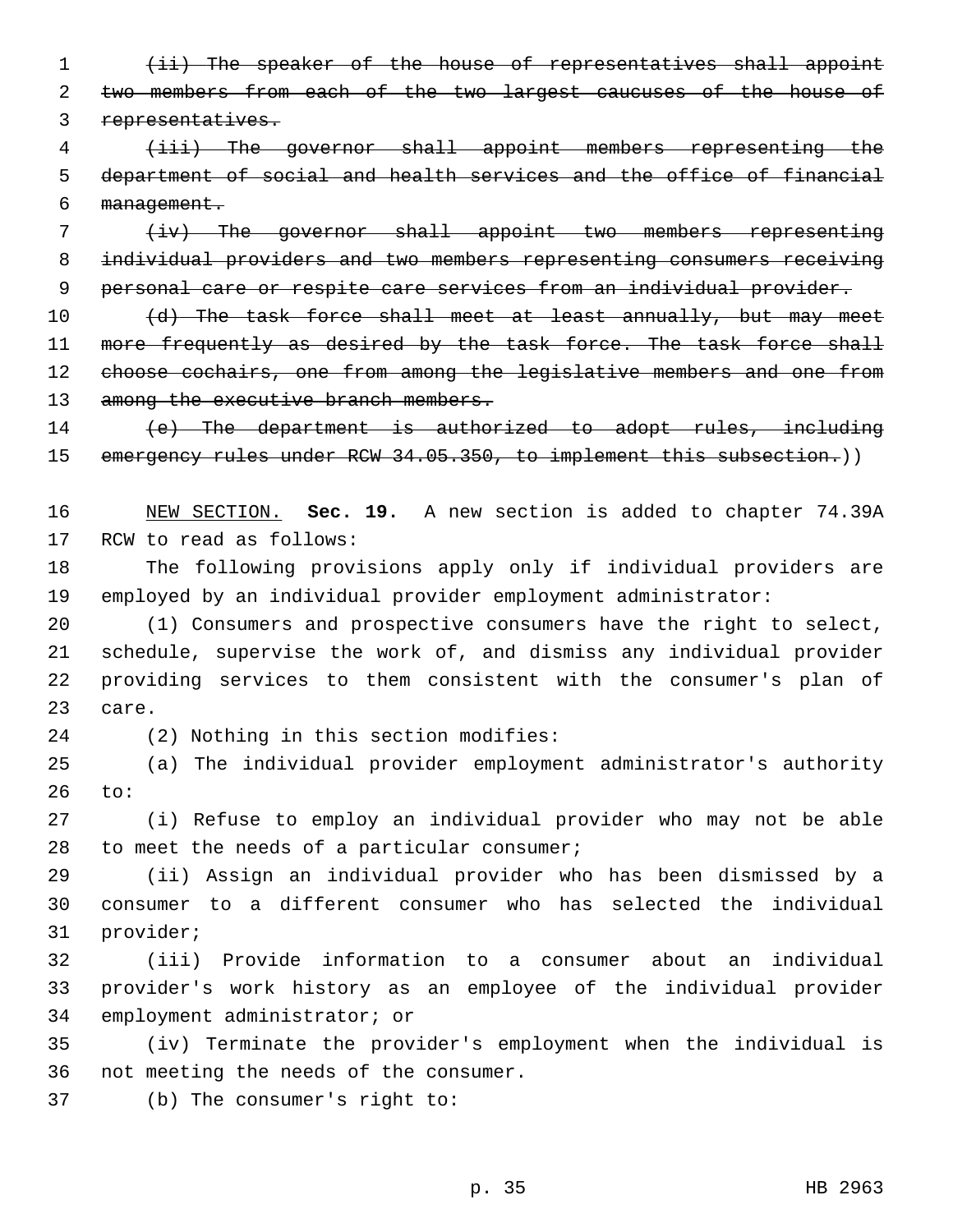1 (i) Assign hours to one or more individual providers consistent 2 with this chapter, the rules adopted under this chapter, and his or 3 her plan of care; or

(ii) Dismiss an individual provider.4

5 **Sec. 20.** RCW 74.39A.275 and 2016 sp.s. c 30 s 3 are each amended to read as follows:6

7 In order to monitor quality of care and safety of consumers, 8 employment conditions of individual providers, and compliance with 9 the provisions of payment of hours in excess of forty hours each 10 workweek for any single ((<del>[individual]</del>)) individual provider, the 11 department must provide ((quarterly)) annual expenditure reports to 12 the legislative fiscal committees and joint legislative-executive 13 overtime oversight task force created ((in RCW 74.39A.270(10))) under 14 section 25 of this act. The report must contain the following 15 information:

16 (1) The number of (( $\{\text{individual}\})$ ) individual providers receiving 17 payment for more than forty hours in a workweek, specifying how many 18 of those (( $\{\text{individual}\}$ )) individual providers were eligible for 19 those hours due to meeting the conditions of ((RCW 74.39A.270) 20  $(5)(b)(i)(A), (b)(ii), (b)(iii), and (9))$  section 25 of this act.

21 (2) The number of hours paid and the amount paid for hours in 22 excess of forty hours in a workweek, specifying how many of those 23 hours and payments were for ((<del>[individual]</del>)) individual providers 24 eligible for those hours and payments due to meeting the conditions 25 of  $((RCW - 74.39A.270 - (5)(b)(i)(A), (b)(ii), (b)(iii), and (9))$ 26 section 25 (1) or (2) of this act.

27 (3) In reporting the information required in subsections (1) and 28 (2) of this section, the department must provide total amounts, 29 averages, and a display of the distribution of the amounts.

30 (4) The information required must be provided by department 31 region and county of client, department program, and must be 32 specified for ((<del>[individual]</del>)) individual providers by the number of 33 clients they serve.

 (5) Any personally identifiable information of consumers and individual providers used to develop this report is confidential under RCW 43.17.410 and exempt from public disclosure, inspection, or 37 copying ((under)) in accordance with chapter 42.56 RCW. However, information may be released in aggregate form, with any personally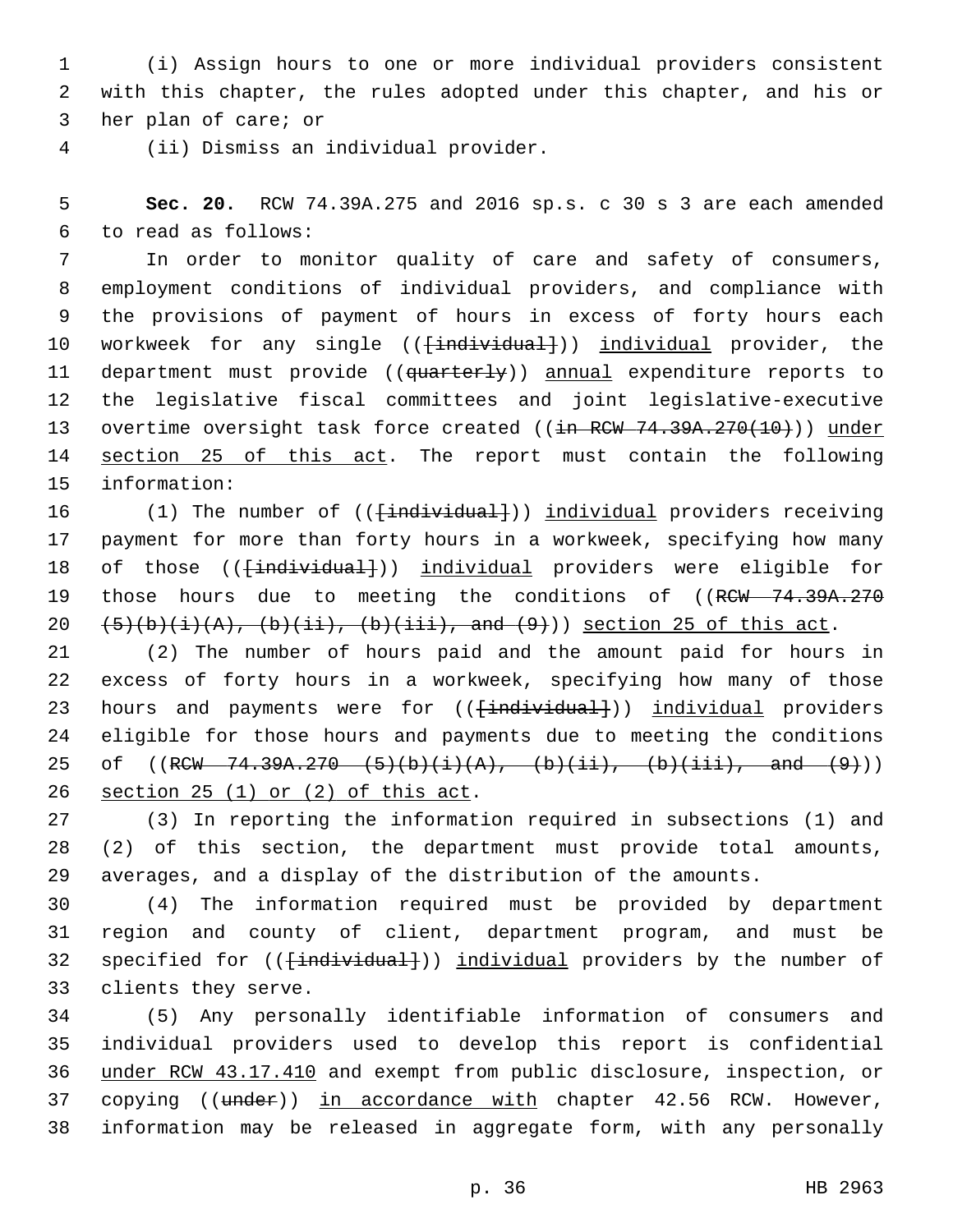identifiable information redacted, for the purpose of statistical analysis and oversight of agency performance and actions.

 **Sec. 21.** RCW 74.39A.300 and 2004 c 3 s 2 are each amended to 4 read as follows:

 If the department contracts with any individual providers for personal care services, funding will be determined in accordance with the following process:

 (1) Upon meeting the requirements of subsection (2) of this section, the governor must submit, as a part of the proposed biennial or supplemental operating budget submitted to the legislature under 11 RCW 43.88.030, a request for funds necessary to administer ((chapter 12 3, Laws of 2002)) in-home care programs under this chapter and to implement the compensation and fringe benefits provisions of a collective bargaining agreement entered into under RCW 74.39A.270 or for legislation necessary to implement such agreement.

 (2) A request for funds necessary to implement the compensation and fringe benefits provisions of a collective bargaining agreement entered into under RCW 74.39A.270 shall not be submitted by the 19 governor to the legislature unless such request:

 (a) Has been submitted to the director of financial management by October 1st prior to the legislative session at which the request is 22 to be considered; and

 (b) Has been certified by the director of financial management as being feasible financially for the state or reflects the binding 25 decision of an ((arbitration panel)) arbitrator reached under RCW 74.39A.270(2)(c).

 (3) The legislature must approve or reject the submission of the request for funds as a whole. If the legislature rejects or fails to act on the submission, any such agreement will be reopened solely for the purpose of renegotiating the funds necessary to implement the 31 agreement.

 (4) When any increase in individual provider wages or benefits is negotiated or agreed to, no increase in wages or benefits negotiated or agreed to under this chapter will take effect unless and until, before its implementation, the department has determined that the increase is consistent with federal law and federal financial participation in the provision of services under Title XIX of the 38 federal social security act.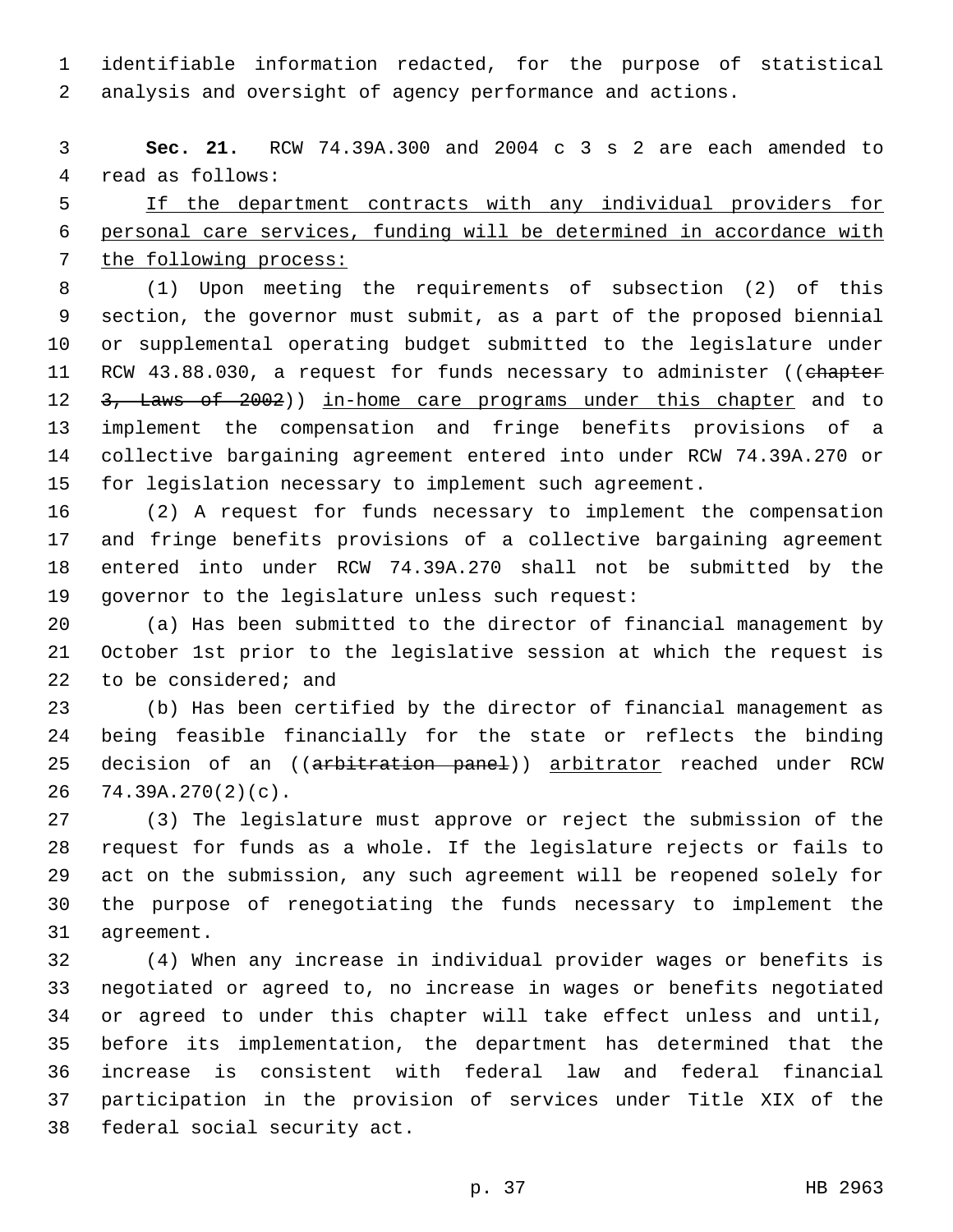(5) The governor shall periodically consult with the joint committee on employment relations established by RCW 41.80.010 regarding appropriations necessary to implement the compensation and fringe benefits provisions of any collective bargaining agreement and, upon completion of negotiations, advise the committee on the elements of the agreement and on any legislation necessary to 7 implement such agreement.

 (6) After the expiration date of any collective bargaining agreement entered into under RCW 74.39A.270, all of the terms and conditions specified in any such agreement remain in effect until the effective date of a subsequent agreement, not to exceed one year from the expiration date stated in the agreement, except as provided in 13 RCW 74.39A.270( $(\frac{6}{f})$ ).

 (7) If, after the compensation and benefit provisions of an agreement are approved by the legislature, a significant revenue shortfall occurs resulting in reduced appropriations, as declared by proclamation of the governor or by resolution of the legislature, both parties shall immediately enter into collective bargaining for a mutually agreed upon modification of the agreement.

 **Sec. 22.** RCW 74.39A.310 and 2007 c 361 s 8 are each amended to 21 read as follows:

22 (1) The department shall create a formula that converts into a per-hour amount, excluding those benefits defined in subsection (3) 24 of this section, the cost of the increase in:

 (a) Wages and benefits negotiated and funded in the contract for individual providers of home care services pursuant to RCW 74.39A.270 27 and 74.39A.300((, into a per-hour amount, excluding those benefits defined in subsection (2) of this section)); or

(b) The labor rates established under section 26 of this act.

 ((That)) (2) The per-hour amount from subsection (1) of this section shall be added to the statewide home care agency vendor rate and shall be used exclusively for improving the wages and benefits of home care agency workers who provide direct care. The formula shall 34 account for:

 (a) All types of wages, benefits, and compensation negotiated and funded each biennium, including but not limited to:

37 (i) Reqular waqes;

(ii) Benefit pay, such as vacation, sick, and holiday pay;

39 (iii) Taxes on wages/benefit pay;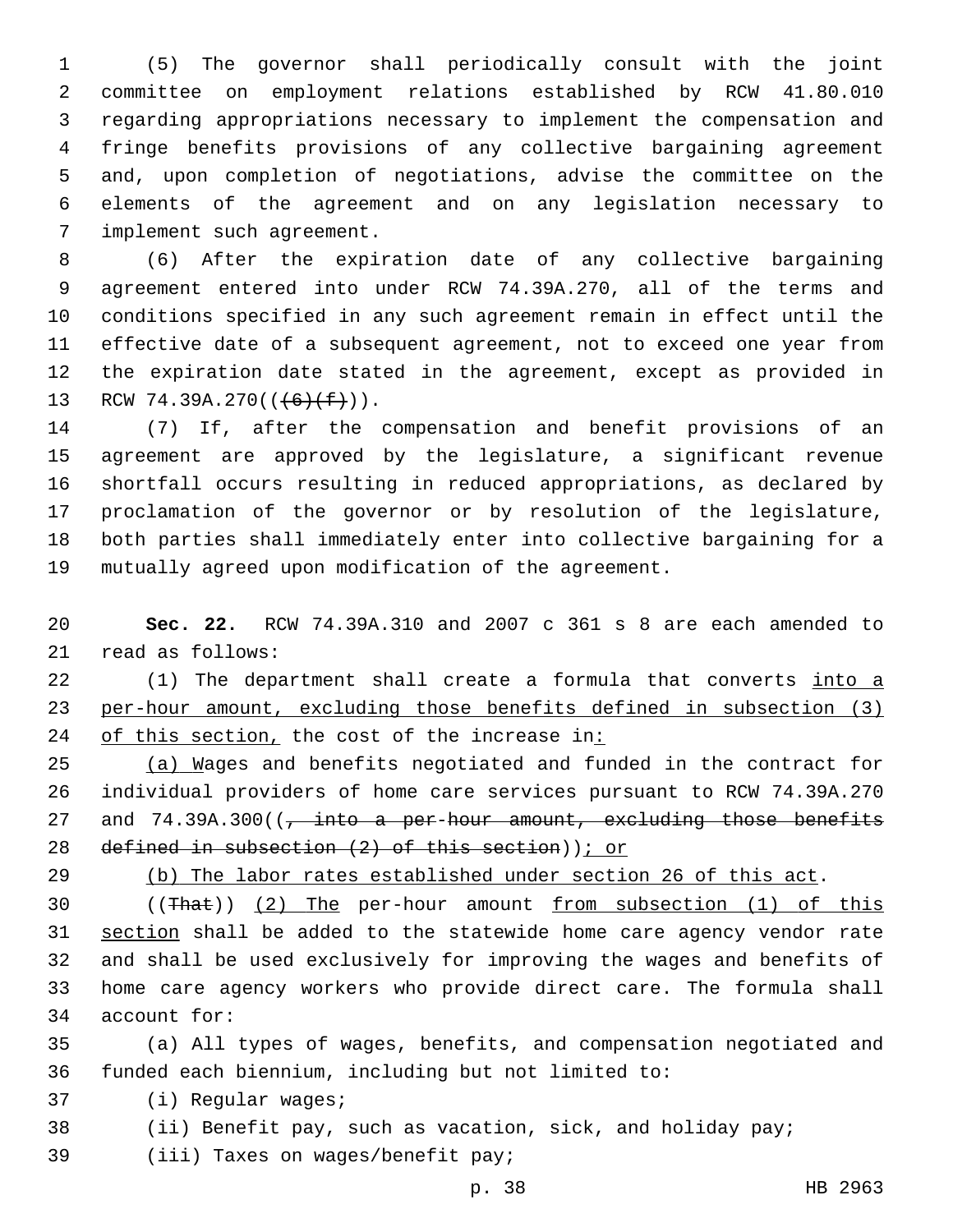1 (iv) Mileage; and

(v) Contributions to a training partnership; and

 (b) The increase in the average cost of worker's compensation for home care agencies and application of the increases identified in (a) of this subsection to all hours required to be paid, including travel time, of direct service workers under the wage and hour laws and 7 associated employer taxes.

 $((+2))$   $(3)$  The contribution rate for health care benefits, including but not limited to medical, dental, and vision benefits, for eligible agency home care workers shall be paid by the department to home care agencies at the same rate as negotiated and funded in the collective bargaining agreement for individual providers of home 13 care services.

 **Sec. 23.** RCW 74.39A.351 and 2012 c 164 s 404 are each amended to 15 read as follows:

 (1) The department shall offer, directly or through contract, training opportunities sufficient for a long-term care worker to accumulate seventy hours of training within a reasonable time period. For individual providers represented by an exclusive bargaining 20 representative ((under RCW 74.39A.270)), the training opportunities shall be offered through the training partnership established under 22 RCW 74.39A.360.

 (2) Training topics offered under this section shall include, but are not limited to: Client rights; personal care; mental illness; dementia; developmental disabilities; depression; medication assistance; advanced communication skills; positive client behavior support; developing or improving client-centered activities; dealing with wandering or aggressive client behaviors; medical conditions; nurse delegation core training; peer mentor training; and advocacy 30 for quality care training.

 (3) The department may not require long-term care workers to 32 obtain the training described in this section.

 (((4) The requirement to offer advanced training applies beginning January 1, 2013, except that it does not apply to long-term care workers employed by community residential service businesses until January 1, 2016.))

 **Sec. 24.** RCW 74.39A.360 and 2007 c 361 s 6 are each amended to 38 read as follows:

p. 39 HB 2963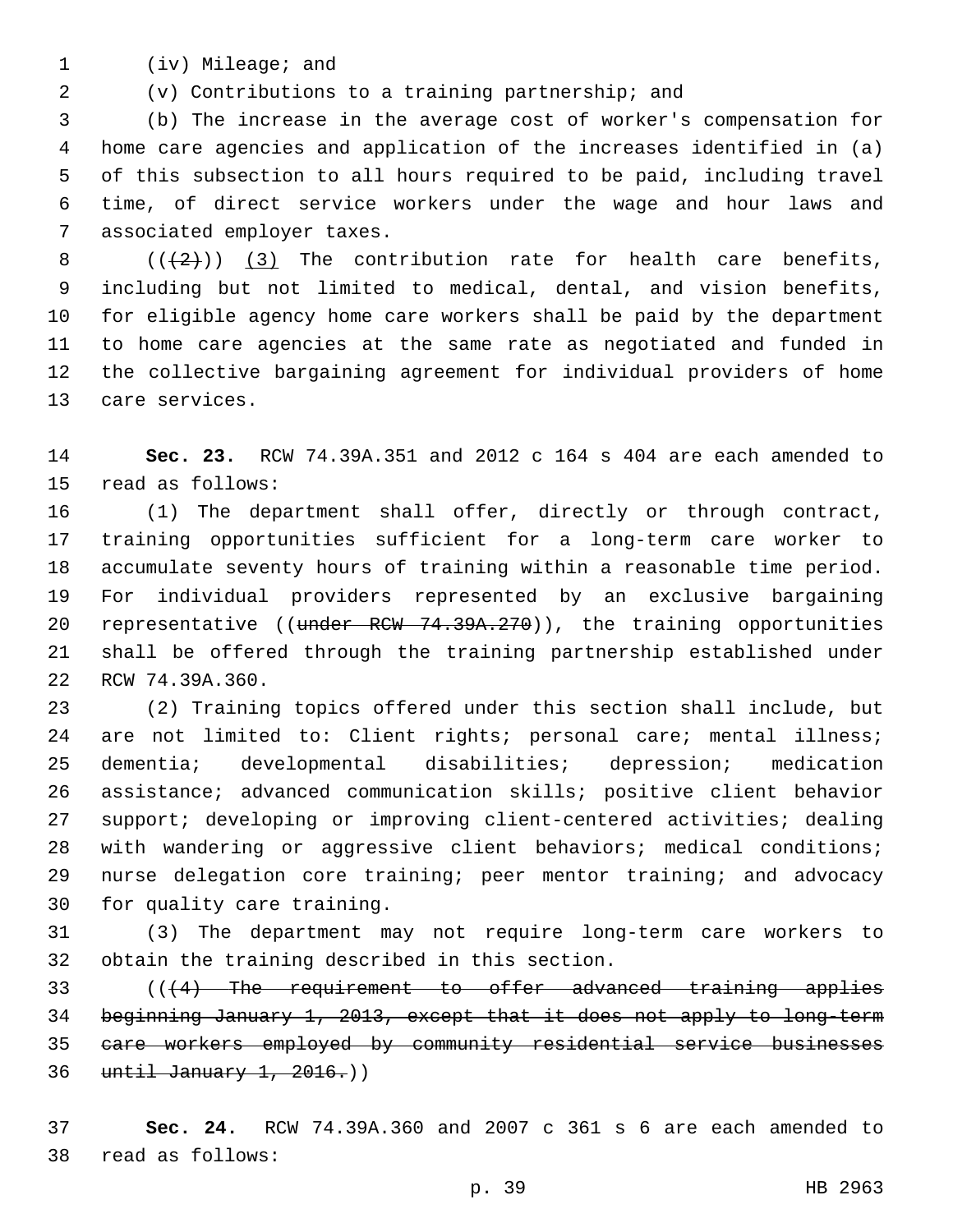1 ((Beginning January 1, 2010, for)) (1) If the department has any 2 contracts for personal care services with any individual providers 3 represented by an exclusive bargaining representative ((under RCW  $4 \quad 74.39A.270.$ 

5 (a) All training and peer mentoring required under this chapter 6 shall be provided by a training partnership $((-))$  i

7 (b) Contributions to the partnership ((pursuant to)) shall be 8 made under a collective bargaining agreement negotiated under this 9 chapter ((shall be made beginning July 1, 2009.));

10 (c) The training partnership shall provide reports as required by 11 the department verifying that all individual providers have complied 12 with all training requirements( $(-)$ ); and

13 (d) The exclusive bargaining representative shall designate the 14 training partnership.

15 (2) When individual providers are employed by an individual 16 provider employment administrator, funding for training shall be 17 included in the labor rate component paid to the individual provider 18 employment administrator as determined and funded under section 26 of 19 this act.

20 NEW SECTION. **Sec. 25.** A new section is added to chapter 74.39A 21 RCW to read as follows:

 (1) Except as authorized by subsection (3) or (4) of this section or otherwise required by law, the department may not permit a client to use a single department-contracted individual provider for more 25 than forty hours in one workweek.

26 (2) An individual provider employment administrator that employs 27 individual providers:

28 (a) Must permit a client to use a single individual provider more 29 than forty hours in a workweek if required by rules adopted under 30 subsection (3) of this section;

31 (b) May permit an individual provider to work additional hours in 32 accordance with subsection (4) of this section; and

33 (c) May permit an individual provider to work more than forty 34 hours per workweek.

 (3) The department shall adopt rules describing criteria under which a consumer may be permitted to use a single individual provider for more than forty hours per week. At a minimum, the criteria shall limit the state's exposure to exceeding the expenditure limits established in this section, require consumers to use good faith

p. 40 HB 2963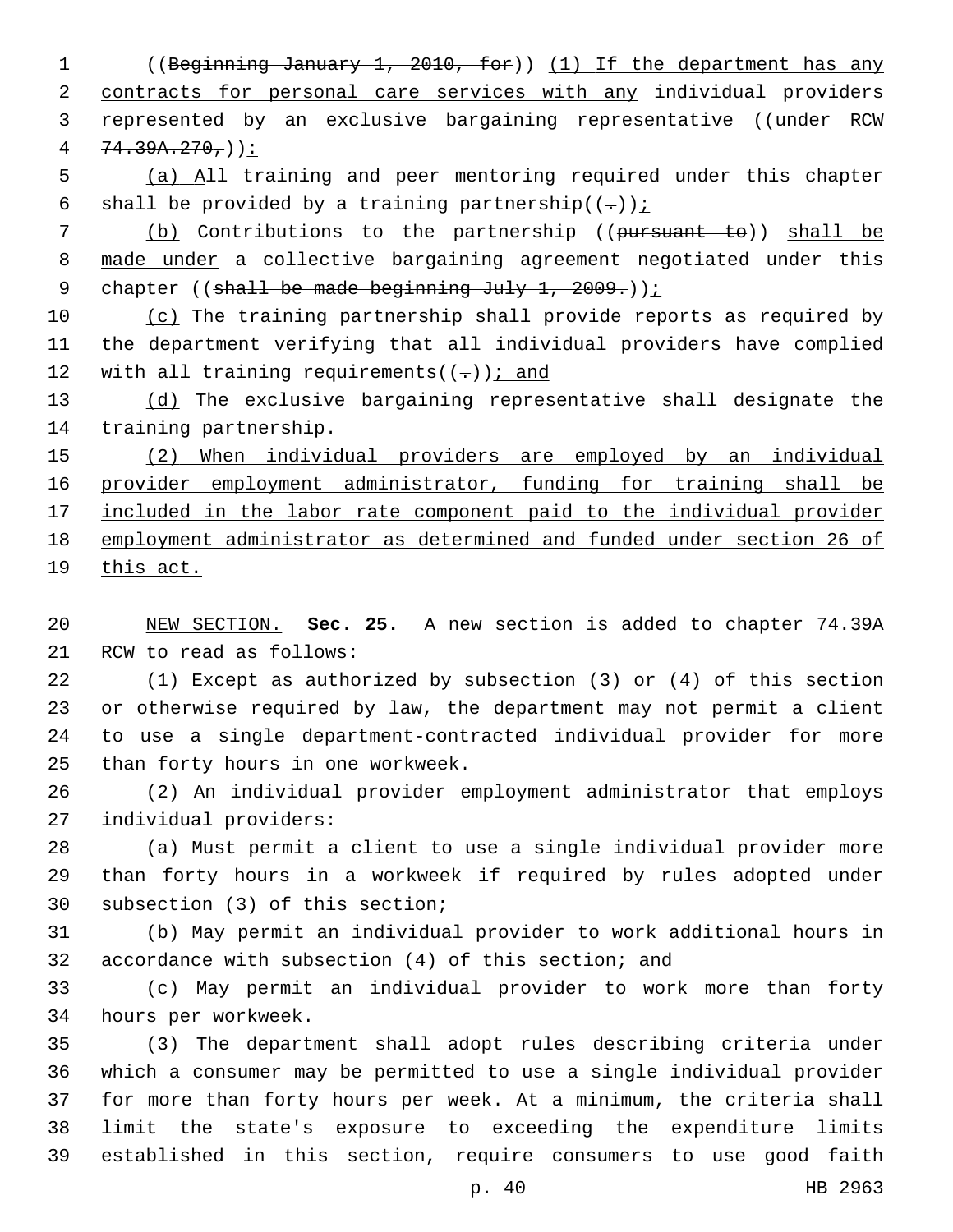efforts to locate additional providers, address travel time from worksite to worksite, and address the following needs of consumers:

 (a) Emergencies that could pose a health and safety risk for 4 consumers; and

 (b) Circumstances that could increase the risk of institutionalization without the use of overtime.6

 (4) An individual provider may be authorized to work more than 8 forty hours in a workweek:

 (a) If the department established a permanent workweek limit between forty and one-quarter hours and sixty-five hours for an individual provider, based upon work performed by the individual provider in January 2016, as modified by an appeal, if any; or

 (b) For required training under RCW 74.39A.074, 74.39A.076, and 74.39A.341, and for required travel time between clients.

 (5) The cost of overtime incurred under subsections (2)(a) and (b) and (4) of this section shall be included in an individual provider employment administrator labor rate determined in accordance with section 26 of this act. The following overtime costs shall not be included in the labor rate under section 26 of this act:

(a) Costs incurred under subsection (2)(c) of this section;

 (b) Costs incurred by an individual provider employment administrator employee for services provided to an individual who is 23 not a consumer;

24 (c) Costs for services not authorized under this chapter; and

 (d) Overtime costs incurred because an individual provider 26 employment administrator employee performed work:

 (i) For both a consumer and an individual who is not a consumer; 28 or

 (ii) Worked as both an individual provider and as an employee of the licensed home care agency affiliated with the individual provider 31 employment administrator.

 (6) Expenditures for hours in excess of forty hours each workweek under subsections (1) and (2) of this section shall not exceed eight and one-fourth percent of the total average authorized personal care hours for the fiscal year as projected by the caseload forecast council.36

 (7) The caseload forecast council may adopt a temporary adjustment to the eight and one-fourth percent of the total average in-home personal care hours projection for that fiscal year, up to a maximum of ten percent, if it finds a higher percentage of overtime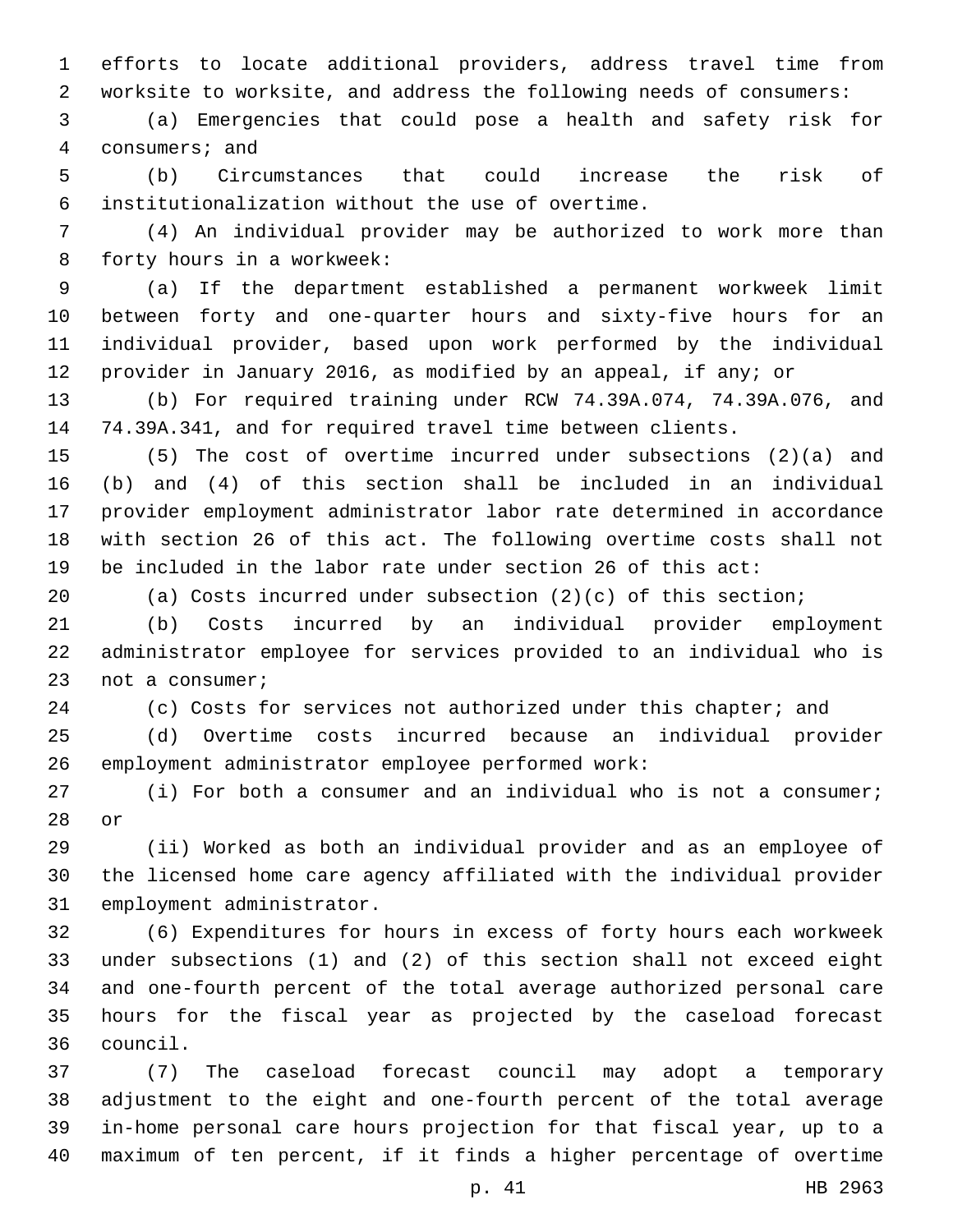hours is necessitated by a shortage of individual providers to provide adequate client care, taking into consideration factors including the criteria in subsection (1) of this section and rules adopted by the department. If the council elects to temporarily increase the limit, it may do so only upon a majority vote of the council.6

 (8) The department shall prepare expenditure reports beginning September 1, 2018, and on September 1st every year thereafter. The report shall include the results of the department's monitoring of authorizations and costs of hours in excess of forty hours each workweek. If the department determines that the annual expenditures will exceed the limitation established in subsection (3) of this section, the department shall take those actions necessary to ensure 14 compliance with the limitation.

 (9) The expenditure reports must be submitted to the legislative fiscal committees and the joint legislative-executive overtime oversight task force. The joint legislative-executive overtime 18 oversight task force members are as follows:

 (a) Two members from each of the two largest caucuses of the senate, appointed by the respective caucus leaders.

 (b) Two members from each of the two largest caucuses of the house of representatives, appointed by the speaker of the house of 23 representatives.

 (c) The governor shall appoint members representing the department of social and health services and the office of financial 26 management.

 (d) The governor shall appoint two members representing individual providers and two members representing consumers receiving personal care or respite care services from an individual provider.

 (10) The task force shall meet when the department determines that it is projected to or is exceeding the expenditure limits established in subsection (6) of this section but may meet more frequently as desired by the task force. The task force shall choose cochairs, one from among the legislative members and one from among 35 the executive branch members.

 (11) The department may take appropriate corrective action, up to and including termination of an individual provider's contract, when the individual provider works more than his or her workweek limit in 39 any given workweek.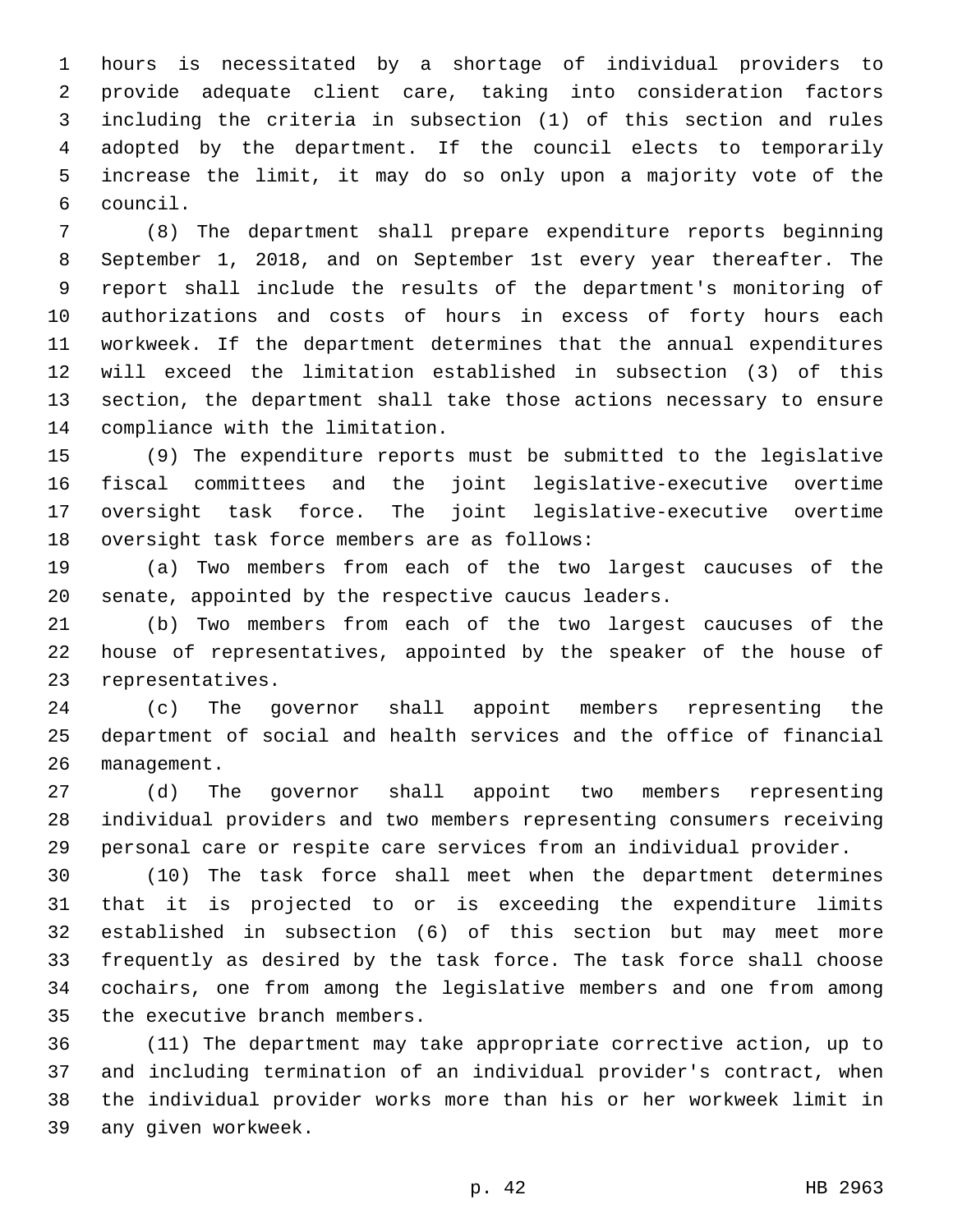NEW SECTION. **Sec. 26.** A new section is added to chapter 74.39A 2 RCW to read as follows:

 If the department contracts with an individual provider 4 employment administrator:

 (1) In addition to overtime and compensable travel time set forth in section 25 of this act, the initial labor rates shall be paid as described in the most recent collective bargaining agreement between the governor and the service employees international union 775, plus the hourly roll-up costs of any additional legally required benefits or labor costs, until subsequent rates can be established in 11 accordance with this section.

 (2) A fourteen person rate-setting board is established to evaluate and propose changes in the rates paid to the individual 14 provider employment administrator.

(a) The following four members shall be voting members:

(i) One representative from the governor's office;

17 (ii) One representative from the department;

 (iii) One representative from the individual provider employment 19 administrator; and

 (iv) One designee from the exclusive bargaining representative of individual providers or, in the absence of an exclusive bargaining representative, a designee from the individual provider employment administrator workforce chosen by the employees of the individual 24 provider employment administrator.

 (b) The following nine members of the board shall be nonvoting 26 advisory members:

 (i) Four legislators, one member from each caucus of the house of 28 representatives and the senate;

 (ii) One representative from the state council on aging, 30 appointed by the governor;

 (iii) One representative of an organization representing people with intellectual or developmental disabilities appointed by the 33 qovernor;

 (iv) One representative of an organization representing people with physical disabilities appointed by the governor;

 (v) One representative from the licensed home care agency industry chosen by the state's largest association of home care agencies that primarily serves state-funded clients; and

 (vi) One home care worker chosen by the state's largest 40 organization of home care workers.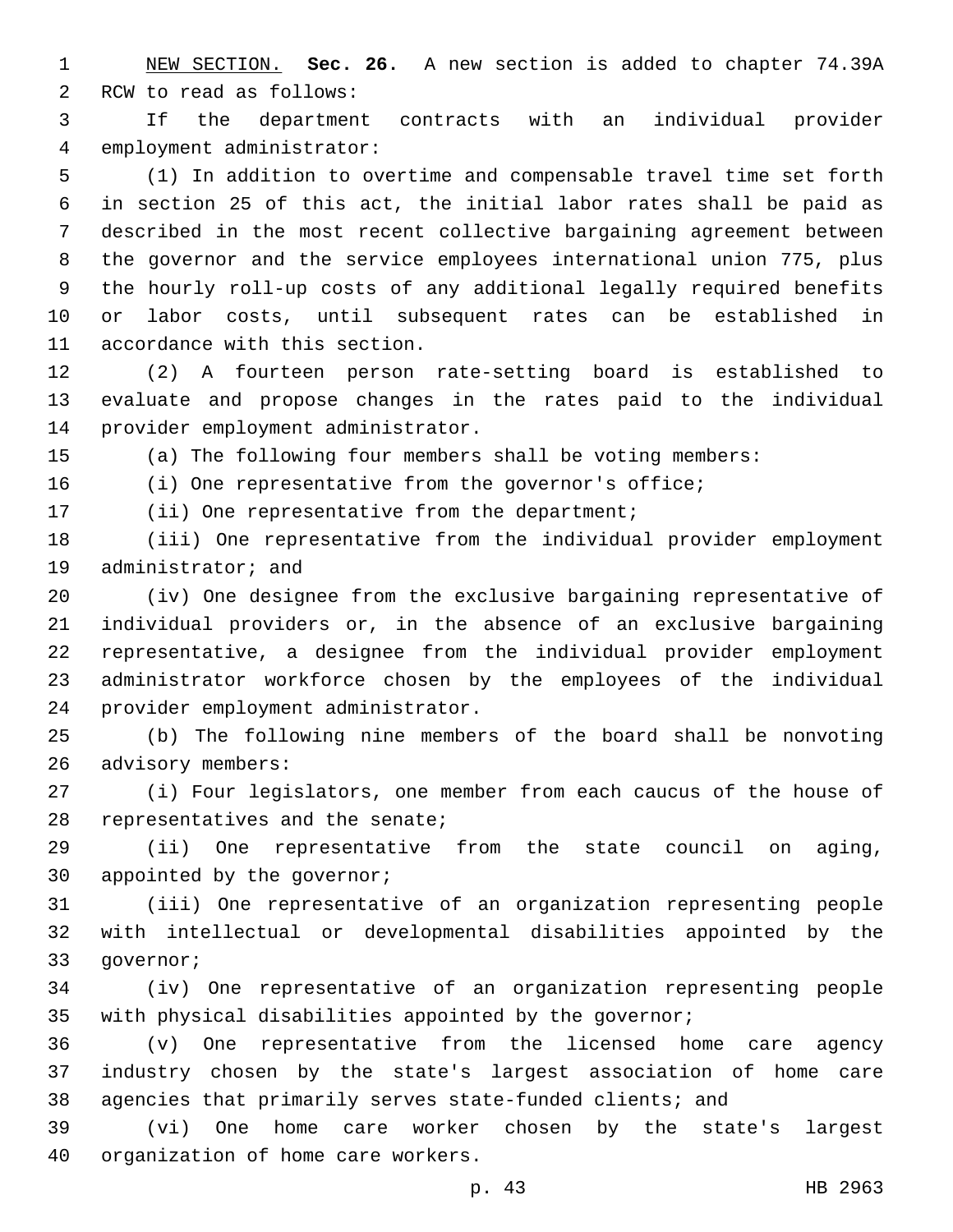(c) The governor's appointments shall be made by April 1st in 2 even-numbered years.

 (3) Beginning in the year following the establishment of the initial rate under subsection (1) of this section, and in every even- numbered year thereafter, the rate-setting board shall attempt to determine a proposed labor rate, including a specific amount for health benefits by considering the factors listed in RCW 41.56.465(5). In addition, the rate-setting board shall attempt to determine an administrative rate for the individual provider 10 employment administrator.

 (4) At the commencement of the board's rate-setting activities, the four voting members must first attempt to select a fifth voting member, who will chair the rate-setting panel and will cast a tie- breaking vote if the four voting members identified in subsection (2) of this section are unable to reach an agreement on the labor rate.

 (a) On the first occasion that the four voting members fail to select a tie-breaking member by a majority vote, the fifth member 18 will be selected as follows:

 (i) The panel member representing the governor's office shall request a list of five qualified arbitrators from the federal 21 mediation and conciliation service.

 (ii) If a majority of the voting members of the panel cannot agree on the selection of a neutral arbitrator from the list, the representative from the individual provider employment administrator will strike a name from the list first. The representative from the governor's office shall then strike a name from the list, the designee from the exclusive bargaining representative or, in the absence of an exclusive bargaining representative, the designee from the individual provider employment administrator workforce shall strike a name from the list, and finally the representative from the 31 department shall strike a name from the list.

 (iii) The name of the arbitrator remaining after the final strike 33 shall be the fifth member of the panel.

 (iv) If that person is not willing or available to be the fifth panel member, the second to last person remaining on the list shall be asked to be the fifth panel member. If the second to last person is not willing or available, the third to last person shall be asked to be the fifth member. This process of selecting an arbitrator shall be continued until a fifth member of the panel is appointed.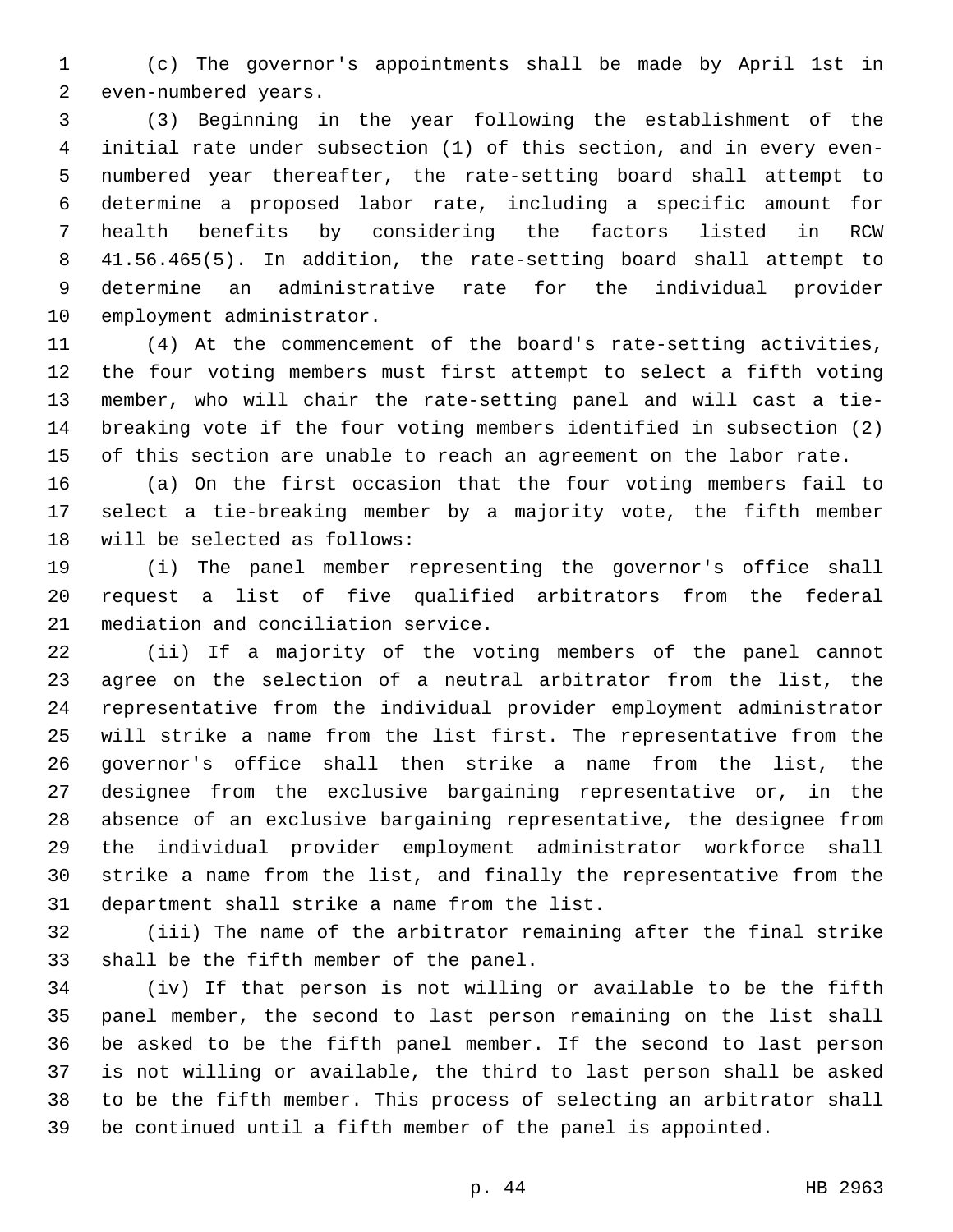(b) On the next occasion that the four voting members fail to select a fifth tie-breaking member by a majority vote, the fifth member will be selected using the method described in (a) of this subsection except that the order of panel members striking names from the list, described in (a)(ii) of this subsection, shall be reversed.

 (c) On each successive occasion that the four voting members fail to select a fifth tie-breaking member by a majority vote, the order of panel members striking names from the list will continue to alternate between the order described in (a)(ii) and (b) of this 10 subsection.

 (5) If an agreement on a proposed labor rate, an administrative rate, or both, is not reached by a majority of the voting members of 13 the rate-setting board prior to July 1st, then:

 (a) The labor rate shall be determined by the vote of the fifth member, who was selected in accordance with subsections (2) and (4) 16 of this section; and

 (b) The administrative rate shall be determined by the 18 department.

 (6) After the rates have been determined in accordance with subsections (3) through (5) of this section, they shall be submitted to the director of the office of financial management by October 1st prior to the legislative session during which the requests are to be considered for review. If the director of the office of financial management certifies them as being feasible financially for the state, the governor shall include a request for funds necessary to implement the proposed rates as part of the governor's budget document submitted under RCW 43.88.030 and 43.88.060. The legislature shall approve or reject the request for funds as a whole.

 (7) If the legislature rejects the request under subsection (5) of this section, the matter shall return to the rate-setting board established under this section for further consideration. Until the legislature approves a request for funds under this section, the 33 current labor rate shall stay in effect.

 (8) The labor rate approved by the legislature shall be an hourly rate paid to the individual provider employment administrator. The labor rate shall be used exclusively for paying the wages, associated taxes, and benefits of individual providers. The individual provider employment administrator shall have full discretion to set wages and benefits for individual providers, except as provided in: (a) Subsection (9) of this section; (b) any specific legislative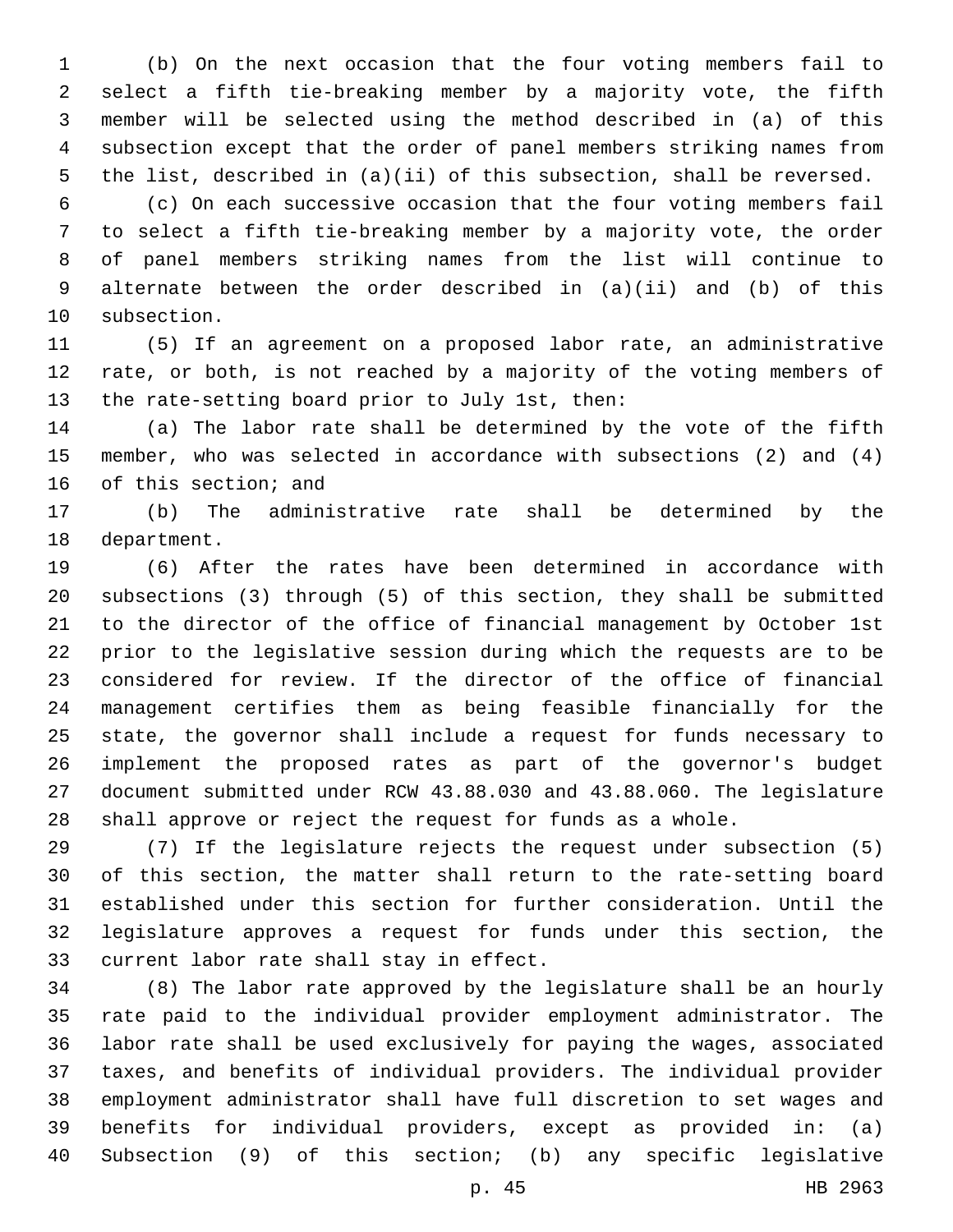appropriation requirement; or (c) a collective bargaining agreement, 2 if applicable.

 (9) The labor rate shall include a specific hourly amount that the individual provider employment administrator may use only for 5 health benefits for individual providers.

(10) For the purpose of this section:6

 (a) "Labor rate" is defined as that portion of the individual provider employment administrator's hourly rate that is to be used by the individual provider employment administrator to compensate its workers, including wages, benefits, and any associated taxes.

 (b) "Administrative rate" is defined as that portion of the individual provider employment administrator's hourly rate that is to be used by the individual provider employment administrator to 14 perform its administrative duties.

 **Sec. 27.** RCW 41.56.026 and 2002 c 3 s 12 are each amended to 16 read as follows:

 In addition to the entities listed in RCW 41.56.020, this chapter 18 applies to individual providers who have contracts with the 19 department under chapter 74.39A RCW ((74.39A.270 and 74.39A.300)).

 **Sec. 28.** RCW 41.56.113 and 2010 c 296 s 4 are each amended to 21 read as follows:

 (1) This subsection (1) applies only if the state makes the 23 payments directly to a provider.

24 (a) Upon the written authorization of an individual provider who contracts with the department of social and health services, a family child care provider, an adult family home provider, or a language access provider within the bargaining unit and after the certification or recognition of the bargaining unit's exclusive bargaining representative, the state as payor, but not as the employer, shall, subject to (c) of this subsection, deduct from the payments to an individual provider who contracts with the department 32 of social and health services, a family child care provider, an adult family home provider, or a language access provider the monthly amount of dues as certified by the secretary of the exclusive bargaining representative and shall transmit the same to the treasurer of the exclusive bargaining representative.

 (b) If the governor and the exclusive bargaining representative of a bargaining unit of individual providers who contract with the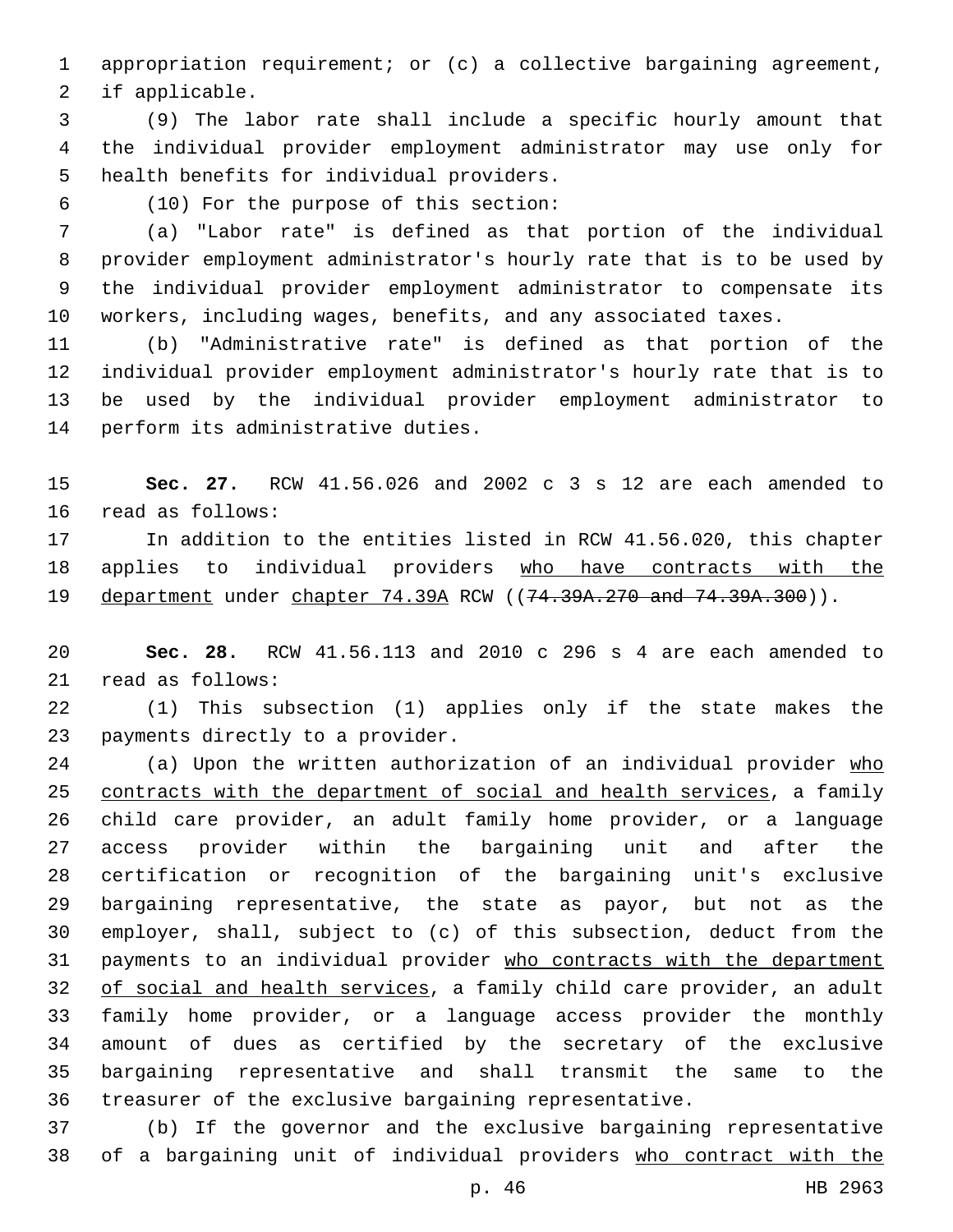department of social and health services, family child care providers, adult family home providers, or language access providers 3 enter into a collective bargaining agreement that:

 (i) Includes a union security provision authorized in RCW 41.56.122, the state as payor, but not as the employer, shall, subject to (c) of this subsection, enforce the agreement by deducting from the payments to bargaining unit members the dues required for membership in the exclusive bargaining representative, or, for nonmembers thereof, a fee equivalent to the dues; or

 (ii) Includes requirements for deductions of payments other than 11 the deduction under  $((+a))$  (b)(i) of this subsection, the state, as payor, but not as the employer, shall, subject to (c) of this subsection, make such deductions upon written authorization of the individual provider, family child care provider, adult family home 15 provider, or language access provider.

 (c)(i) The initial additional costs to the state in making deductions from the payments to individual providers, family child care providers, adult family home providers, and language access providers under this section shall be negotiated, agreed upon in advance, and reimbursed to the state by the exclusive bargaining 21 representative.

 (ii) The allocation of ongoing additional costs to the state in making deductions from the payments to individual providers, family child care providers, adult family home providers, or language access providers under this section shall be an appropriate subject of collective bargaining between the exclusive bargaining representative and the governor unless prohibited by another statute. If no collective bargaining agreement containing a provision allocating the ongoing additional cost is entered into between the exclusive bargaining representative and the governor, or if the legislature does not approve funding for the collective bargaining agreement as provided in RCW 74.39A.300, 41.56.028, 41.56.029, or 41.56.510, as applicable, the ongoing additional costs to the state in making deductions from the payments to individual providers, family child care providers, adult family home providers, or language access providers under this section shall be negotiated, agreed upon in advance, and reimbursed to the state by the exclusive bargaining 38 representative.

 (d) The governor and the exclusive bargaining representative of a bargaining unit of family child care providers may not enter into a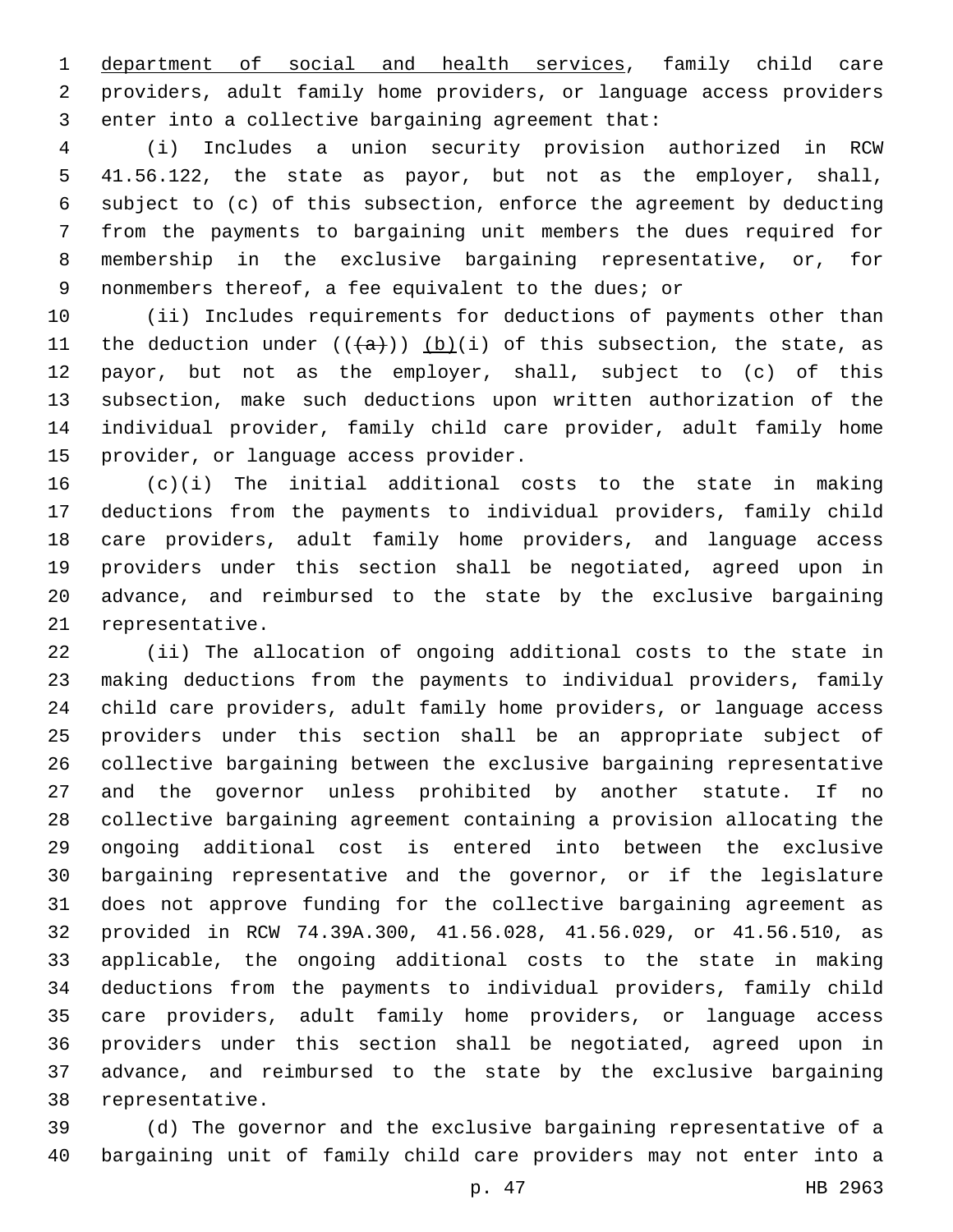collective bargaining agreement that contains a union security provision unless the agreement contains a process, to be administered by the exclusive bargaining representative of a bargaining unit of family child care providers, for hardship dispensation for license- exempt family child care providers who are also temporary assistance for needy families recipients or WorkFirst participants.

 (2) This subsection (2) applies only if the state does not make 8 the payments directly to a language access provider.

 (a) Upon the written authorization of a language access provider within the bargaining unit and after the certification or recognition of the bargaining unit's exclusive bargaining representative, the state shall require through its contracts with third parties that:

 (i) The monthly amount of dues as certified by the secretary of the exclusive bargaining representative be deducted from the payments to the language access provider and transmitted to the treasurer of 16 the exclusive bargaining representative; and

 (ii) A record showing that dues have been deducted as specified 18 in  $(a)(i)$  of this subsection be provided to the state.

 (b) If the governor and the exclusive bargaining representative of the bargaining unit of language access providers enter into a collective bargaining agreement that includes a union security provision authorized in RCW 41.56.122, the state shall enforce the agreement by requiring through its contracts with third parties that:

 (i) The monthly amount of dues required for membership in the exclusive bargaining representative as certified by the secretary of the exclusive bargaining representative, or, for nonmembers thereof, a fee equivalent to the dues, be deducted from the payments to the language access provider and transmitted to the treasurer of the 29 exclusive bargaining representative; and

 (ii) A record showing that dues or fees have been deducted as specified in (a)(i) of this subsection be provided to the state.

 (3) This subsection (3) applies only to individual providers who contract with the department of social and health services. If the governor and the exclusive bargaining representative of a bargaining unit of individual providers enter into a collective bargaining 36 agreement that meets the requirements in subsection  $(1)(b)(i)$  or  $(ii)$ 37 of this section, and the state as payor, but not as the employer, contracts with a third-party entity to perform its obligations as set forth in those subsections, and that third-party contracts with the exclusive bargaining representative to perform voluntary deductions

p. 48 HB 2963